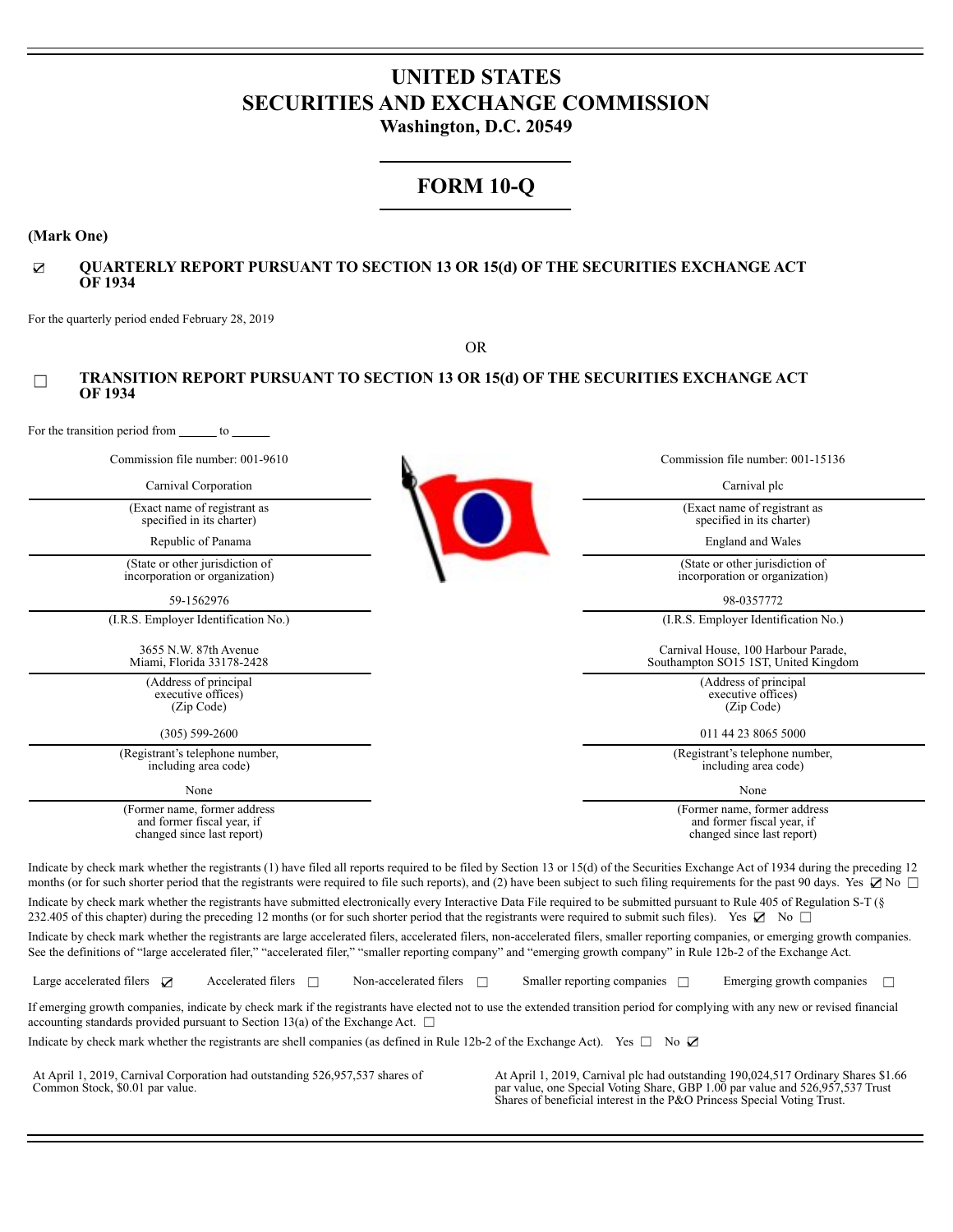Table of Contents

# **CARNIVAL CORPORATION & PLC**

# **TABLE OF CONTENTS**

Page

# **PART I - FINANCIAL INFORMATION**

| Item 1.           |                                                                                       | $\overline{3}$   |
|-------------------|---------------------------------------------------------------------------------------|------------------|
| Item 2.           | Management's Discussion and Analysis of Financial Condition and Results of Operations | <u>18</u>        |
| Item 3.           |                                                                                       | 30               |
| Item 4.           |                                                                                       | 30               |
|                   | <b>PART II - OTHER INFORMATION</b>                                                    |                  |
| Item 1.           |                                                                                       | <u>31</u>        |
| Item 1A.          |                                                                                       | <u>31</u>        |
| Item 2.           |                                                                                       | 31               |
| Item 6.           |                                                                                       | $\underline{34}$ |
| <b>SIGNATURES</b> |                                                                                       | $\frac{36}{5}$   |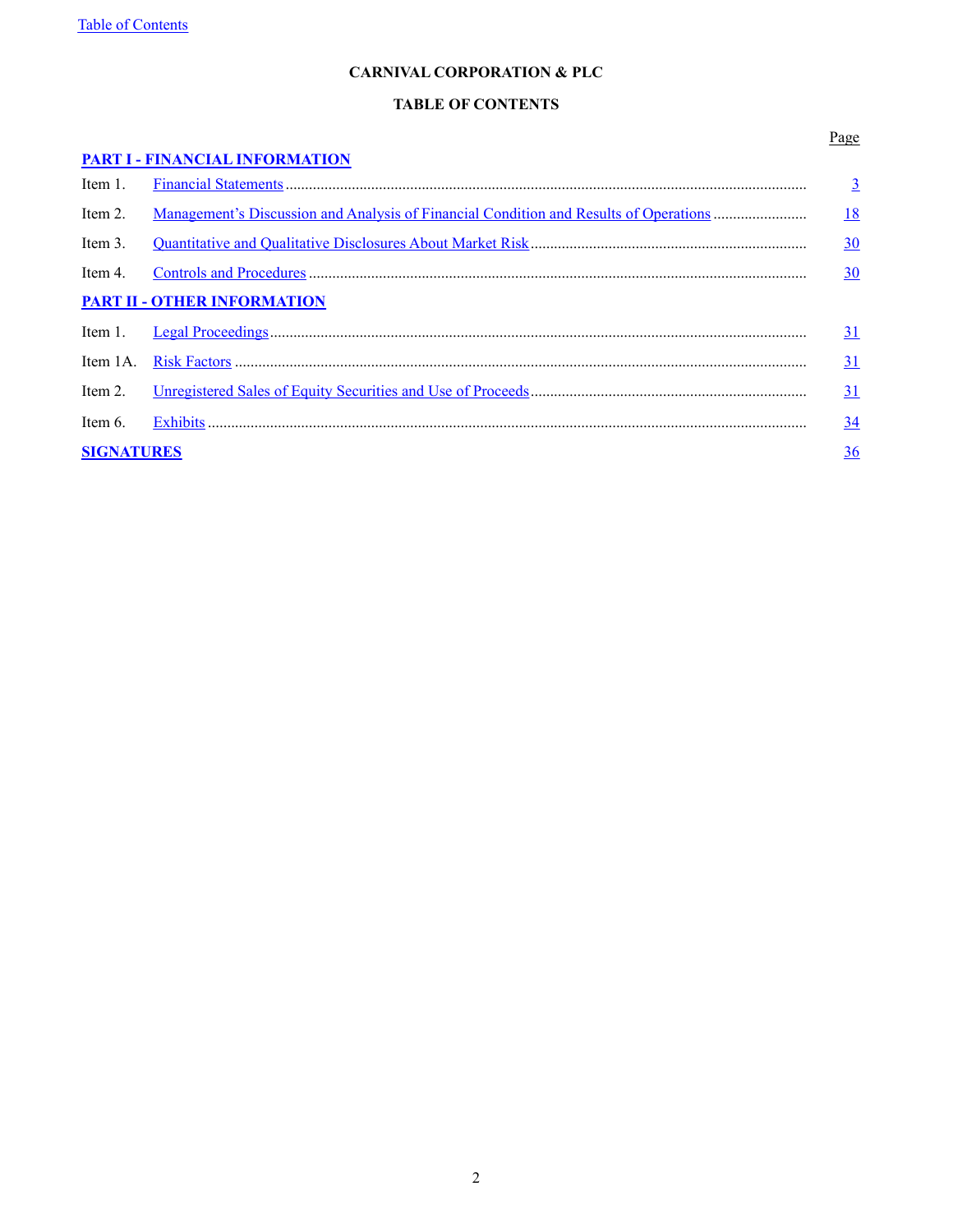# **PART I - FINANCIAL INFORMATION**

# <span id="page-2-0"></span>**Item 1. Financial Statements.**

# **CARNIVAL CORPORATION & PLC CONSOLIDATED STATEMENTS OF INCOME (UNAUDITED)**

(in millions, except per share data)

|                                               |                                              | <b>Three Months Ended</b><br>February 28,    |
|-----------------------------------------------|----------------------------------------------|----------------------------------------------|
|                                               | 2019                                         | 2018                                         |
| <b>Revenues</b>                               |                                              |                                              |
| Cruise                                        |                                              |                                              |
| Passenger ticket                              | $\$$<br>3,199                                | \$<br>3,148                                  |
| Onboard and other                             | 1,446                                        | 1,071                                        |
| Tour and other                                | 29                                           | 13                                           |
|                                               | 4,673                                        | 4,232                                        |
| <b>Operating Costs and Expenses</b>           |                                              |                                              |
| Cruise                                        |                                              |                                              |
| Commissions, transportation and other         | 709                                          | 663                                          |
| Onboard and other                             | 467                                          | 140                                          |
| Payroll and related                           | 557                                          | 558                                          |
| Fuel                                          | 381                                          | 359                                          |
| Food                                          | 268                                          | 264                                          |
| Other ship operating                          | 731                                          | 711                                          |
| Tour and other                                | 29                                           | 14                                           |
|                                               | 3,142                                        | 2,709                                        |
| Selling and administrative                    | 629                                          | 616                                          |
| Depreciation and amortization                 | 516                                          | 488                                          |
|                                               | 4,287                                        | 3,813                                        |
| <b>Operating Income</b>                       | 386                                          | 419                                          |
| <b>Nonoperating Income (Expense)</b>          |                                              |                                              |
| Interest income                               | 4                                            | $\mathfrak{Z}$                               |
| Interest expense, net of capitalized interest | (51)                                         | (48)                                         |
| Gains on fuel derivatives, net                |                                              | 16                                           |
| Other (expense) income, net                   | (2)                                          | $\mathbf{1}$                                 |
|                                               | $\overline{(49)}$                            | (28)                                         |
| <b>Income Before Income Taxes</b>             | 338                                          | 390                                          |
| <b>Income Tax Expense, Net</b>                | (2)                                          |                                              |
| <b>Net Income</b>                             | $\overline{\mathcal{S}}$<br>$\overline{336}$ | $\overline{\mathcal{S}}$<br>$\overline{391}$ |
| <b>Earnings Per Share</b>                     |                                              |                                              |
| <b>Basic</b>                                  | \$<br>0.48                                   | \$<br>0.54                                   |
| Diluted                                       | $\overline{s}$<br>0.48                       | 0.54                                         |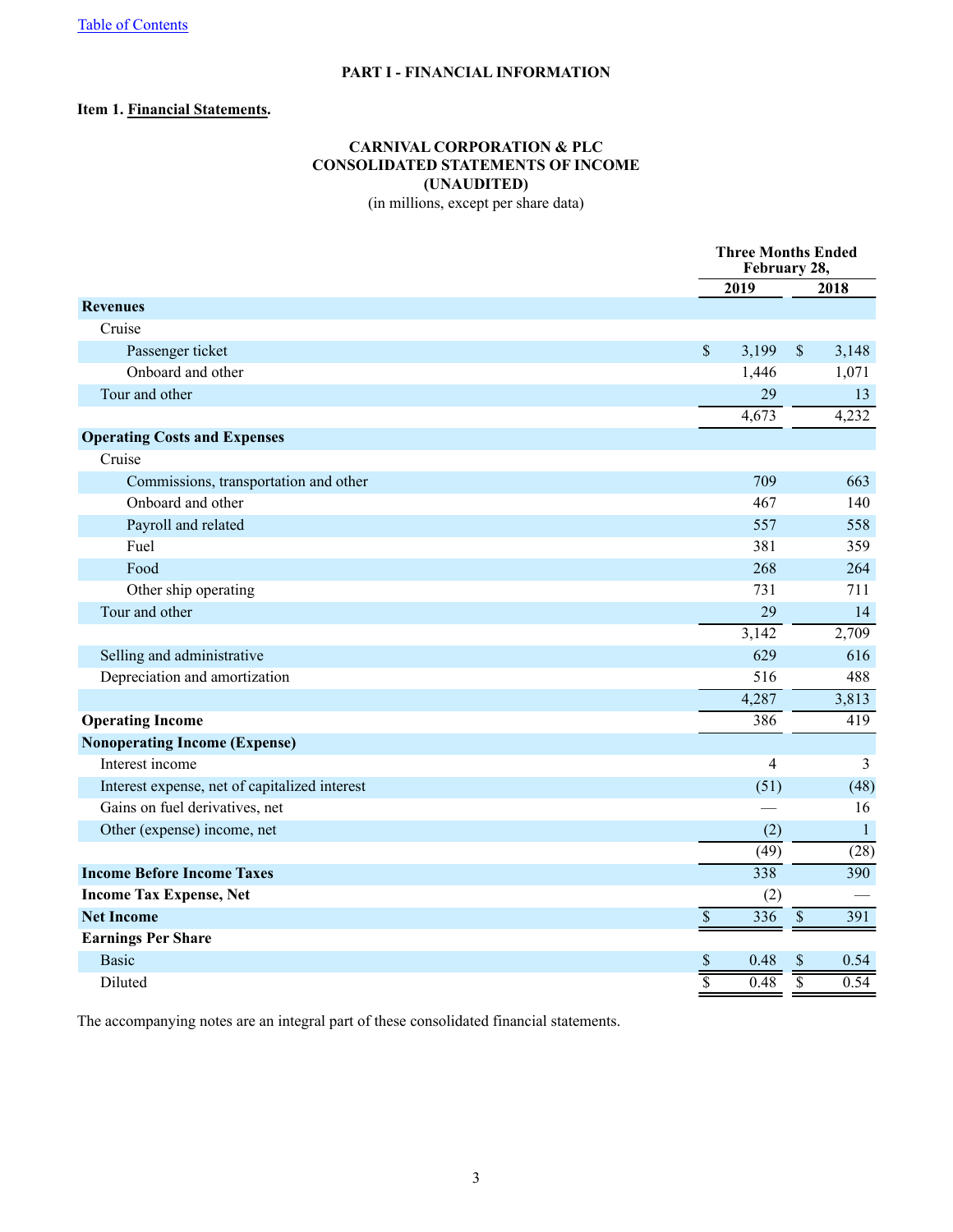# **CARNIVAL CORPORATION & PLC CONSOLIDATED STATEMENTS OF COMPREHENSIVE INCOME (UNAUDITED)**

(in millions)

|                                                     | <b>Three Months Ended</b><br>February 28, |      |  |
|-----------------------------------------------------|-------------------------------------------|------|--|
|                                                     | 2019                                      | 2018 |  |
| <b>Net Income</b>                                   | 336                                       | 391  |  |
| <b>Items Included in Other Comprehensive Income</b> |                                           |      |  |
| Change in foreign currency translation adjustment   | 79                                        | 292  |  |
| Other                                               |                                           |      |  |
| <b>Other Comprehensive Income</b>                   | 79                                        | 295  |  |
| <b>Total Comprehensive Income</b>                   | 415                                       | 686  |  |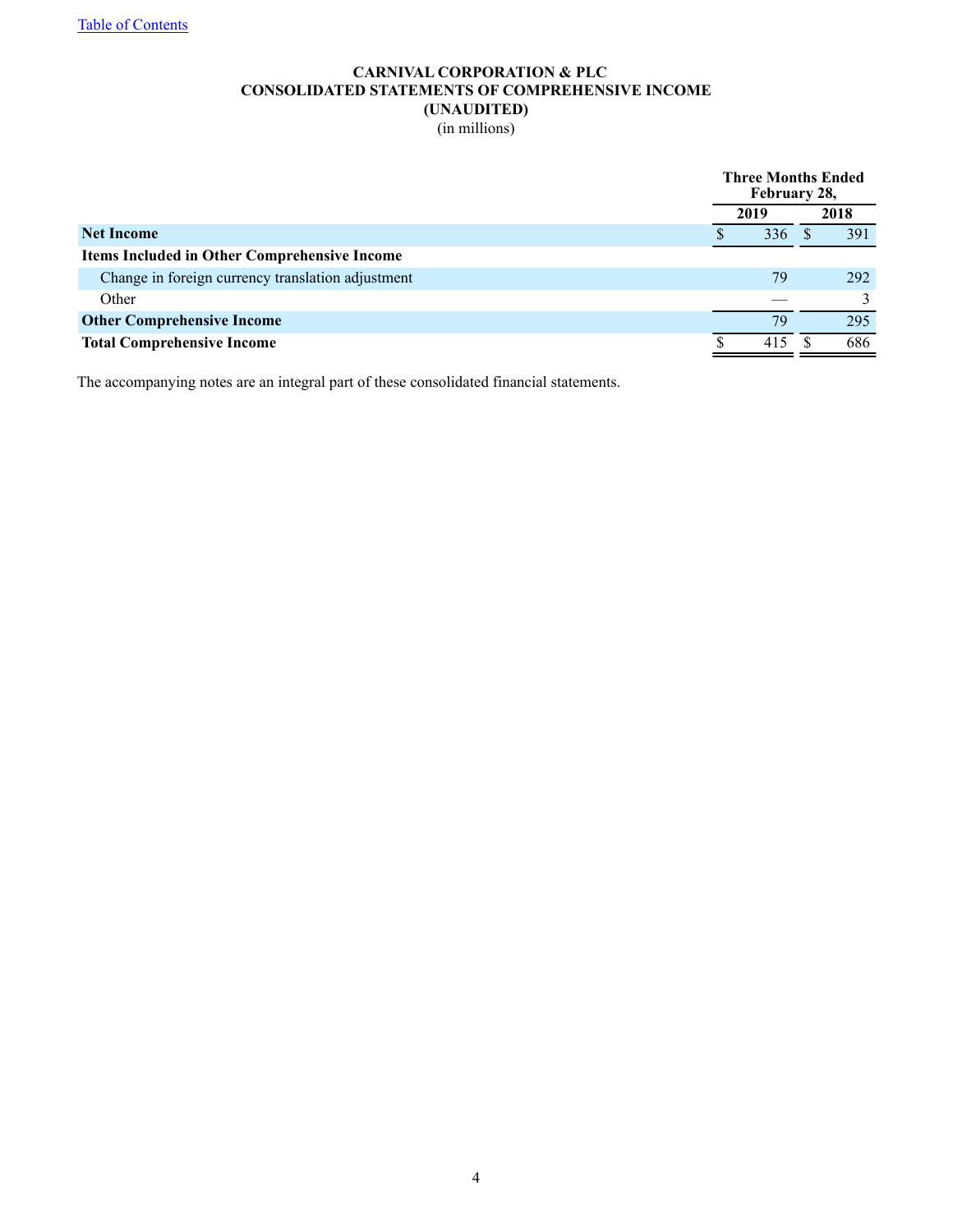# **CARNIVAL CORPORATION & PLC CONSOLIDATED BALANCE SHEETS (UNAUDITED)**

(in millions, except par values)

|                                                                                                                                                           |                         | February 28,<br>2019 |                           | November 30,<br>2018 |
|-----------------------------------------------------------------------------------------------------------------------------------------------------------|-------------------------|----------------------|---------------------------|----------------------|
| <b>ASSETS</b>                                                                                                                                             |                         |                      |                           |                      |
| <b>Current Assets</b>                                                                                                                                     |                         |                      |                           |                      |
| Cash and cash equivalents                                                                                                                                 | $\mathcal{S}$           | 649                  | $\mathcal{S}$             | 982                  |
| Trade and other receivables, net                                                                                                                          |                         | 406                  |                           | 358                  |
| Inventories                                                                                                                                               |                         | 444                  |                           | 450                  |
| Prepaid expenses and other                                                                                                                                |                         | 603                  |                           | 436                  |
| Total current assets                                                                                                                                      |                         | 2,101                |                           | 2,225                |
| <b>Property and Equipment, Net</b>                                                                                                                        |                         | 37,005               |                           | 35,336               |
| Goodwill                                                                                                                                                  |                         | 2,943                |                           | 2,925                |
| <b>Other Intangibles</b>                                                                                                                                  |                         | 1,181                |                           | 1,176                |
| <b>Other Assets</b>                                                                                                                                       |                         | 700                  |                           | 738                  |
|                                                                                                                                                           | $\overline{\$}$         | 43,930               | $\boldsymbol{\mathsf{S}}$ | 42,401               |
| <b>LIABILITIES AND SHAREHOLDERS' EQUITY</b>                                                                                                               |                         |                      |                           |                      |
| <b>Current Liabilities</b>                                                                                                                                |                         |                      |                           |                      |
| Short-term borrowings                                                                                                                                     | $\mathsf{\$}$           | 768                  | $\mathcal{S}$             | 848                  |
| Current portion of long-term debt                                                                                                                         |                         | 1,684                |                           | 1,578                |
| Accounts payable                                                                                                                                          |                         | 798                  |                           | 730                  |
| Accrued liabilities and other                                                                                                                             |                         | 1,637                |                           | 1,654                |
| Customer deposits                                                                                                                                         |                         | 4,755                |                           | 4,395                |
| Total current liabilities                                                                                                                                 |                         | 9,642                |                           | 9,204                |
| <b>Long-Term Debt</b>                                                                                                                                     |                         | 9,134                |                           | 7,897                |
| <b>Other Long-Term Liabilities</b>                                                                                                                        |                         | 912                  |                           | 856                  |
| Contingencies                                                                                                                                             |                         |                      |                           |                      |
| <b>Shareholders' Equity</b>                                                                                                                               |                         |                      |                           |                      |
| Common stock of Carnival Corporation, \$0.01 par value; 1,960 shares authorized; 657<br>shares at 2019 and 656 shares at 2018 issued                      |                         | $7\phantom{.0}$      |                           | 7                    |
| Ordinary shares of Carnival plc, \$1.66 par value; 217 shares at 2019 and 2018 issued                                                                     |                         | 358                  |                           | 358                  |
| Additional paid-in capital                                                                                                                                |                         | 8,776                |                           | 8,756                |
| Retained earnings                                                                                                                                         |                         | 25,033               |                           | 25,066               |
| Accumulated other comprehensive income (loss) ("AOCI")                                                                                                    |                         | (1, 869)             |                           | (1,949)              |
| Treasury stock, 130 shares at 2019 and 129 shares at 2018 of Carnival Corporation and<br>53 shares at 2019 and 48 shares at 2018 of Carnival plc, at cost |                         | (8,063)              |                           | (7,795)              |
| Total shareholders' equity                                                                                                                                |                         | 24,241               |                           | 24,443               |
|                                                                                                                                                           | $\overline{\mathbb{S}}$ | 43,930               | $\overline{\mathcal{S}}$  | 42,401               |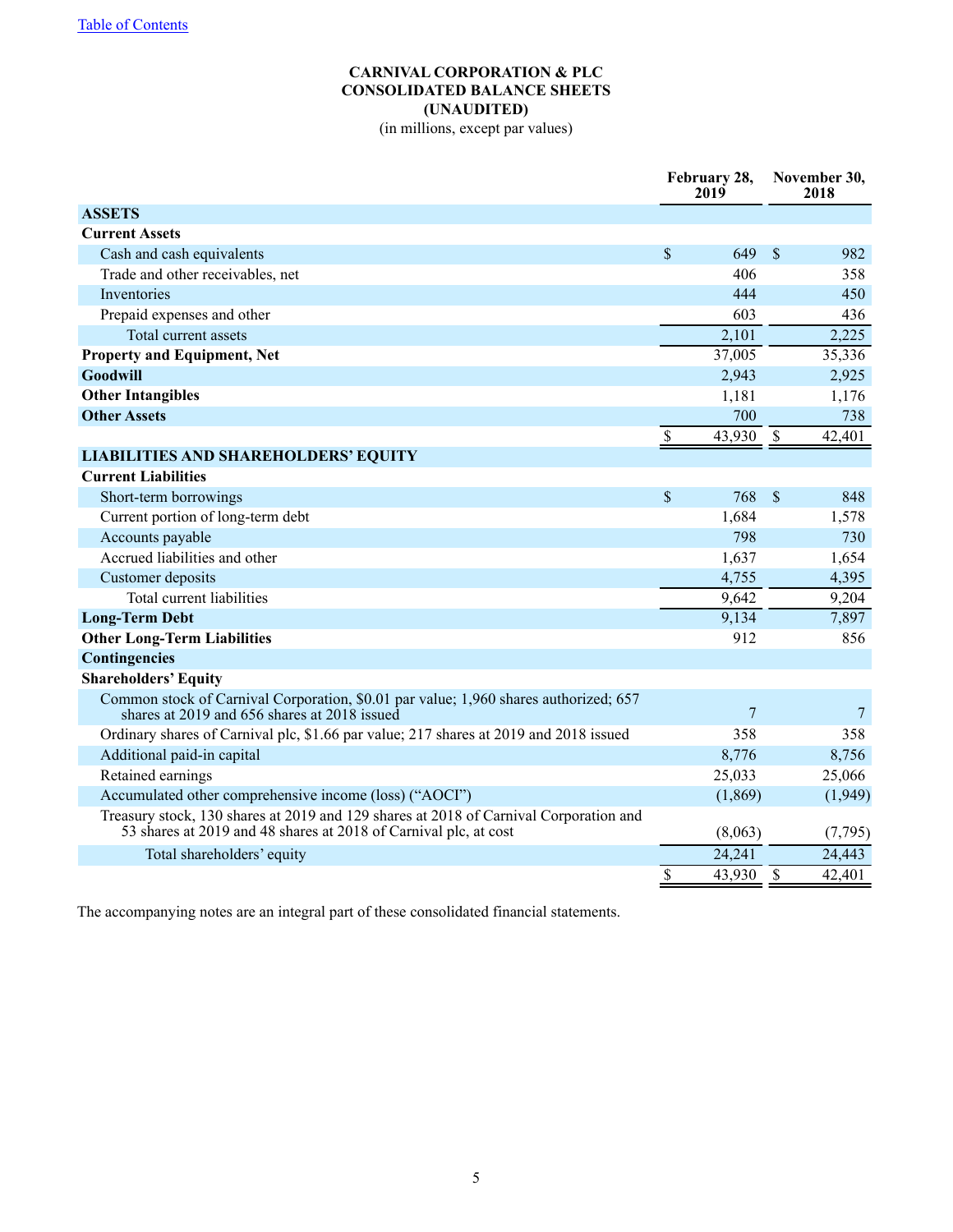# **CARNIVAL CORPORATION & PLC CONSOLIDATED STATEMENTS OF CASH FLOWS (UNAUDITED)** (in millions)

|                                                                                  |                                 | <b>Three Months Ended</b><br>February 28, |
|----------------------------------------------------------------------------------|---------------------------------|-------------------------------------------|
|                                                                                  | 2019                            | 2018                                      |
| <b>OPERATING ACTIVITIES</b>                                                      |                                 |                                           |
| Net income                                                                       | \$<br>336                       | \$<br>391                                 |
| Adjustments to reconcile net income to net cash provided by operating activities |                                 |                                           |
| Depreciation and amortization                                                    | 516                             | 488                                       |
| Gains on fuel derivatives, net                                                   |                                 | (16)                                      |
| Share-based compensation                                                         | 20                              | 18                                        |
| Other, net                                                                       | 12                              | 24                                        |
|                                                                                  | 884                             | 904                                       |
| Changes in operating assets and liabilities                                      |                                 |                                           |
| Receivables                                                                      | (50)                            | (30)                                      |
| Inventories                                                                      | 7                               | $\mathbf{1}$                              |
| Prepaid expenses and other                                                       | (154)                           | 98                                        |
| Accounts payable                                                                 | 65                              | 19                                        |
| Accrued liabilities and other                                                    | 5                               | (198)                                     |
| Customer deposits                                                                | 358                             | 271                                       |
| Net cash provided by operating activities                                        | 1,116                           | 1,064                                     |
| <b>INVESTING ACTIVITIES</b>                                                      |                                 |                                           |
| Purchases of property and equipment                                              | (2,129)                         | (574)                                     |
| Payments of fuel derivative settlements                                          | (6)                             | (21)                                      |
| Other, net                                                                       | 76                              | 6                                         |
| Net cash used in investing activities                                            | (2,059)                         | (588)                                     |
| <b>FINANCING ACTIVITIES</b>                                                      |                                 |                                           |
| (Repayments of) proceeds from short-term borrowings, net                         | (81)                            | 611                                       |
| Principal repayments of long-term debt                                           | (95)                            | (963)                                     |
| Proceeds from issuance of long-term debt                                         | 1,439                           | 469                                       |
| Dividends paid                                                                   | (348)                           | (323)                                     |
| Purchases of treasury stock                                                      | (274)                           | (218)                                     |
| Other, net                                                                       | (29)                            | (4)                                       |
| Net cash provided by (used in) financing activities                              | 612                             | (428)                                     |
| Effect of exchange rate changes on cash, cash equivalents and restricted cash    | $\mathbf{1}$                    | 12                                        |
| Net (decrease) increase in cash, cash equivalents and restricted cash            | (331)                           | 60                                        |
| Cash, cash equivalents and restricted cash at beginning of period                | 996                             | 422                                       |
| Cash, cash equivalents and restricted cash at end of period                      | $\overline{\mathcal{S}}$<br>665 | $\mathsf{\$}$<br>482                      |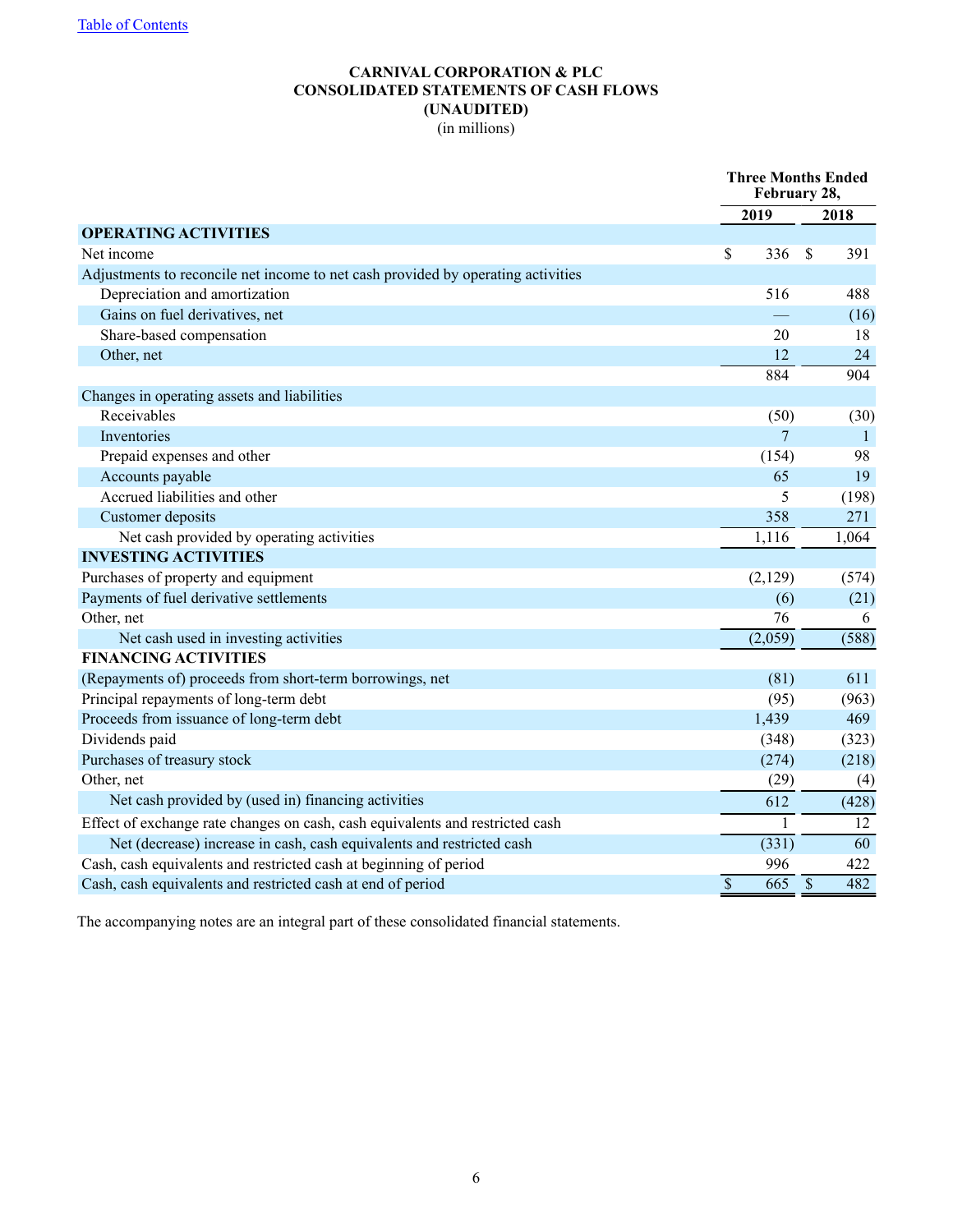# **CARNIVAL CORPORATION & PLC CONSOLIDATED STATEMENTS OF SHAREHOLDERS' EQUITY (UNAUDITED)**

(in millions)

|                                                                          |               | Common<br>stock |               | Ordinary<br>shares |              | <b>Additional</b><br>paid-in<br>capital |               | <b>Retained</b><br>earnings | <b>AOCI</b>  |         |               | <b>Treasury</b><br>stock |              | <b>Total</b><br>shareholders'<br>equity |
|--------------------------------------------------------------------------|---------------|-----------------|---------------|--------------------|--------------|-----------------------------------------|---------------|-----------------------------|--------------|---------|---------------|--------------------------|--------------|-----------------------------------------|
| At November 30, 2017                                                     | $\mathbf{\$}$ | $\overline{7}$  | $\mathsf{\$}$ | 358                | \$           | 8,690                                   | <sup>\$</sup> | 23,292                      | $\mathbb{S}$ | (1,782) | <sup>\$</sup> | $(6,349)$ \$             |              | 24,216                                  |
| Net income                                                               |               |                 |               |                    |              |                                         |               | 391                         |              |         |               |                          |              | 391                                     |
| Other comprehensive income                                               |               |                 |               |                    |              |                                         |               |                             |              | 295     |               |                          |              | 295                                     |
| Cash dividends declared<br>$(\$0.45$ per share)                          |               |                 |               |                    |              |                                         |               | (322)                       |              |         |               |                          |              | (322)                                   |
| Purchases of treasury stock<br>under the Repurchase Program<br>and other |               |                 |               |                    |              | 18                                      |               |                             |              |         |               | (216)                    |              | (198)                                   |
| At February 28, 2018                                                     | \$            | $\tau$          | \$            | 358                | <sup>S</sup> | 8,708                                   | <sup>\$</sup> | 23,360                      | S            | (1,486) | <sup>S</sup>  | (6, 565)                 | <sup>S</sup> | 24,382                                  |
|                                                                          |               |                 |               |                    |              |                                         |               |                             |              |         |               |                          |              |                                         |
| At November 30, 2018                                                     | \$            | 7               | \$            | 358                | S            | 8,756                                   | S.            | 25,066                      | S            | (1,949) | \$            | $(7,795)$ \$             |              | 24,443                                  |
| Changes in accounting<br>principles (a)                                  |               |                 |               |                    |              |                                         |               | (24)                        |              |         |               |                          |              | (24)                                    |
| Net income                                                               |               |                 |               |                    |              |                                         |               | 336                         |              |         |               |                          |              | 336                                     |
| Other comprehensive income                                               |               |                 |               |                    |              |                                         |               |                             |              | 79      |               |                          |              | 79                                      |
| Cash dividends declared<br>$(\$0.50$ per share)                          |               |                 |               |                    |              |                                         |               | (345)                       |              |         |               |                          |              | (345)                                   |
| Purchases of treasury stock<br>under the Repurchase Program<br>and other |               |                 |               |                    |              | 20                                      |               |                             |              |         |               | (268)                    |              | (248)                                   |
| At February 28, 2019                                                     | \$            | 7               | \$            | 358                | \$           | 8,776                                   | S             | 25,033                      | \$           | (1,869) | S             | (8,063)                  | \$           | 24,241                                  |

(a) We adopted the provisions of *Revenue from Contracts with Customers* and *Derivatives and Hedging* on December 1, 2018.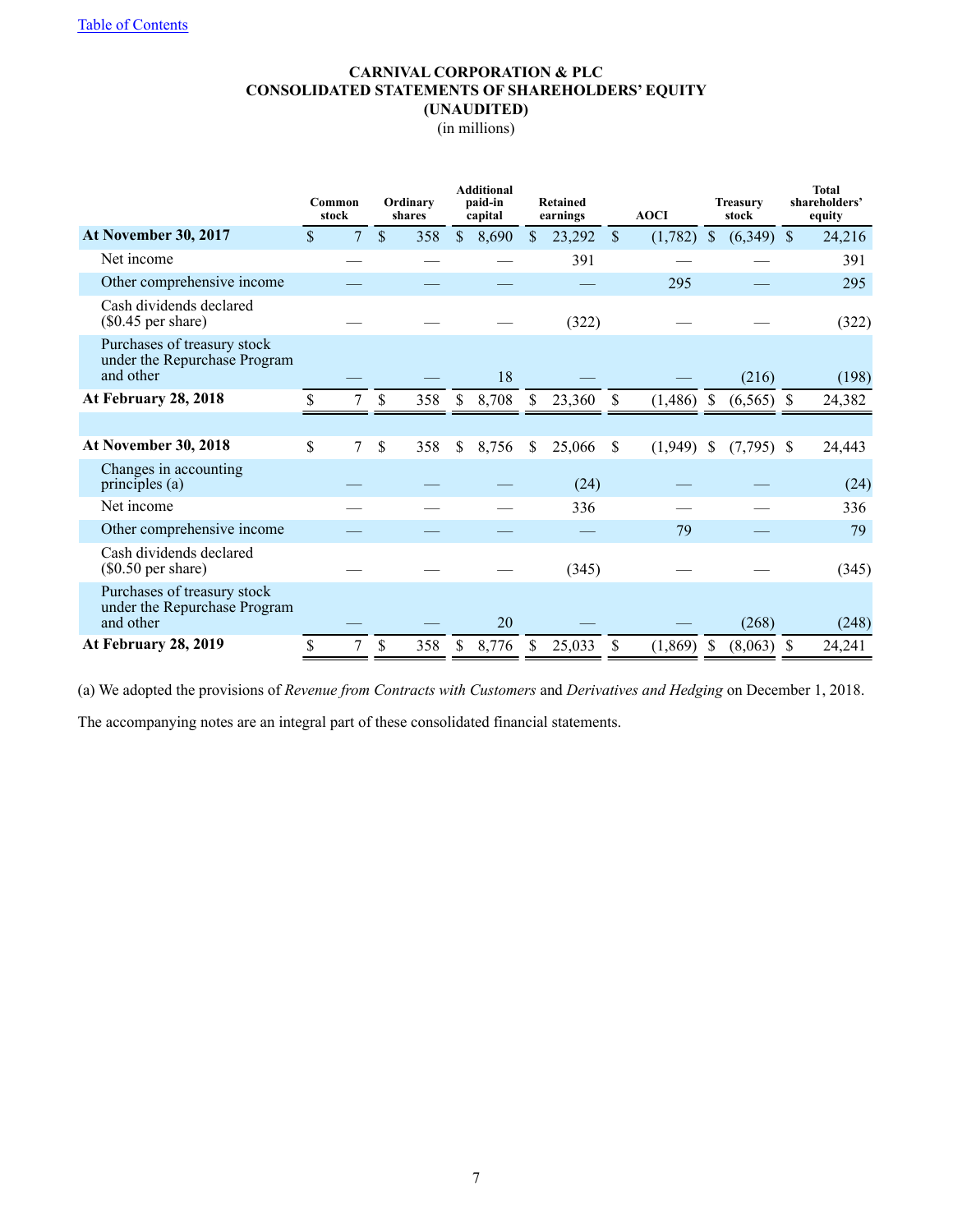# **CARNIVAL CORPORATION & PLC NOTES TO CONSOLIDATED FINANCIAL STATEMENTS (UNAUDITED)**

#### **NOTE 1 – General**

The consolidated financial statements include the accounts of Carnival Corporation and Carnival plc and their respective subsidiaries. Together with their consolidated subsidiaries, they are referred to collectively in these consolidated financial statements and elsewhere in this joint Quarterly Report on Form 10-Q as "Carnival Corporation & plc," "our," "us" and "we."

#### *Basis of Presentation*

The Consolidated Statements of Income, the Consolidated Statements of Comprehensive Income, the Consolidated Statements of Cash Flows and the Consolidated Statements of Shareholders' Equity for the three months ended February 28, 2019 and 2018, and the Consolidated Balance Sheet at February 28, 2019 are unaudited and, in the opinion of our management, contain all adjustments, consisting of only normal recurring adjustments, necessary for a fair statement. Our interim consolidated financial statements should be read in conjunction with the audited consolidated financial statements and the related notes included in the Carnival Corporation & plc 2018 joint Annual Report on Form 10-K ("Form 10-K") filed with the U.S. Securities and Exchange Commission on January 28, 2019. Our operations are seasonal and results for interim periods are not necessarily indicative of the results for the entire year.

#### *Accounting Pronouncements*

The Financial Accounting Standards Board (the "FASB") issued guidance, *Revenue from Contracts with Customers* ("ASC 606")*,* which requires an entity to recognize the amount of revenue to which it expects to be entitled for the transfer of promised goods or services to customers. On December 1, 2018, we adopted this guidance using the modified retrospective method to all contracts as of the adoption date. Results for reporting periods beginning after December 1, 2018 are presented under ASC 606, while prior period amounts are not adjusted and continue to be reported in accordance with our historical accounting under ASC 605.

The impact of the adoption of ASC 606 on our consolidated financial statements primarily relates to the gross presentation of prepaid travel agent commissions (Consolidated Balance Sheet), shore excursions and other onboard revenues and costs (Consolidated Statement of Income) which were historically presented net. As of December 1, 2018, we recorded a cumulative effect adjustment of \$24 million to retained earnings related to the accounting for our loyalty programs.

The following table summarizes the impacts of ASC 606 adoption on our consolidated financial statements as of and for the three months ended February 28, 2019: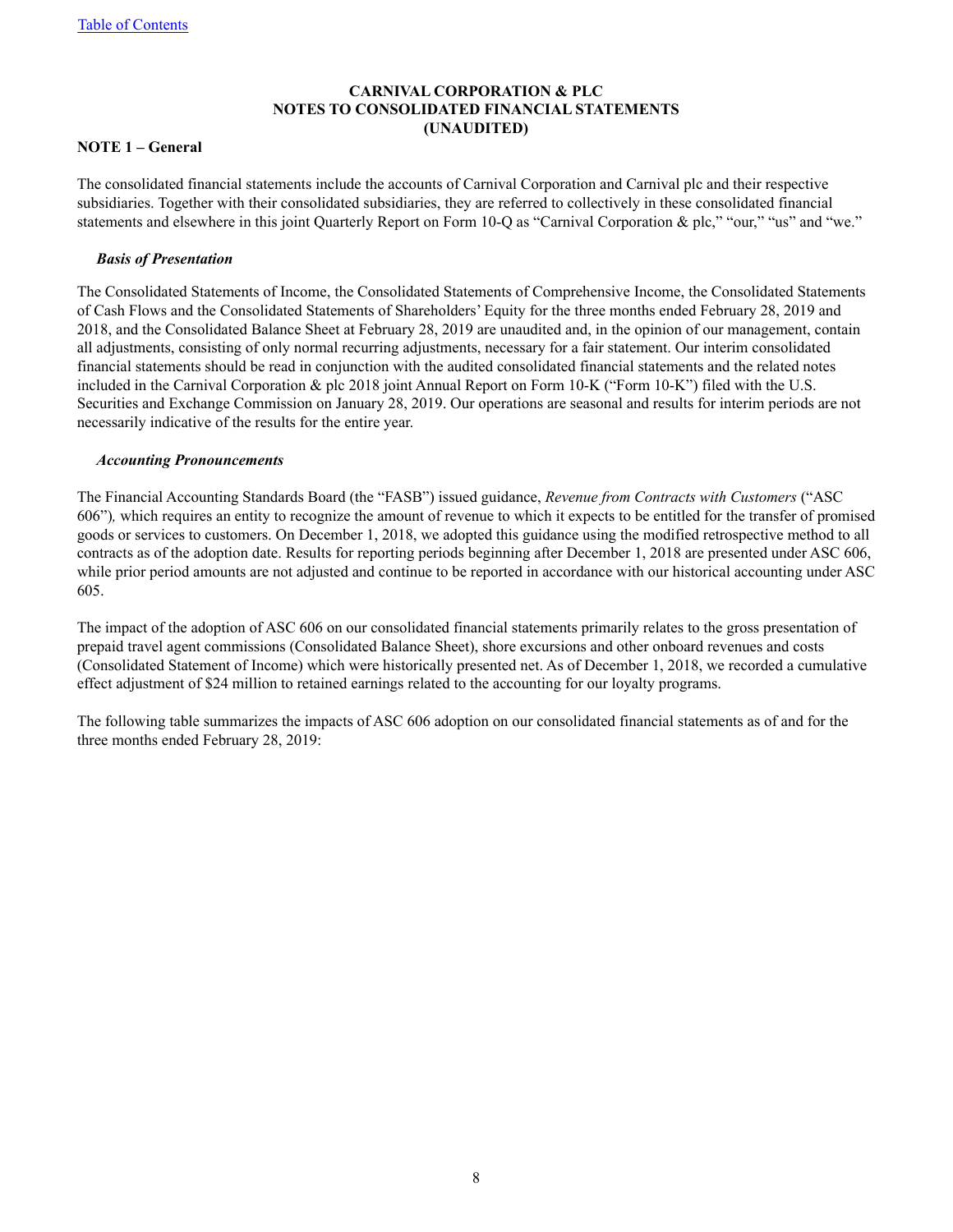#### Table of Contents

| (in millions)                                       |      | Prior to adoption of<br><b>ASC 606</b> |                    | <b>Adjustments</b> |               | <b>As Reported</b> |
|-----------------------------------------------------|------|----------------------------------------|--------------------|--------------------|---------------|--------------------|
| <b>Consolidated Balance Sheet</b>                   |      |                                        |                    |                    |               |                    |
| Prepaid expenses and other                          | \$   | 461                                    | \$                 | 142                | \$            | 603                |
| Total current assets                                | \$   | 1,959                                  | \$                 | 142                | <sup>\$</sup> | 2,101              |
| Customer deposits                                   | \$   | 4,613                                  | \$                 | 142                | \$            | 4,755              |
| Total current liabilities                           | \$   | 9,501                                  | \$                 | 142                | <sup>\$</sup> | 9,642              |
|                                                     |      |                                        |                    |                    |               |                    |
| <b>Consolidated Statement of Income</b>             |      |                                        |                    |                    |               |                    |
| Onboard and other (Revenues)                        | \$   | 1,123                                  | \$                 | 323                | \$.           | 1,446              |
| Revenues (Total)                                    | \$   | 4,350                                  | <sup>S</sup>       | 323                | <sup>\$</sup> | 4,673              |
| Onboard and other (Operating Costs and<br>Expenses) | \$   | 145                                    | \$                 | 323                | \$            | 467                |
| <b>Operating Costs and Expenses (Total)</b>         | $\$$ | 3,964                                  | $\mathbf{\hat{S}}$ | 323                | $\mathcal{S}$ | 4,287              |
| Operating Income                                    | $\$$ | 386                                    | $\mathcal{S}$      |                    | \$            | 386                |
| Net Income                                          | \$   | 336                                    | \$                 |                    | \$            | 336                |
|                                                     |      |                                        |                    |                    |               |                    |
| <b>Consolidated Statement of Cash Flows</b>         |      |                                        |                    |                    |               |                    |
| Prepaid expenses and other                          | \$   | $(12)$ \$                              |                    | (142)              | -S            | (154)              |
| Customer deposits                                   | \$   | 216                                    | <b>S</b>           | 142                | <sup>\$</sup> | 358                |
| Net cash provided by operating activities           | \$   | 1,116                                  | \$                 |                    | \$            | 1,116              |

The FASB issued amended guidance, *Business Combinations - Clarifying the Definition of a Business*, which assists entities with evaluating whether transactions should be accounted for as acquisitions (or disposals) of assets or businesses. On December 1, 2018, we adopted this guidance using the prospective transition method. The adoption of this guidance had no impact on our consolidated financial statements.

The FASB issued amended guidance, *Statement of Cash Flows - Classification of Certain Cash Receipts and Cash Payments*, which clarifies how certain cash receipts and cash payments are presented and classified in the statement of cash flows. The amendments are aimed at reducing the existing diversity in practice. On December 1, 2018, we adopted this guidance using the retrospective method for each period presented. The adoption of this guidance had no impact on our consolidated financial statements.

The FASB issued amended guidance, *Statement of Cash Flows - Restricted Cash.* On December 1, 2018, we adopted this guidance using the retrospective method for each period presented. As a result, we now present restricted cash with cash and cash equivalents in the statement of cash flows. The reclassified restricted cash balances from investing activities to changes in cash, cash equivalents and restricted cash was not material for the period presented.

The FASB issued amended guidance, *Service Concession Arrangements,* which clarifies that the grantor in a service arrangement should be considered the customer of the operating entity in all cases. On December 1, 2018, we adopted this guidance using the modified retrospective method. The adoption of this guidance had no impact on our consolidated financial statements.

The FASB issued amended guidance, *Derivatives and Hedging*, which targeted improvements to accounting for hedging activities such as hedging strategies, effectiveness assessments, and recognition of derivative gains or losses. On December 1, 2018, we early adopted this guidance using the modified retrospective approach, which did not have a material impact on our financial statements. At the time of adoption, we changed the method by which we assess effectiveness for outstanding net investment hedges from the forward method to the spot method. Under the spot method, the change in fair value of the hedging instrument attributable to hedge effectiveness remains in AOCI until the net investment is sold or liquidated, while the impact attributable to components excluded from the assessment of hedge effectiveness is recorded in interest expense, net of capitalized interest, on a systematic and rational basis. Previous gains or losses incurred under the forward method related to net investment hedges will remain in AOCI within the foreign currency translation adjustments component and will be reclassified to earnings when the net investment is sold or liquidated. As required by this guidance, we have also added certain disclosures about hedging activities and their effect on our consolidated financial statements.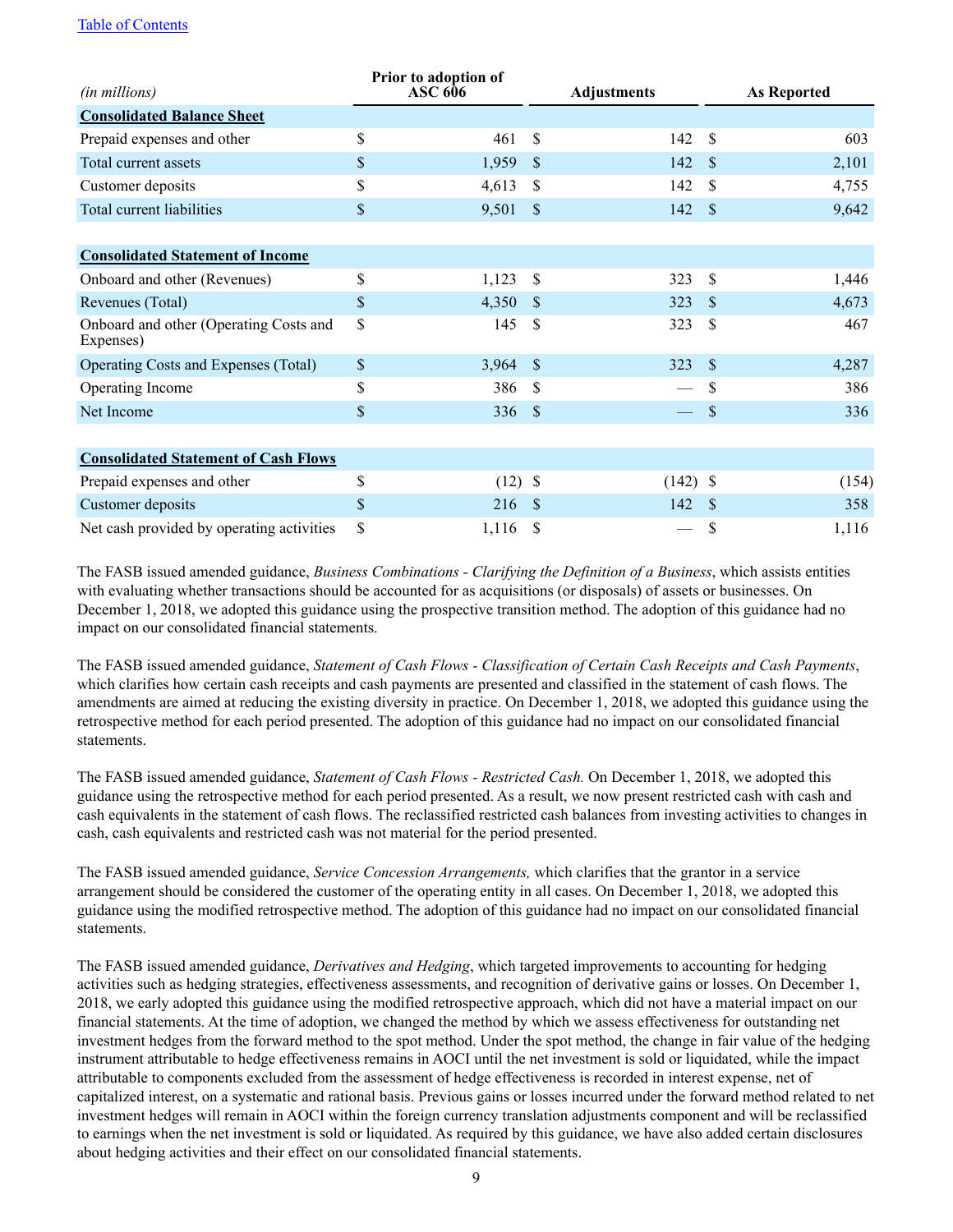The FASB issued guidance, *Leases*, which requires an entity to recognize both assets and liabilities arising from financing and operating leases, along with additional qualitative and quantitative disclosures. This guidance is required to be adopted by us in the first quarter of 2020 and must be applied using a modified retrospective approach which allows entities to either apply the new lease standard to the beginning of the earliest period presented or only to the current period consolidated financial statements. The initial adoption of this guidance is expected to increase both our total assets and total liabilities, reflecting the lease rights and obligations arising from our lease arrangements, and will require additional disclosures. We are evaluating certain contractual arrangements to determine if they contain an implicit right to use an asset that would qualify as a leasing arrangement under the new guidance.

The FASB issued amended guidance, *Intangibles - Goodwill and Other - Internal-Use Software,* which requires a customer in a cloud computing arrangement that is a service contract to follow the internal-use software guidance to determine which implementation costs to capitalize as assets or expense as incurred. The expense related to deferred implementation costs is required to be presented in the same income statement line item as the related hosting fees. Additionally, the payments for deferred implementation costs are required to be presented in the same line item in the statement of cash flows as payments for the related hosting fees. This guidance is required to be adopted by us in the first quarter of 2021 and must be applied using either a prospective or a retrospective approach. Early adoption is permitted. We are currently evaluating the impact this guidance will have on our consolidated financial statements.

### **NOTE 2 – Revenue and Expense Recognition**

Guest cruise deposits represent unearned revenues, and are initially included in customer deposit liabilities when received. Customer deposits are subsequently recognized as cruise revenues, together with revenues from onboard and other activities, and all associated direct costs and expenses of a voyage are recognized as cruise costs and expenses, upon completion of voyages, with durations of ten nights or less and on a pro rata basis for voyages in excess of ten nights. The impact of recognizing these shorter duration cruise revenues and costs and expenses on a completed voyage basis versus on a pro rata basis is not significant. Certain of our product offerings are bundled and we allocate the value of the bundled services and goods between passenger ticket revenues, onboard and other revenues and tour and other revenues based upon the estimated standalone selling prices of those goods and services.

Future travel discount vouchers are included as a reduction of cruise passenger ticket revenues when such vouchers are utilized. Guest cancellation fees are recognized in cruise passenger ticket revenues at the time of cancellation.

Our sale to guests of air and other transportation to and from airports near the home ports of our ships are included in cruise passenger ticket revenues, and the related cost of purchasing these services are included in cruise transportation costs. The proceeds that we collect from the sales of third-party shore excursions are included in onboard and other revenues and the related costs are included in onboard and other costs. The amounts collected on behalf of our onboard concessionaires, net of the amounts remitted to them, are included in onboard and other cruise revenues as concession revenues. All of these amounts are recognized on a completed voyage or pro rata basis as discussed above.

Cruise passenger ticket revenues include fees, taxes and charges collected by us from our guests. A portion of these fees, taxes and charges vary with guest head counts and are directly imposed on a revenue-producing arrangement. This portion of the fees, taxes and charges is expensed in commissions, transportation and other costs when the corresponding revenues are recognized. For the three months ended February 28, the fees, taxes and charges included in passenger ticket revenues and commissions, transportation and other costs were \$163 million in 2019 and \$148 million in 2018. The remaining portion of fees, taxes and charges are also included in cruise passenger ticket revenues and are expensed in other ship operating expenses when the corresponding revenues are recognized.

Revenues and expenses from our hotel and transportation operations, which are included in our Tour and Other segment, are recognized at the time the services are performed or expenses are incurred. Revenues from the long-term leasing of ships, which are also included in our Tour and Other segment, are recognized ratably over the term of the agreement.

#### *Customer Deposits*

Our payment terms generally require an initial deposit to confirm a reservation, and the balance is received prior to the voyage. Cash received from guests in advance of the cruise is recorded in customer deposits and in other long-term liabilities on our Consolidated Balance Sheets. These amounts include refundable deposits. We had customer deposits of \$4.9 billion and \$4.7 billion as of February 28, 2019 and December 1, 2018. During the three months ended February 28, 2019, we recognized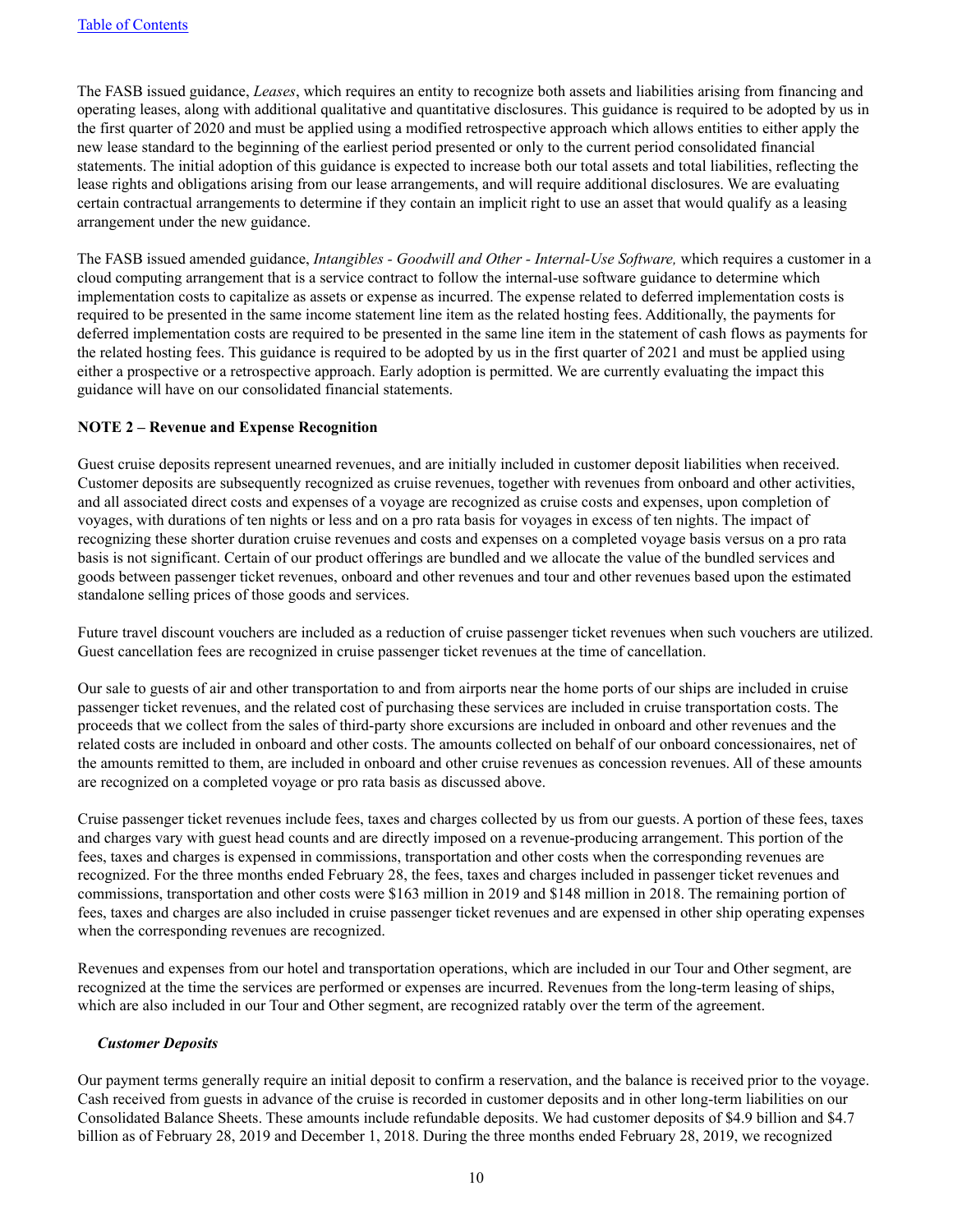revenues of \$3.0 billion related to our customer deposits as of December 1, 2018. Our customer deposits balance changes due to the seasonal nature of cash collections, the recognition of revenue and foreign currency translation.

#### *Contract Receivables*

Although we generally require full payment from our customers prior to or concurrently with their cruise, we grant credit terms to a relatively small portion of our revenue source. We also have receivables from credit card merchants for cruise ticket purchases and onboard revenue. These receivables are included within trade and other receivables, net.

#### *Contract Assets*

Contract assets are amounts paid prior to the start of a voyage, which we record as an asset within prepaid expenses and other and are subsequently recognized as commissions, transportation, and other at the time of revenue recognition. We have contract assets of \$142 million and \$151 million as of February 28, 2019 and December 1, 2018.

### **NOTE 3 – Unsecured Debt**

At February 28, 2019, our short-term borrowings consisted of euro-denominated commercial paper of \$768 million. For the three months ended February 28, 2019, there were no borrowings or repayments of commercial paper with original maturities greater than three months. For the three months ended February 28, 2018, we had borrowings of \$2 million and repayments of \$0 million of commercial paper with original maturities greater than three months.

In December 2018, we borrowed \$852 million under an export credit facility due in semi-annual installments through 2031.

In February 2019, we borrowed \$587 million under a euro-denominated export credit facility due in semi-annual installments through 2031. We also entered into an \$899 million export credit facility, which may be drawn in euro or U.S. dollars in 2023 and will be due in semi-annual installments through 2035. The interest rate on this export credit facility can be fixed or floating, at our discretion.

# **NOTE 4 – Contingencies**

#### *Litigation*

In the normal course of our business, various claims and lawsuits have been filed or are pending against us. Most of these claims and lawsuits, or any settlement of claims and lawsuits, are covered by insurance and the maximum amount of our liability, net of any insurance recoverables, is typically limited to our self-insurance retention levels. We believe the ultimate outcome of these claims, lawsuits, and settlements, as applicable, each and in the aggregate, will not have a material impact on our consolidated financial statements.

#### *Contingent Obligations – Indemnifications*

Some of the debt contracts we enter into include indemnification provisions obligating us to make payments to the counterparty if certain events occur. These contingencies generally relate to changes in taxes or changes in laws which increase our lender's costs. There are no stated or notional amounts included in the indemnification clauses, and we are not able to estimate the maximum potential amount of future payments, if any, under these indemnification clauses.

#### **NOTE 5 – Fair Value Measurements, Derivative Instruments and Hedging Activities and Financial Risks**

#### **Fair Value Measurements**

Fair value is defined as the amount that would be received for selling an asset or paid to transfer a liability in an orderly transaction between market participants at the measurement date and is measured using inputs in one of the following three categories:

• Level 1 measurements are based on unadjusted quoted prices in active markets for identical assets or liabilities that we have the ability to access. Valuation of these items does not entail a significant amount of judgment.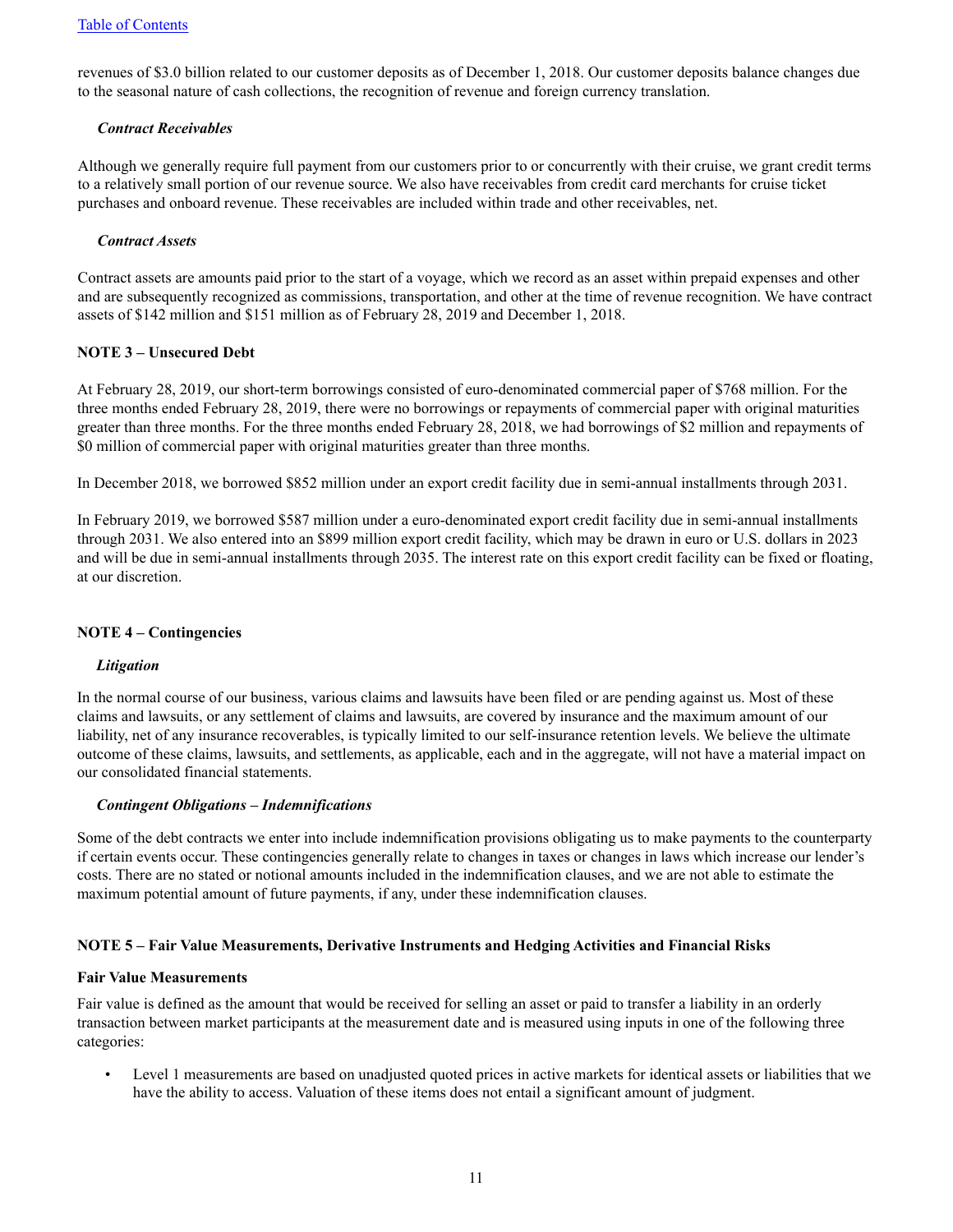- Level 2 measurements are based on quoted prices for similar assets or liabilities in active markets, quoted prices for identical or similar assets or liabilities in markets that are not active or market data other than quoted prices that are observable for the assets or liabilities.
- Level 3 measurements are based on unobservable data that are supported by little or no market activity and are significant to the fair value of the assets or liabilities.

Considerable judgment may be required in interpreting market data used to develop the estimates of fair value. Accordingly, certain estimates of fair value presented herein are not necessarily indicative of the amounts that could be realized in a current or future market exchange.

| Financial Instruments that are not Measured at Fair Value on a Recurring Basis |  |
|--------------------------------------------------------------------------------|--|
|--------------------------------------------------------------------------------|--|

|                              | <b>February 28, 2019</b> |          |               |  |                |                   | <b>November 30, 2018</b> |                          |          |        |                   |  |                |          |    |                |  |
|------------------------------|--------------------------|----------|---------------|--|----------------|-------------------|--------------------------|--------------------------|----------|--------|-------------------|--|----------------|----------|----|----------------|--|
|                              |                          | Carrying |               |  |                | <b>Fair Value</b> |                          |                          | Carrying |        | <b>Fair Value</b> |  |                |          |    |                |  |
| (in millions)                | Value                    |          | Level 1       |  | <b>Level 2</b> |                   | Level 3                  |                          | Value    |        | <b>Level 1</b>    |  | <b>Level 2</b> |          |    | <b>Level 3</b> |  |
| Assets                       |                          |          |               |  |                |                   |                          |                          |          |        |                   |  |                |          |    |                |  |
| Long-term other assets $(a)$ |                          | 123      | \$            |  | <sup>\$</sup>  | 31                | - S                      | 91                       | - \$     | 127    | -S                |  | S              | 30       | S  | 95             |  |
| Total                        |                          | 123      | \$.           |  |                | 31                |                          | 91                       | \$.      | 127    | <b>S</b>          |  |                | 30       |    | 95             |  |
| Liabilities                  |                          |          |               |  |                |                   |                          |                          |          |        |                   |  |                |          |    |                |  |
| Fixed rate debt (b)          | S.                       | 6,875    | <sup>\$</sup> |  |                | \$7,030           | - \$                     | $\overline{\phantom{a}}$ | - \$     | 5,699  | <b>S</b>          |  |                | \$5,799  | -S |                |  |
| Floating rate debt (b)       |                          | 4,822    |               |  |                | 4,867             |                          |                          |          | 4,695  |                   |  |                | 4,727    |    |                |  |
| Total                        |                          | 11,697   |               |  |                | \$11,897          |                          |                          | S.       | 10,394 | \$.               |  |                | \$10,526 |    |                |  |

(a) Long-term other assets are comprised of notes receivable. The fair values of our Level 2 notes receivable were based on estimated future cash flows discounted at appropriate market interest rates. The fair values of our Level 3 notes receivable were estimated using risk-adjusted discount rates.

(b) The debt amounts above do not include the impact of interest rate swaps or debt issuance costs. The fair values of our publicly-traded notes were based on their unadjusted quoted market prices in markets that are not sufficiently active to be Level 1 and, accordingly, are considered Level 2. The fair values of our other debt were estimated based on current market interest rates being applied to this debt.

#### *Financial Instruments that are Measured at Fair Value on a Recurring Basis*

|                                  |     |                | <b>February 28, 2019</b> |       | <b>November 30, 2018</b> |        |                |                          |                |    |      |         |
|----------------------------------|-----|----------------|--------------------------|-------|--------------------------|--------|----------------|--------------------------|----------------|----|------|---------|
| (in millions)                    |     | <b>Level 1</b> | Level 2                  |       | <b>Level 3</b>           |        | <b>Level 1</b> |                          | <b>Level 2</b> |    |      | Level 3 |
| Assets                           |     |                |                          |       |                          |        |                |                          |                |    |      |         |
| Cash and cash equivalents        | \$  | 649            | <sup>\$</sup>            |       | <sup>\$</sup>            |        | \$             | 982                      | - S            |    |      |         |
| Restricted cash                  |     | 16             |                          |       |                          |        |                | 14                       |                |    |      |         |
| Derivative financial instruments |     |                |                          | 16    |                          |        |                |                          |                |    |      |         |
| Total                            | \$. | 665            | $\mathcal{S}$            | 16    | - \$                     | $-$ \$ |                | 996                      | - \$           |    |      |         |
| Liabilities                      |     |                |                          |       |                          |        |                |                          |                |    |      |         |
| Derivative financial instruments | \$  |                |                          | 47 \$ |                          | $-$ \$ |                | $\overline{\phantom{0}}$ | - \$           | 29 | - \$ |         |
| Total                            | ¢   |                | -S                       | 47    | -S                       |        | $\mathcal{S}$  |                          | S.             | 29 |      |         |
|                                  |     |                |                          |       |                          |        |                |                          |                |    |      |         |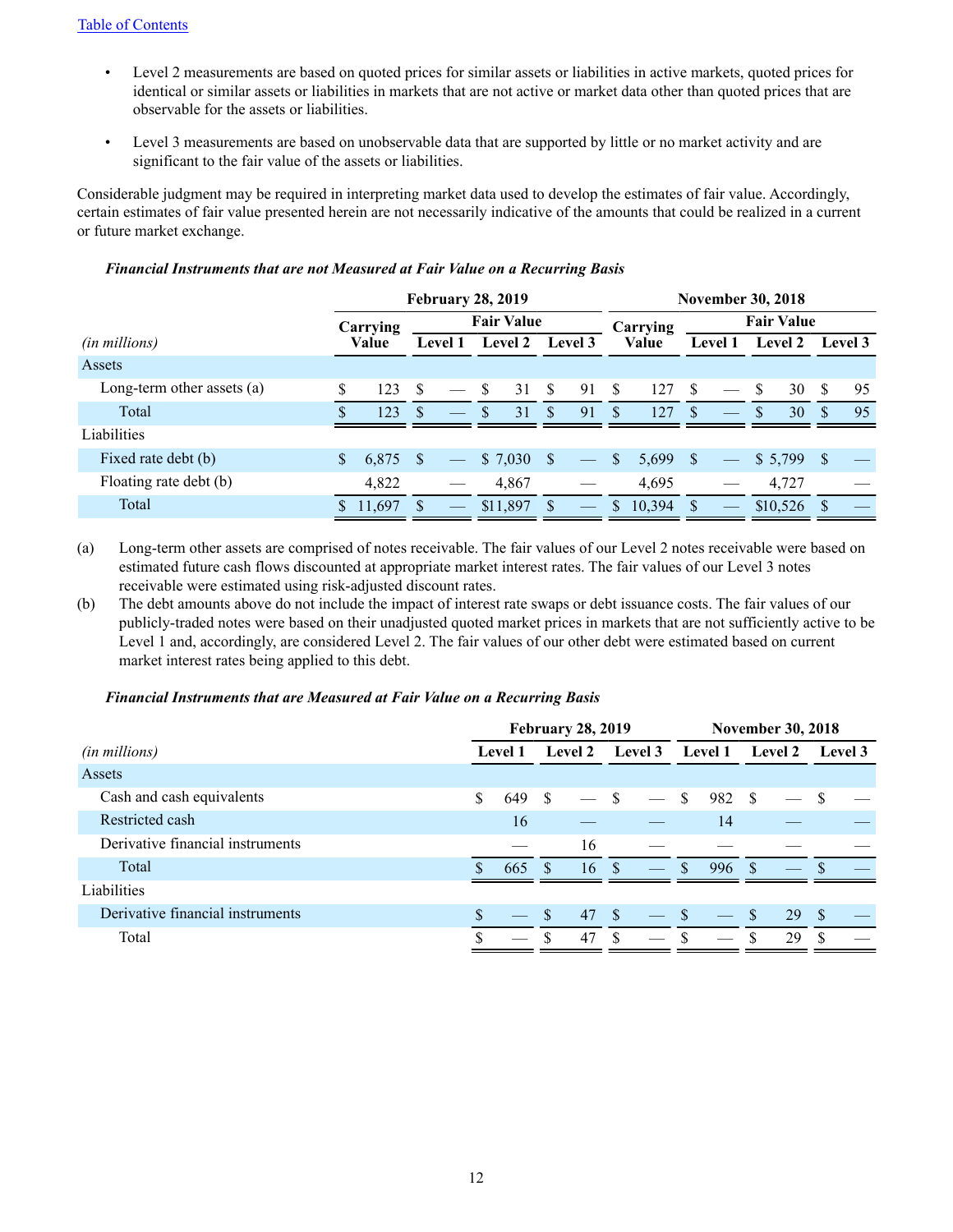#### Table of Contents

#### *Nonfinancial Instruments that are Measured at Fair Value on a Nonrecurring Basis*

#### **Valuation of Goodwill and Trademarks**

| Goodwill                                |               |                          |  |                  |  |              |  |  |
|-----------------------------------------|---------------|--------------------------|--|------------------|--|--------------|--|--|
| (in millions)                           |               | NAA(a)<br><b>Segment</b> |  | EA(b)<br>Segment |  | <b>Total</b> |  |  |
| At November 30, 2018                    | <sup>\$</sup> | 1,898                    |  | 1.027            |  | 2,925        |  |  |
| Foreign currency translation adjustment |               |                          |  | 18               |  |              |  |  |
| At February 28, 2019                    | \$            | 1.898                    |  | 1.044            |  | 2,943        |  |  |

### (a) North America & Australia ("NAA")

<sup>(</sup>b) Europe & Asia ("EA")

|                                         | <b>Trademarks</b>            |     |  |                      |  |              |  |  |  |  |
|-----------------------------------------|------------------------------|-----|--|----------------------|--|--------------|--|--|--|--|
| (in millions)                           | <b>NAA</b><br><b>Segment</b> |     |  | ЕA<br><b>Segment</b> |  | <b>Total</b> |  |  |  |  |
| At November 30, 2018                    |                              | 927 |  | 242                  |  | 1,169        |  |  |  |  |
| Foreign currency translation adjustment |                              |     |  |                      |  |              |  |  |  |  |
| At February 28, 2019                    |                              | 92' |  | 247                  |  | .174         |  |  |  |  |

The determination of our reporting unit goodwill and trademark fair values includes numerous assumptions that are subject to various risks and uncertainties. We believe that we have made reasonable estimates and judgments. Changes in the conditions or circumstances may result in a need to recognize an impairment charge.

### **Derivative Instruments and Hedging Activities**

| (in millions)                                     | <b>Balance Sheet Location</b> | February 28,<br>2019 |    |               | November 30,<br>2018 |
|---------------------------------------------------|-------------------------------|----------------------|----|---------------|----------------------|
| <b>Derivative assets</b>                          |                               |                      |    |               |                      |
| Derivatives designated as hedging instruments     |                               |                      |    |               |                      |
| Cross currency swaps (a)                          | Prepaid expenses and other    | \$                   | 16 | - \$          |                      |
| Total derivative assets                           |                               | \$                   | 16 | $\mathcal{S}$ |                      |
| <b>Derivative liabilities</b>                     |                               |                      |    |               |                      |
| Derivatives designated as hedging instruments     |                               |                      |    |               |                      |
| Cross currency swaps (a)                          | Accrued liabilities and other | $\mathbf{\hat{s}}$   | 6  | - \$          | 5                    |
|                                                   | Other long-term liabilities   |                      | 22 |               |                      |
| Interest rate swaps (b)                           | Accrued liabilities and other |                      |    |               | 8                    |
|                                                   | Other long-term liabilities   |                      | 11 |               | 11                   |
|                                                   |                               |                      | 47 |               | 23                   |
| Derivatives not designated as hedging instruments |                               |                      |    |               |                      |
| Fuel                                              | Accrued liabilities and other |                      |    |               | 6                    |
| Total derivative liabilities                      |                               | \$                   |    |               | 29                   |

(a) At February 28, 2019 and November 30, 2018, we had cross currency swaps totaling \$1.0 billion and \$156 million, respectively, that are designated as hedges of our net investment in foreign operations with a euro-denominated functional currency. At February 28, 2019, these cross currency swaps settle through December 2030.

(b) We have interest rate swaps designated as cash flow hedges whereby we receive floating interest rate payments in exchange for making fixed interest rate payments. These interest rate swap agreements effectively changed \$373 million at February 28, 2019 and \$385 million at November 30, 2018 of EURIBOR-based floating rate euro debt to fixed rate euro debt. At February 28, 2019, these interest rate swaps settle through March 2025.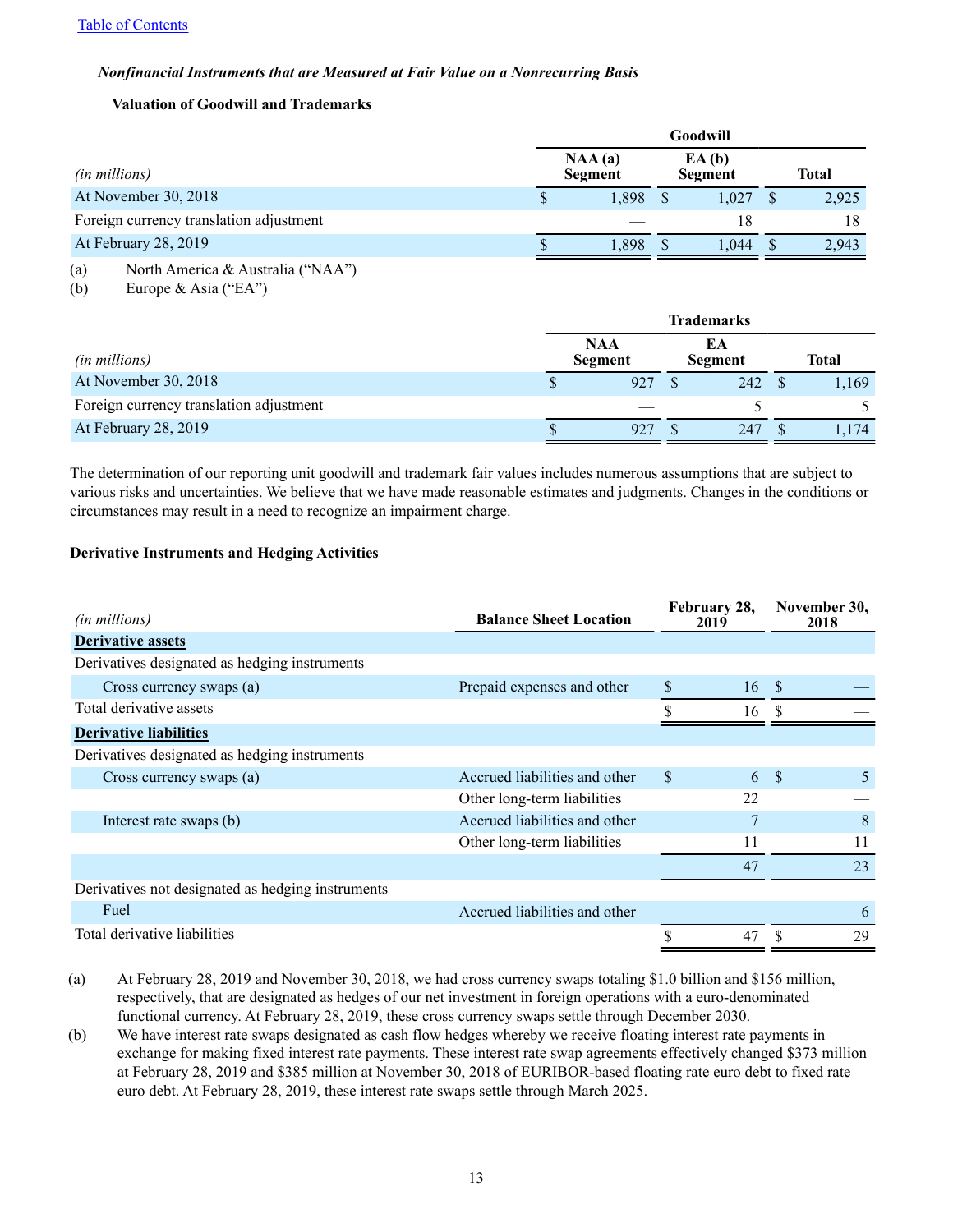Our derivative contracts include rights of offset with our counterparties. We have elected to net certain of our derivative assets and liabilities within counterparties.

|               | <b>February 28, 2019</b> |                         |               |                                                                      |               |                                                                             |     |                                                                   |   |                    |
|---------------|--------------------------|-------------------------|---------------|----------------------------------------------------------------------|---------------|-----------------------------------------------------------------------------|-----|-------------------------------------------------------------------|---|--------------------|
| (in millions) |                          | <b>Gross</b><br>Amounts |               | <b>Gross Amounts</b><br><b>Offset in the</b><br><b>Balance Sheet</b> |               | <b>Total Net Amounts</b><br><b>Presented in the</b><br><b>Balance Sheet</b> |     | <b>Gross Amounts</b><br>not Offset in the<br><b>Balance Sheet</b> |   | <b>Net Amounts</b> |
| Assets        | \$.                      | 17                      | $\mathcal{S}$ | $(1)$ \$                                                             |               | 16                                                                          | -S  | $(6)$ \$                                                          |   | 11                 |
| Liabilities   | \$                       | 47                      | - S           | $(1)$ \$                                                             |               | 47                                                                          | -S  | $(6)$ \$                                                          |   | 41                 |
|               |                          |                         |               |                                                                      |               | <b>November 30, 2018</b>                                                    |     |                                                                   |   |                    |
| (in millions) |                          | Gross<br>Amounts        |               | <b>Gross Amounts</b><br><b>Offset in the</b><br><b>Balance Sheet</b> |               | <b>Total Net Amounts</b><br><b>Presented in the</b><br><b>Balance Sheet</b> |     | <b>Gross Amounts</b><br>not Offset in the<br><b>Balance Sheet</b> |   | <b>Net Amounts</b> |
| Assets        |                          |                         | $\mathbf{s}$  |                                                                      | <sup>\$</sup> |                                                                             | \$. |                                                                   | S |                    |
| Liabilities   |                          | 29                      | - \$          |                                                                      | S             | 29                                                                          |     |                                                                   | S | 29                 |

The effect of our derivatives qualifying and designated as hedging instruments recognized in other comprehensive income and in income was as follows:

|                                                                                                                    | <b>Three Months Ended</b><br>February 28, |                          |  |      |
|--------------------------------------------------------------------------------------------------------------------|-------------------------------------------|--------------------------|--|------|
| <i>(in millions)</i>                                                                                               |                                           | 2019                     |  | 2018 |
| (Losses) gains recognized in AOCI:                                                                                 |                                           |                          |  |      |
| Cross currency swaps – net investment hedges                                                                       | S                                         | $(10)$ \$                |  | (6)  |
| Foreign currency zero cost collars – cash flow hedges                                                              |                                           | $\overline{\phantom{a}}$ |  |      |
| Interest rate swaps - cash flow hedges                                                                             | \$                                        |                          |  | 4    |
| Losses reclassified from AOCI – cash flow hedges:                                                                  |                                           |                          |  |      |
| Interest rate swaps – Interest expense, net of capitalized interest                                                | \$                                        | $(2)$ \$                 |  | (3)  |
| Gains recognized on derivative instruments (amount excluded from effectiveness testing – net<br>investment hedges) |                                           |                          |  |      |
| Cross currency swaps – Interest expense, net of capitalized interest                                               | S                                         | 4                        |  |      |

The amount of estimated cash flow hedges' unrealized gains and losses that are expected to be reclassified to earnings in the next twelve months is not significant.

#### **Financial Risks**

#### *Fuel Price Risks*

We manage our exposure to fuel price risk by managing our consumption of fuel. Substantially all of our exposure to market risk for changes in fuel prices relates to the consumption of fuel on our ships. We manage fuel consumption through ship maintenance practices, modifying our itineraries and implementing innovative technologies. We are also adding new, more fuel efficient ships to our fleet and are strategically disposing of smaller, less fuel efficient ships.

#### *Foreign Currency Exchange Rate Risks*

#### **Overall Strategy**

We manage our exposure to fluctuations in foreign currency exchange rates through our normal operating and financing activities, including netting certain exposures to take advantage of any natural offsets and, when considered appropriate, through the use of derivative and non-derivative financial instruments. Our primary focus is to monitor our exposure to, and manage, the economic foreign currency exchange risks faced by our operations and realized if we exchange one currency for another. We currently only hedge certain of our ship commitments and net investments in foreign operations. The financial impacts of the hedging instruments we do employ generally offset the changes in the underlying exposures being hedged.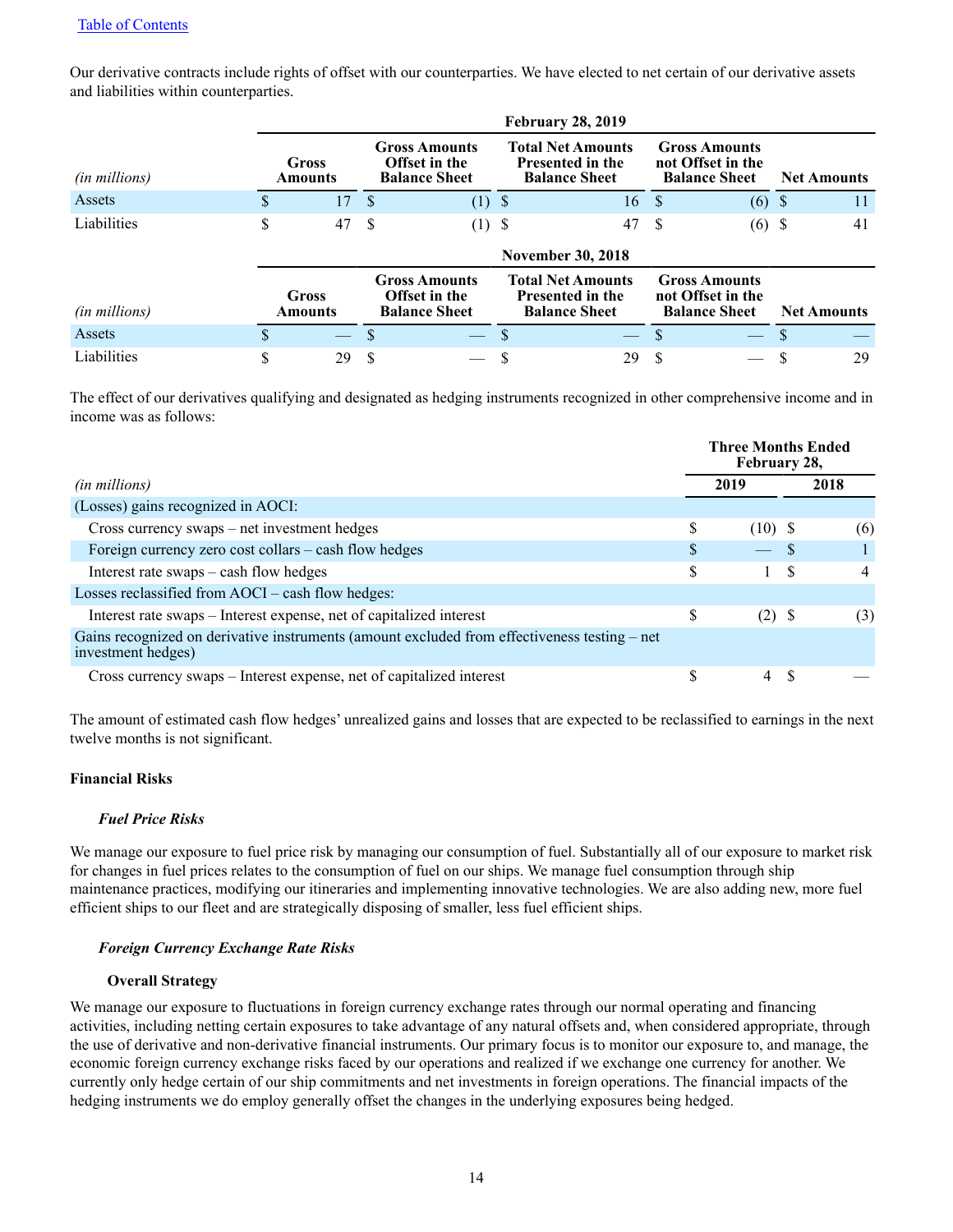#### *Operational Currency Risks*

Our operations primarily utilize the U.S. dollar, Australian dollar, euro or sterling as their functional currencies. Our operations also have revenue and expenses denominated in non-functional currencies. Movements in foreign currency exchange rates will affect our financial statements.

#### *Investment Currency Risks*

We consider our investments in foreign operations to be denominated in stable currencies. Our investments in foreign operations are of a long-term nature. At February 28, 2019, we had \$7.3 billion and \$876 million of euro- and sterling-denominated debt, respectively, including the effect of cross currency swaps, which provide an economic offset for our operations with euro and sterling functional currency. We also partially mitigate our net investment currency exposures by denominating a portion of our foreign currency intercompany payables in our foreign operations' functional currencies.

#### *Newbuild Currency Risks*

Our shipbuilding contracts are typically denominated in euros. Our decision to hedge a non-functional currency ship commitment for our cruise brands is made on a case-by-case basis, considering the amount and duration of the exposure, market volatility, economic trends, our overall expected net cash flows by currency and other offsetting risks. We use foreign currency derivative contracts to manage foreign currency exchange rate risk for some of our ship construction payments. At February 28, 2019, for the following newbuild, we had foreign currency zero cost collars for a portion of our euro-denominated shipyard payments. These collars are designated as cash flow hedges.

|                   | <b>Entered Into</b> | Matures in   | Weighted-Average<br><b>Floor Rate</b> | Weighted-Average<br><b>Ceiling Rate</b> |
|-------------------|---------------------|--------------|---------------------------------------|-----------------------------------------|
| Carnival Panorama | 2019                | October 2019 | 1.05 <sub>l</sub>                     | 1.28                                    |

If the spot rate is between the ceiling and floor rates on the date of maturity, then we would not owe or receive any payments under these collars.

At February 28, 2019, our remaining newbuild currency exchange rate risk primarily relates to euro-denominated newbuild contract payments to non-euro functional currency brands, which represent a total unhedged commitment of \$9.3 billion for newbuilds scheduled to be delivered from 2019 through 2025.

The cost of shipbuilding orders that we may place in the future that is denominated in a different currency than our cruise brands' will be affected by foreign currency exchange rate fluctuations. These foreign currency exchange rate fluctuations may affect our decision to order new cruise ships.

#### *Interest Rate Risks*

We manage our exposure to fluctuations in interest rates through our debt portfolio management and investment strategies. We evaluate our debt portfolio to determine whether to make periodic adjustments to the mix of fixed and floating rate debt through the use of interest rate swaps, issuance of new debt, amendment of existing debt or early retirement of existing debt.

#### *Concentrations of Credit Risk*

As part of our ongoing control procedures, we monitor concentrations of credit risk associated with financial and other institutions with which we conduct significant business. We seek to minimize these credit risk exposures, including counterparty nonperformance primarily associated with our cash equivalents, investments, committed financing facilities, contingent obligations, derivative instruments, insurance contracts and new ship progress payment guarantees, by:

- Conducting business with large, well-established financial institutions, insurance companies and export credit agencies
- Diversifying our counterparties
- Having guidelines regarding credit ratings and investment maturities that we follow to help safeguard liquidity and minimize risk
- Generally requiring collateral and/or guarantees to support notes receivable on significant asset sales, long-term ship charters and new ship progress payments to shipyards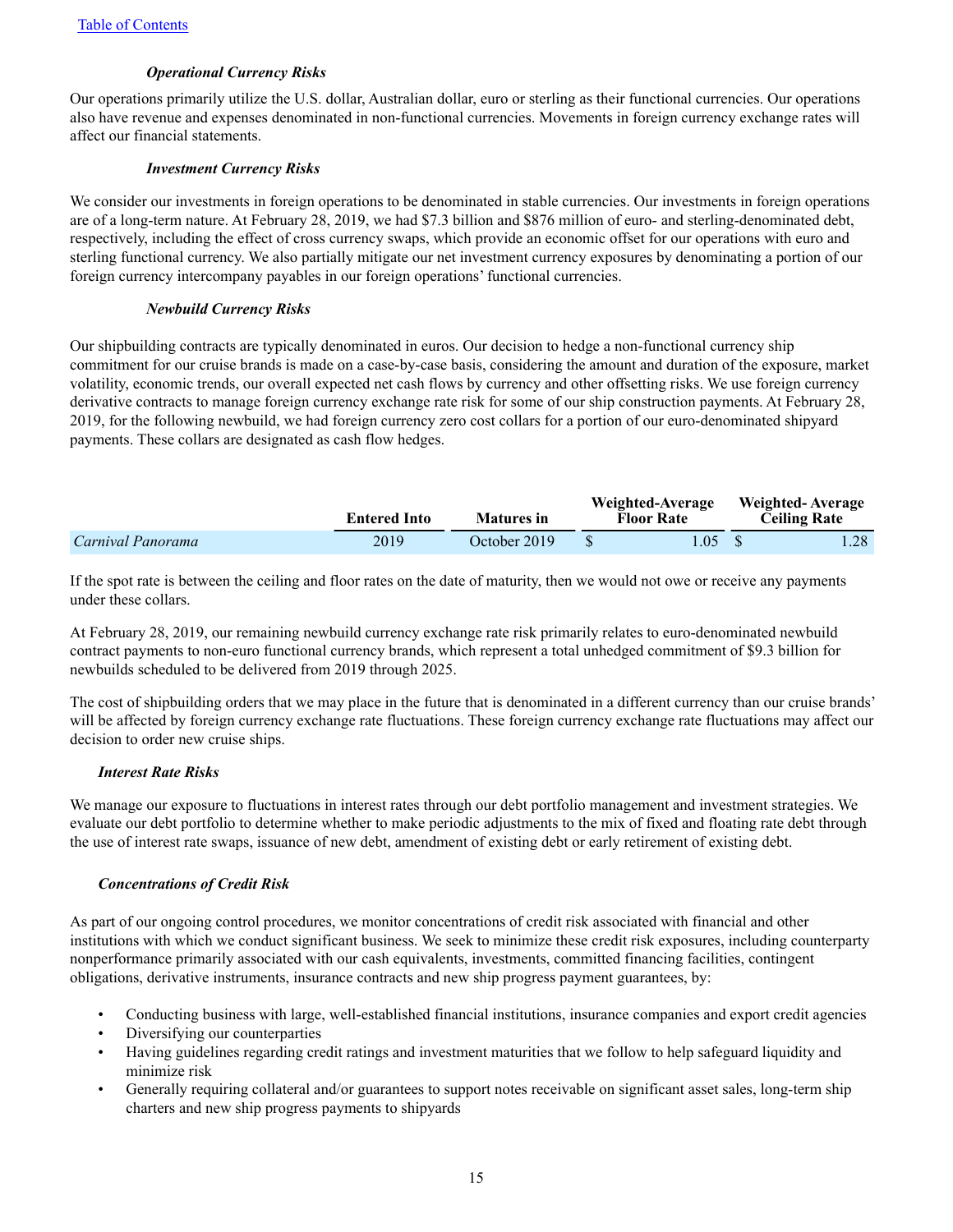We believe the risk of nonperformance by any of our significant counterparties is remote. At February 28, 2019, our exposures under foreign currency contracts, cross currency swaps and interest rate swap agreements were not material. We also monitor the creditworthiness of travel agencies and tour operators in Asia, Australia and Europe, which includes charter-hire agreements in Asia and credit and debit card providers to which we extend credit in the normal course of our business. Our credit exposure also includes contingent obligations related to cash payments received directly by travel agents and tour operators for cash collected by them on cruise sales in Australia and most of Europe where we are obligated to honor our guests' cruise payments made by them to their travel agents and tour operators regardless of whether we have received these payments. Concentrations of credit risk associated with these trade receivables, charter-hire agreements and contingent obligations are not considered to be material, principally due to the large number of unrelated accounts, the nature of these contingent obligations and their short maturities. We have not experienced significant credit losses on our trade receivables, charter-hire agreements and contingent obligations. We do not normally require collateral or other security to support normal credit sales.

#### **NOTE 6 – Segment Information**

Our operating segments are reported on the same basis as the internally reported information that is provided to our chief operating decision maker ("CODM"), who is the President and Chief Executive Officer of Carnival Corporation and Carnival plc. The CODM assesses performance and makes decisions to allocate resources for Carnival Corporation & plc based upon review of the results across all of our segments. Our four reportable segments are comprised of (1) NAA cruise operations, (2) EA cruise operations, (3) Cruise Support and (4) Tour and Other.

The operating segments within each of our NAA and EA reportable segments have been aggregated based on the similarity of their economic and other characteristics, including geographic guest sourcing. Our Cruise Support segment includes our portfolio of leading port destinations and other services, all of which are operated for the benefit of our cruise brands. Our Tour and Other segment represents the hotel and transportation operations of Holland America Princess Alaska Tours and other operations.

|                | <b>Three Months Ended February 28,</b> |                 |     |                                    |               |                                         |              |                                     |               |                            |
|----------------|----------------------------------------|-----------------|-----|------------------------------------|---------------|-----------------------------------------|--------------|-------------------------------------|---------------|----------------------------|
| (in millions)  |                                        | <b>Revenues</b> |     | Operating<br>costs and<br>expenses |               | <b>Selling</b><br>and<br>administrative |              | Depreciation<br>and<br>amortization |               | Operating<br>income (loss) |
| 2019           |                                        |                 |     |                                    |               |                                         |              |                                     |               |                            |
| <b>NAA</b>     | \$                                     | 3,077           | \$  | 2,010                              | $\mathcal{S}$ | 353                                     | $\mathbb{S}$ | 328                                 | $\mathbf{\$}$ | 386                        |
| EA             |                                        | 1,526           |     | 1,075                              |               | 205                                     |              | 152                                 |               | 93                         |
| Cruise Support |                                        | 42              |     | 27                                 |               | 65                                      |              | 28                                  |               | (78)                       |
| Tour and Other |                                        | 29              |     | 29                                 |               | 6                                       |              | 9                                   |               | (15)                       |
|                | S                                      | 4,673           | -S  | 3,142                              | -S            | 629                                     | \$.          | 516                                 | \$            | 386                        |
| 2018           |                                        |                 |     |                                    |               |                                         |              |                                     |               |                            |
| <b>NAA</b>     | \$                                     | 2,684           | -\$ | 1,658                              | <sup>\$</sup> | 367                                     | \$           | 299                                 | \$            | 360                        |
| EA             |                                        | 1,503           |     | 1,005                              |               | 188                                     |              | 157                                 |               | 154                        |
| Cruise Support |                                        | 32              |     | 33                                 |               | 55                                      |              | 23                                  |               | (78)                       |
| Tour and Other |                                        | 13              |     | 14                                 |               | 6                                       |              | 10                                  |               | (17)                       |
|                | \$                                     | 4,232           | S   | 2,709                              | \$            | 616                                     | \$           | 488                                 | \$            | 419                        |

Revenue by geographic areas, which are based on where our guests are sourced, were as follows:

| (in millions)      |    | <b>Three Months Ended</b><br><b>February 28, 2019</b> |
|--------------------|----|-------------------------------------------------------|
| North America      | \$ | 2,520                                                 |
| Europe             |    | 1,399                                                 |
| Australia and Asia |    | 584                                                   |
| Other              |    | 170                                                   |
|                    | S  | 4,673                                                 |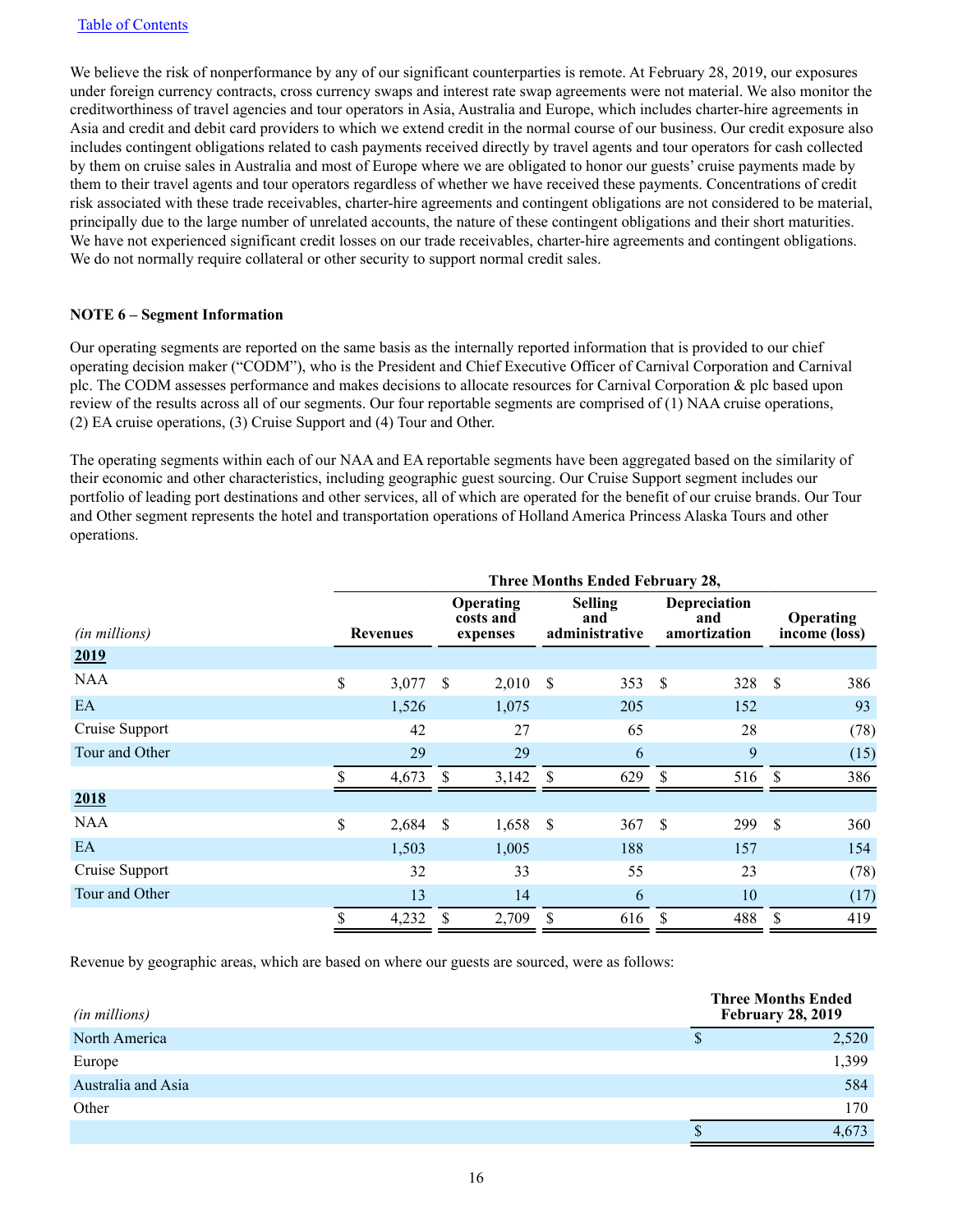# **NOTE 7 – Earnings Per Share**

|                                                     | <b>Three Months Ended</b><br>February 28, |      |  |      |  |
|-----------------------------------------------------|-------------------------------------------|------|--|------|--|
| (in millions, except per share data)                |                                           | 2019 |  | 2018 |  |
| Net income for basic and diluted earnings per share |                                           | 336  |  | 391  |  |
| Weighted-average shares outstanding                 |                                           | 693  |  | 717  |  |
| Dilutive effect of equity plans                     |                                           | 2    |  |      |  |
| Diluted weighted-average shares outstanding         |                                           | 695  |  | 719  |  |
| Basic earnings per share                            |                                           | 0.48 |  | 0.54 |  |
| Diluted earnings per share                          |                                           | 0.48 |  | 0.54 |  |
|                                                     |                                           |      |  |      |  |

### **NOTE 8 – Supplemental Cash Flow Information**

| <i>(in millions)</i>                                                                         | February 28,<br>2019 | November 30,<br>2018 |
|----------------------------------------------------------------------------------------------|----------------------|----------------------|
| Cash and cash equivalents (Consolidated Balance Sheets)                                      | 649                  | 982                  |
| Restricted cash included in prepaid expenses and other and other assets                      | 16                   | 14                   |
| Total cash, cash equivalents and restricted cash (Consolidated Statements)<br>of Cash Flows) | 665                  | 996                  |

### **NOTE 9 – Subsequent Event**

We have a minority interest in Grand Bahama Shipyard Ltd. ("Grand Bahama"), a ship repair and maintenance facility. On April 1, 2019, there was an incident at Grand Bahama which caused damage to one of the docks of the shipyard. An assessment of the extent of the damage and impact to operations is ongoing. We are evaluating the impact to our consolidated financial statements.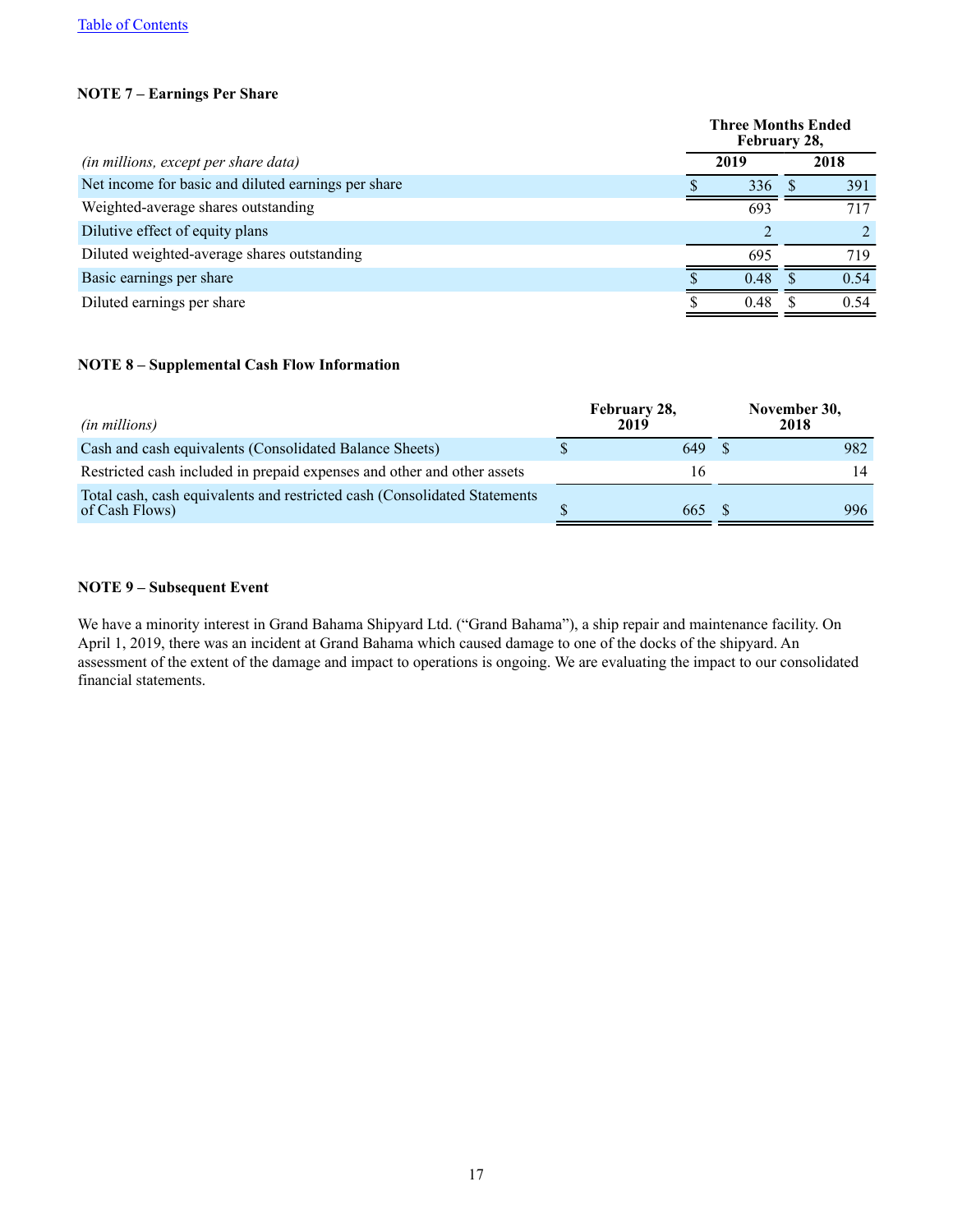## <span id="page-17-0"></span>**Item 2. Management's Discussion and Analysis of Financial Condition and Results of Operations.**

#### **Cautionary Note Concerning Factors That May Affect Future Results**

Some of the statements, estimates or projections contained in this document are "forward-looking statements" that involve risks, uncertainties and assumptions with respect to us, including some statements concerning future results, outlooks, plans, goals and other events which have not yet occurred. These statements are intended to qualify for the safe harbors from liability provided by Section 27A of the Securities Act of 1933 and Section 21E of the Securities Exchange Act of 1934. All statements other than statements of historical facts are statements that could be deemed forward-looking. These statements are based on current expectations, estimates, forecasts and projections about our business and the industry in which we operate and the beliefs and assumptions of our management. We have tried, whenever possible, to identify these statements by using words like "will," "may," "could," "should," "would," "believe," "depends," "expect," "goal," "anticipate," "forecast," "project," "future," "intend," "plan," "estimate," "target," "indicate," "outlook," and similar expressions of future intent or the negative of such terms.

Forward-looking statements include those statements that relate to our outlook and financial position including, but not limited to, statements regarding:

- 
- 
- 
- Interest, tax and fuel expenses Liquidity
- 
- Net revenue yields Net cruise costs, excluding fuel per available lower berth day
- Booking levels Estimates of ship depreciable lives and residual values
- Pricing and occupancy Goodwill, ship and trademark fair values
	-
- Currency exchange rates Adjusted earnings per share

Because forward-looking statements involve risks and uncertainties, there are many factors that could cause our actual results, performance or achievements to differ materially from those expressed or implied by our forward-looking statements. This note contains important cautionary statements of the known factors that we consider could materially affect the accuracy of our forward looking statements and adversely affect our business, results of operations and financial position. It is not possible to predict or identify all such risks. There may be additional risks that we consider immaterial or which are unknown. These factors include, but are not limited to, the following:

- Adverse world events impacting the ability or desire of people to travel may lead to a decline in demand for cruises
- Incidents concerning our ships, guests or the cruise vacation industry as well as adverse weather conditions and other natural disasters may impact the satisfaction of our guests and crew and lead to reputational damage
- Changes in and non-compliance with laws and regulations under which we operate, such as those relating to health, environment, safety and security, data privacy and protection, anti-corruption, economic sanctions, trade protection and tax may lead to litigation, enforcement actions, fines, penalties and reputational damage
- Breaches in data security and lapses in data privacy as well as disruptions and other damages to our principal offices, information technology operations and system networks and failure to keep pace with developments in technology may adversely impact our business operations, the satisfaction of our guests and crew and lead to reputational damage
- Ability to recruit, develop and retain qualified shipboard personnel who live away from home for extended periods of time may adversely impact our business operations, guest services and satisfaction
- Increases in fuel prices and availability of fuel supply may adversely impact our scheduled itineraries and costs
- Fluctuations in foreign currency exchange rates may adversely impact our financial results
- Overcapacity and competition in the cruise and land-based vacation industry may lead to a decline in our cruise sales and pricing
- Geographic regions in which we try to expand our business may be slow to develop or ultimately not develop how we expect
- Inability to implement our shipbuilding programs and ship repairs, maintenance and refurbishments may adversely impact our business operations and the satisfaction of our guests

The ordering of the risk factors set forth above is not intended to reflect our indication of priority or likelihood.

Forward-looking statements should not be relied upon as a prediction of actual results. Subject to any continuing obligations under applicable law or any relevant stock exchange rules, we expressly disclaim any obligation to disseminate, after the date of this document, any updates or revisions to any such forward-looking statements to reflect any change in expectations or events, conditions or circumstances on which any such statements are based.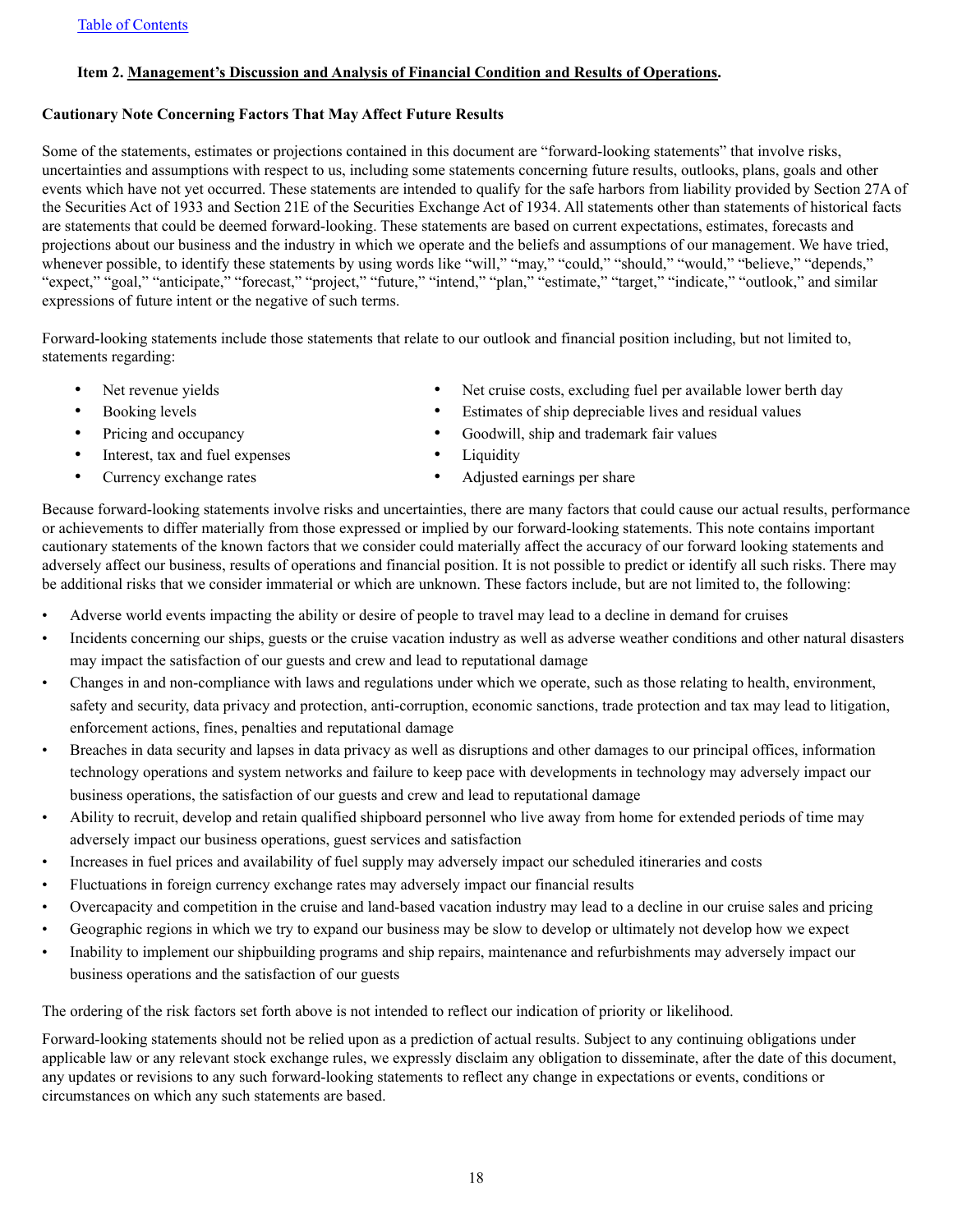#### **New Accounting Pronouncements**

Refer to our consolidated financial statements for further information on *New Accounting Pronouncements*.

#### **Critical Accounting Estimates**

For a discussion of our critical accounting estimates, see "Management's Discussion and Analysis of Financial Condition and Results of Operations" that is included in the Form 10-K.

#### **Seasonality**

Our revenues from the sale of passenger tickets are seasonal. Historically, demand for cruises has been greatest during our third quarter, which includes the Northern Hemisphere summer months. This higher demand during the third quarter results in higher ticket prices and occupancy levels and, accordingly, the largest share of our operating income is earned during this period. The seasonality of our results also increases due to ships being taken out-of-service for maintenance, which we schedule during non-peak demand periods. In addition, substantially all of Holland America Princess Alaska Tours' revenue and net income is generated from May through September in conjunction with the Alaska cruise season.

#### **Statistical Information**

|                                                             |               | <b>Three Months Ended</b><br>February 28, |               |        |  |
|-------------------------------------------------------------|---------------|-------------------------------------------|---------------|--------|--|
|                                                             |               | 2019                                      |               | 2018   |  |
| Available Lower Berth Days ("ALBDs") (in thousands) (a) (b) |               | 21,299                                    |               | 20,462 |  |
| Occupancy percentage (c)                                    |               | 104.8%                                    |               | 104.7% |  |
| Passengers carried (in thousands)                           |               | 2,937                                     |               | 2,860  |  |
| Fuel consumption in metric tons (in thousands)              |               | 830                                       |               | 821    |  |
| Fuel consumption in metric tons per thousand ALBDs          |               | 38.9                                      |               | 40.1   |  |
| Fuel cost per metric ton consumed                           | \$            | 459                                       | \$            | 437    |  |
| Currencies (USD to 1)                                       |               |                                           |               |        |  |
| <b>AUD</b>                                                  | \$            | 0.72                                      | <sup>\$</sup> | 0.78   |  |
| <b>CAD</b>                                                  | $\mathbf{\$}$ | 0.75                                      | $\mathbf{\$}$ | 0.79   |  |
| <b>EUR</b>                                                  | \$            | 1.14                                      | \$            | 1.21   |  |
| <b>GBP</b>                                                  | $\mathbf{\$}$ | 1.28                                      | \$            | 1.37   |  |
| <b>RMB</b>                                                  | \$            | 0.15                                      | \$            | 0.15   |  |

- (a) ALBD is a standard measure of passenger capacity for the period that we use to approximate rate and capacity variances, based on consistently applied formulas that we use to perform analyses to determine the main non-capacity driven factors that cause our cruise revenues and expenses to vary. ALBDs assume that each cabin we offer for sale accommodates two passengers and is computed by multiplying passenger capacity by revenue-producing ship operating days in the period.
- (b) For the three months ended February 28, 2019 compared to the three months ended February 28, 2018, we had a 4.1% capacity increase in ALBDs comprised of a 5.0% capacity increase in our NAA segment and a 2.5% capacity increase in our EA segment.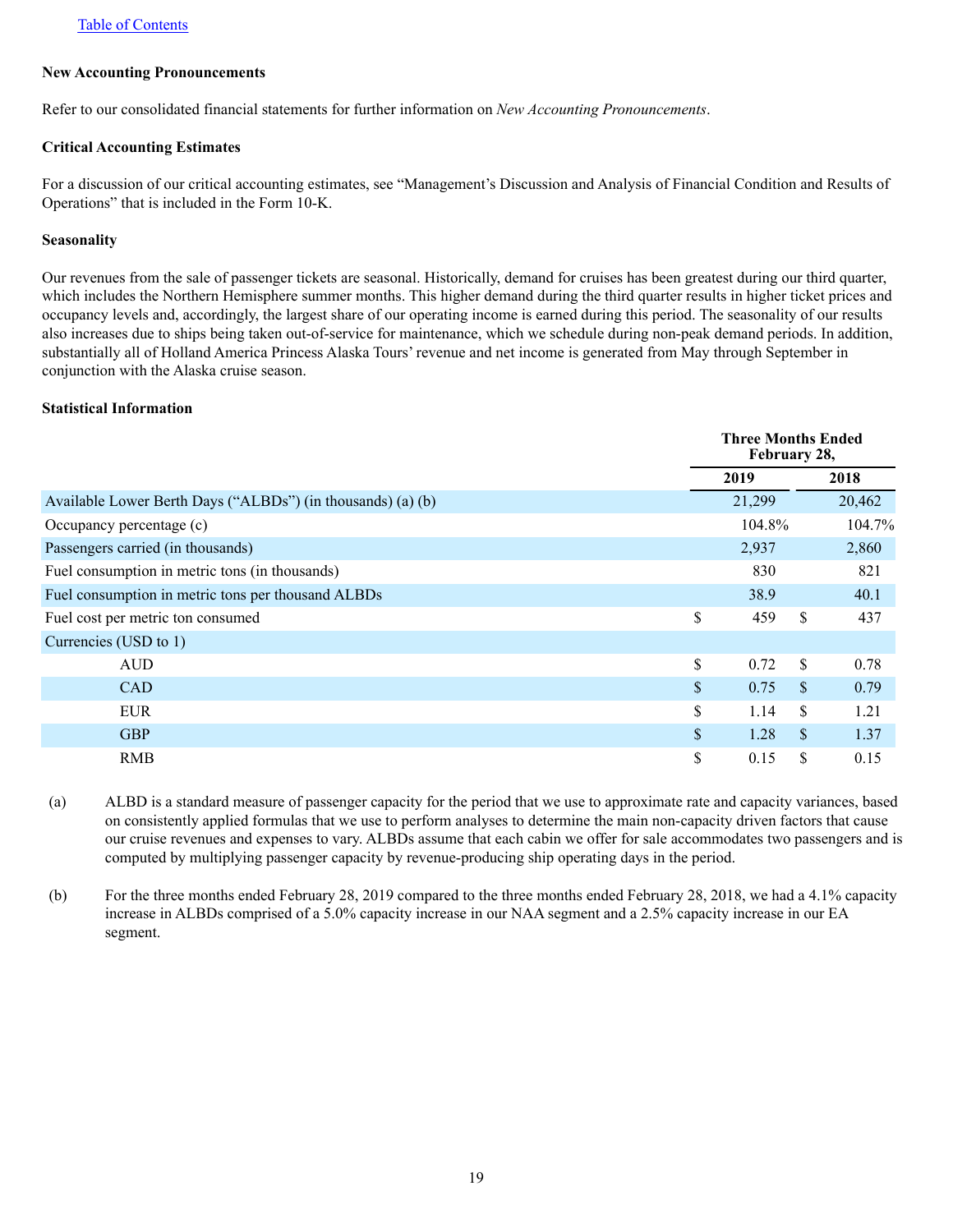Our NAA segment's capacity increase was caused by:

- Full quarter impact from one Carnival Cruise Line 3,960-passenger capacity ship that entered into service in April 2018
- Full quarter impact from one Seabourn 600-passenger capacity ship that entered into service in May 2018
- Partial period impact from one Holland America Line 2,670-passenger capacity ship that entered into service in December 2018

Our EA segment's capacity increase was caused by:

• Partial period impact from one AIDA 5,230-passenger capacity ship that entered into service in December 2018

The increase in our EA segment's capacity was partially offset by:

- Full quarter impact from one P&O Cruises (UK) 700-passenger capacity ship removed from service in March 2018
- Full quarter impact from one Costa Cruises 1,300-passenger capacity ship removed from service in April 2018
- (c) In accordance with cruise industry practice, occupancy is calculated using a denominator of ALBDs, which assumes two passengers per cabin even though some cabins can accommodate three or more passengers. Percentages in excess of 100% indicate that on average more than two passengers occupied some cabins.

#### **Three Months Ended February 28, 2019 ("2019") Compared to Three Months Ended February 28, 2018 ("2018")**

#### **Revenues**

#### **Consolidated**

Cruise passenger ticket revenues made up 68% of our 2019 total revenues. Cruise passenger ticket revenues increased by \$51 million, or 1.6%, to \$3.2 billion in 2019 from \$3.1 billion in 2018.

This increase was caused by:

- \$129 million 4.1% capacity increase in ALBDs
- \$34 million increase in air transportation revenues

These increases were partially offset by:

- \$90 million net unfavorable foreign currency translational impact
- \$18 million decrease in cruise ticket revenues caused by net unfavorable foreign currency transactional impact

The remaining 32% of 2019 total revenues were substantially all comprised of onboard and other cruise revenues, which increased by \$375 million, or 35%, to \$1.4 billion in 2019 from \$1.1 billion in 2018.

This increase was caused by:

- \$323 million related to the gross presentation of shore excursions and other onboard revenues as a result of the adoption of new revenue accounting guidance
- \$44 million 4.1% capacity increase in ALBDs
- \$33 million higher onboard spending by our guests

These increases were partially offset by net unfavorable foreign currency translational impact of \$26 million.

Concession revenues, which are included in onboard and other revenues, increased by \$8 million, or 3.1%, to \$255 million in 2019 from \$247 million in 2018.

#### **NAA Segment**

Cruise passenger ticket revenues made up 65% of our NAA segment's 2019 total revenues. Cruise passenger ticket revenues increased by \$97 million, or 5.1%, to \$2.0 billion in 2019 compared to \$1.9 billion in 2018.

This increase was caused by:

- \$97 million 5.0% capacity increase in ALBDs
- \$19 million increase in air transportation revenues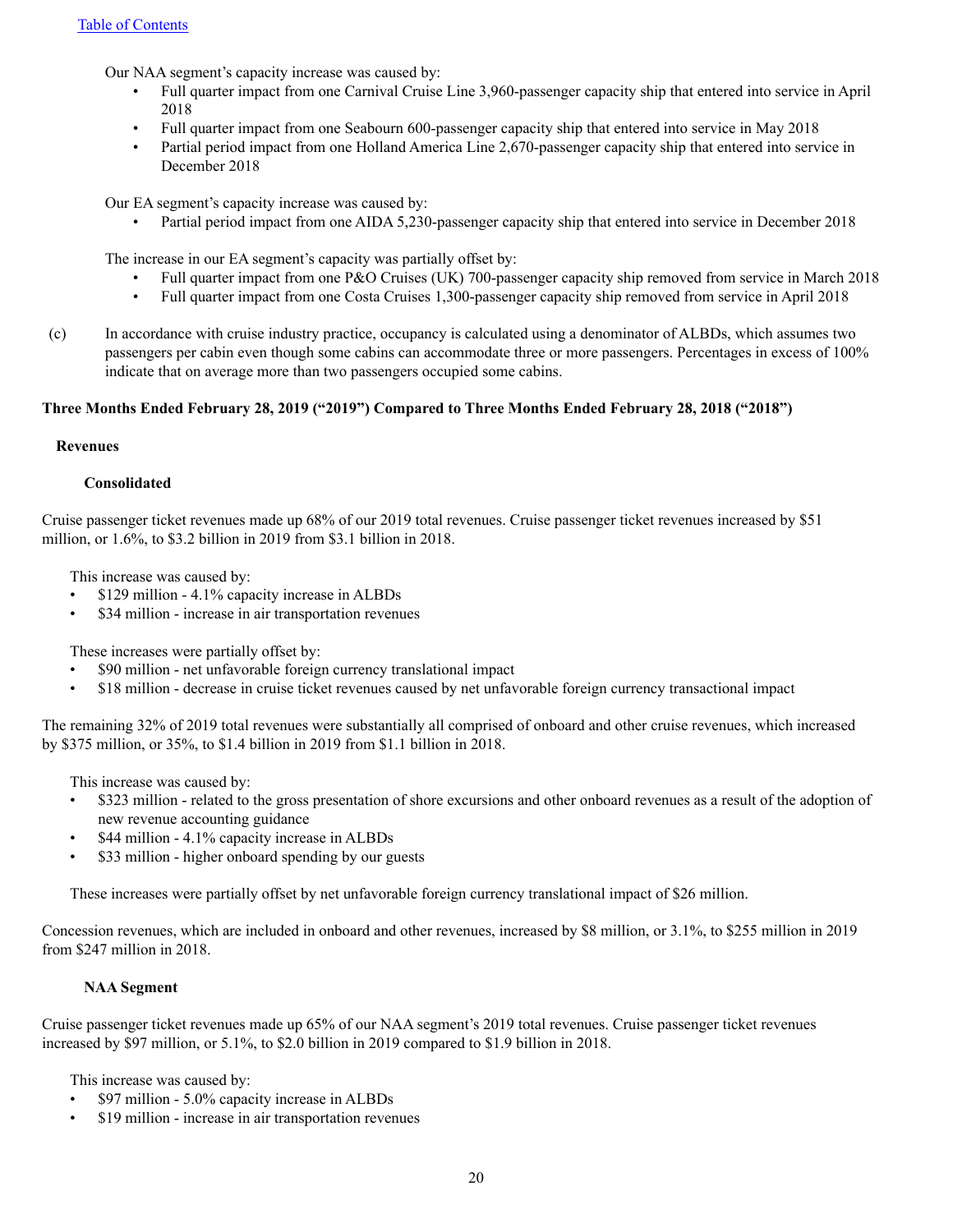The remaining 35% of our NAA segment's 2019 total revenues were comprised of onboard and other cruise revenues, which increased by \$296 million, or 39%, to \$1.1 billion in 2019 from \$0.8 billion in 2018.

This increase was driven by:

- \$253 million related to the gross presentation of shore excursions and other onboard revenues as a result of the adoption of new revenue accounting guidance
- \$39 million 5.0% capacity increase in ALBDs

Concession revenues, which are included in onboard and other revenues, increased by \$10 million, or 6.0%, to \$182 million in 2019 from \$171 million in 2018.

#### **EA Segment**

Cruise passenger ticket revenues made up 78% of our EA segment's 2019 total revenues. Cruise passenger ticket revenues decreased by \$41 million, or 3.3%, to \$1.2 billion in 2019 compared to \$1.2 billion in 2018.

This decrease was caused by:

\$82 million - net unfavorable foreign currency translational impact

This decrease was partially offset by:

- \$31 million 2.5% capacity increase in ALBDs
- \$18 million increase in air transportation revenues

The remaining 22% of our EA segment's 2019 total revenues were comprised of onboard and other cruise revenues, which increased by \$64 million, or 24%, to \$329 million in 2019 from \$265 million in 2018.

This increase was caused by:

- \$63 million related to the gross presentation of shore excursions and other onboard revenues as a result of the adoption of new revenue accounting guidance
- \$17 million higher onboard spending by our guests

These increases were partially offset by net unfavorable foreign currency translational impact of \$22 million.

Concession revenues, which are included in onboard and other revenues, decreased by \$3 million, or 3.4%, to \$73 million in 2019 from \$76 million in 2018.

#### **Costs and Expenses**

#### **Consolidated**

Operating costs and expenses increased by \$432 million, or 16%, to \$3.1 billion in 2019 from \$2.7 billion in 2018.

This increase was caused by:

- \$323 million related to the gross presentation of shore excursions and other onboard revenues as a result of the adoption of new revenue accounting guidance
- \$110 million 4.1% capacity increase in ALBD
- \$43 million higher commissions, transportation and other expenses
- \$18 million higher fuel prices

These increases were partially offset by net favorable foreign currency translational impact of \$72 million.

Selling and administrative expenses increased by \$13 million, or 2.1%, to \$629 million in 2019 from \$616 million in 2018.

Depreciation and amortization expenses increased by \$28 million, or 5.7%, to \$516 million in 2019 from \$488 million in 2018.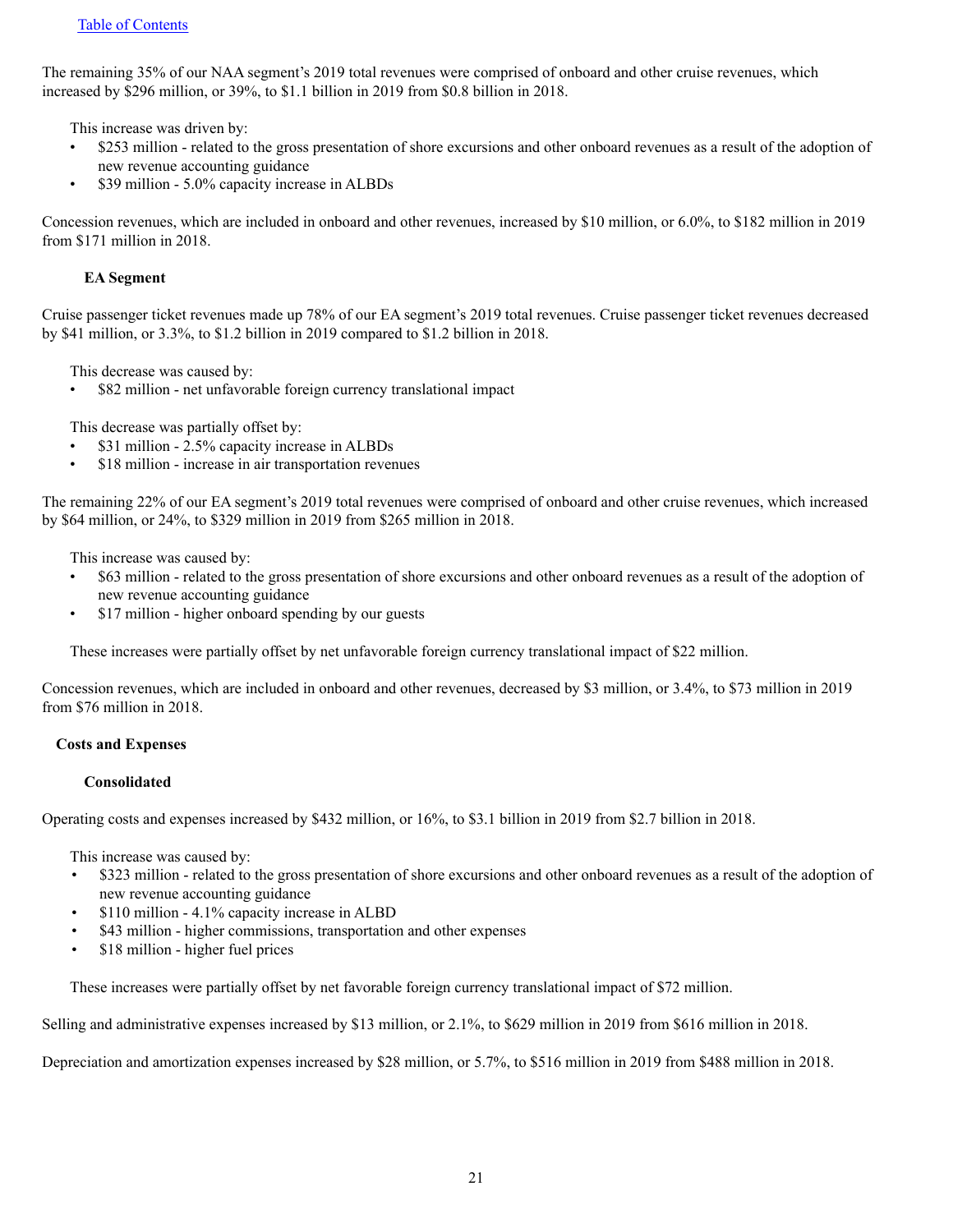## **NAA Segment**

Operating costs and expenses increased by \$352 million, or 21%, to \$2.0 billion in 2019 from \$1.7 billion in 2018.

This increase was caused by:

- \$253 million related to the gross presentation of shore excursions and other onboard revenues as a result of the adoption of new revenue accounting guidance
- \$84 million 5.0% capacity increase in ALBDs
- \$29 million higher commissions, transportation and other expenses
- \$18 million increase in various other costs
- \$12 million higher fuel prices

These increases were partially offset by lower cruise payroll and related expense of \$22 million.

Selling and administrative expenses decreased by \$14 million, or 3.8%, to \$353 million in 2019 from \$367 million in 2018.

Depreciation and amortization expenses increased by \$28 million, or 9.5%, to \$328 million in 2019 from \$299 million in 2018.

#### **EA Segment**

Operating costs and expenses increased by \$71 million, or 7.0%, to \$1.1 billion in 2019 from \$1.0 billion in 2018.

This increase was caused by:

- \$63 million related to the gross presentation of shore excursions and other onboard revenues as a result of the adoption of new revenue accounting guidance
- \$25 million 2.5% capacity increase in ALBDs
- \$19 million higher commissions, transportation and other expenses

These decreases were partially offset by net favorable foreign currency translational impact of \$65 million.

Selling and administrative expenses increased by \$18 million, or 9.5%, to \$205 million in 2019 from \$188 million in 2018.

Depreciation and amortization expenses decreased by \$5 million, or 3.2%, to \$152 million in 2019 from \$157 million in 2018.

#### **Operating Income**

Our consolidated operating income decreased by \$32 million, or 7.7%, to \$386 million in 2019 from \$419 million in 2018. Our NAA segment's operating income increased by \$27 million, or 7.5%, to \$386 million in 2019 from \$360 million in 2018, and our EA segment's operating income decreased by \$61 million, or 39%, to \$93 million in 2019 from \$154 million in 2018. These changes were primarily due to the reasons discussed above.

#### **Nonoperating Income (Expense)**

| <i>(in millions)</i>                      | <b>Three Months Ended</b><br><b>February 28, 2018</b> |
|-------------------------------------------|-------------------------------------------------------|
| Unrealized gains on fuel derivatives, net |                                                       |
| Realized losses on fuel derivatives, net  | [16]                                                  |
| Gains on fuel derivatives, net            |                                                       |

There were no unrealized or realized gains or losses on fuel derivatives for the three months ended February 28, 2019.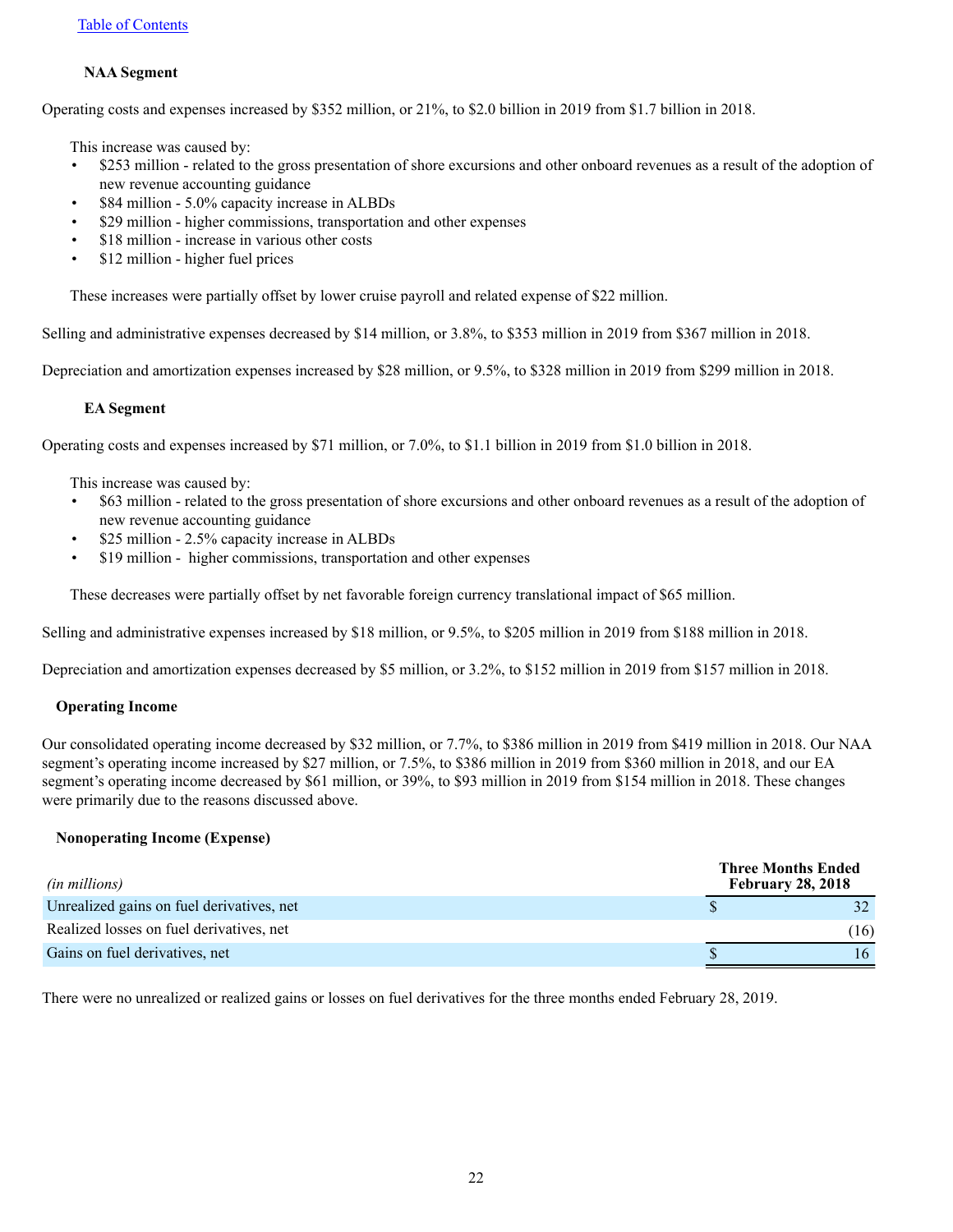#### *Explanations of Non-GAAP Financial Measures*

#### **Non-GAAP Financial Measures**

We use net cruise revenues per ALBD ("net revenue yields"), net cruise costs excluding fuel per ALBD, adjusted net income and adjusted earnings per share as non-GAAP financial measures of our cruise segments' and the company's financial performance. These non-GAAP financial measures are provided along with U.S. GAAP gross cruise revenues per ALBD ("gross revenue yields"), gross cruise costs per ALBD and U.S. GAAP net income and U.S. GAAP earnings per share.

Net revenue yields and net cruise costs excluding fuel per ALBD enable us to separate the impact of predictable capacity or ALBD changes from price and other changes that affect our business. We believe these non-GAAP measures provide useful information to investors and expanded insight to measure our revenue and cost performance as a supplement to our U.S. GAAP consolidated financial statements.

Under U.S. GAAP, the realized and unrealized gains and losses on fuel derivatives not qualifying as fuel hedges are recognized currently in earnings. We believe that unrealized gains and losses on fuel derivatives are not an indication of our earnings performance since they relate to future periods and may not ultimately be realized in our future earnings. Therefore, we believe it is more meaningful for the unrealized gains and losses on fuel derivatives to be excluded from our net income and earnings per share and, accordingly, we present adjusted net income and adjusted earnings per share excluding these unrealized gains and losses.

We believe that gains and losses on ship sales, impairment charges, restructuring and other expenses are not part of our core operating business and are not an indication of our future earnings performance. Therefore, we believe it is more meaningful for gains and losses on ship sales, impairment charges, and restructuring and other non-core gains and charges to be excluded from our net income and earnings per share and, accordingly, we present adjusted net income and adjusted earnings per share excluding these items.

The presentation of our non-GAAP financial information is not intended to be considered in isolation from, as substitute for, or superior to the financial information prepared in accordance with U.S. GAAP. It is possible that our non-GAAP financial measures may not be exactly comparable to the like-kind information presented by other companies, which is a potential risk associated with using these measures to compare us to other companies.

Net revenue yields are commonly used in the cruise industry to measure a company's cruise segment revenue performance and for revenue management purposes. We use "net cruise revenues" rather than "gross cruise revenues" to calculate net revenue yields. We believe that net cruise revenues is a more meaningful measure in determining revenue yield than gross cruise revenues because it reflects the cruise revenues earned net of our most significant variable costs, which are travel agent commissions, cost of air and other transportation, certain other costs that are directly associated with onboard and other revenues and credit and debit card fees.

Net passenger ticket revenues reflect gross passenger ticket revenues, net of commissions, transportation and other costs.

Net onboard and other revenues reflect gross onboard and other revenues, net of onboard and other cruise costs.

Net cruise costs excluding fuel per ALBD is the measure we use to monitor our ability to control our cruise segments' costs rather than gross cruise costs per ALBD. We exclude the same variable costs that are included in the calculation of net cruise revenues as well as fuel expense to calculate net cruise costs without fuel to avoid duplicating these variable costs in our non-GAAP financial measures. Substantially all of our net cruise costs excluding fuel are largely fixed, except for the impact of changing prices, once the number of ALBDs has been determined.

#### **Reconciliation of Forecasted Data**

We have not provided a reconciliation of forecasted gross cruise revenues to forecasted net cruise revenues or forecasted gross cruise costs to forecasted net cruise costs without fuel or forecasted U.S. GAAP net income to forecasted adjusted net income or forecasted U.S. GAAP earnings per share to forecasted adjusted earnings per share because preparation of meaningful U.S. GAAP forecasts of gross cruise revenues, gross cruise costs, net income and earnings per share would require unreasonable effort. We are unable to predict, without unreasonable effort, the future movement of foreign exchange rates and fuel prices. We are unable to determine the future impact of gains or losses on ships sales, restructuring expenses and other non-core gains and charges.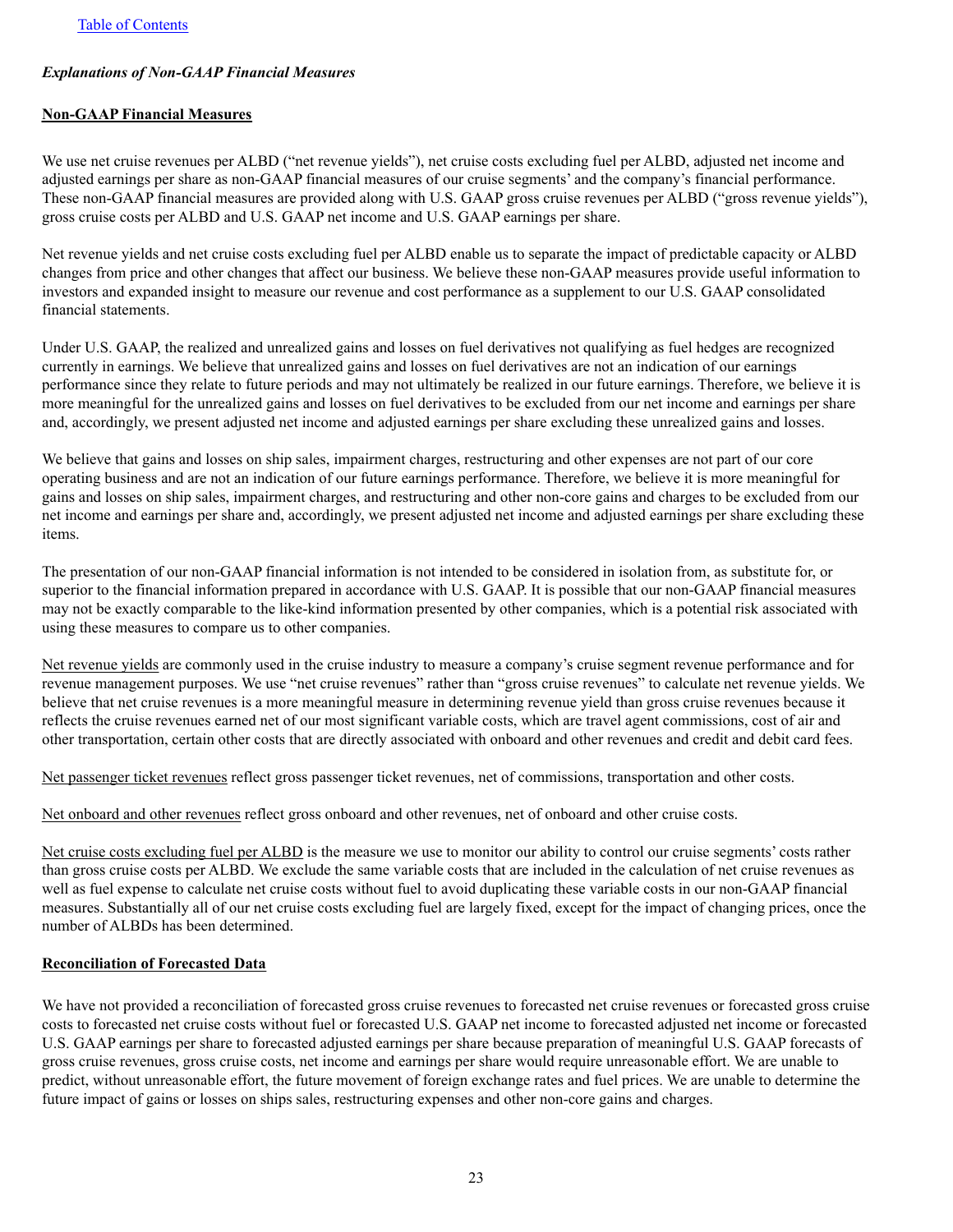### **Constant Dollar and Constant Currency**

Our operations primarily utilize the U.S. dollar, Australian dollar, euro and sterling as functional currencies to measure results and financial condition. Functional currencies other than the U.S. dollar subject us to foreign currency translational risk. Our operations also have revenues and expenses that are in currencies other than their functional currency, which subject us to foreign currency transactional risk.

We report net revenue yields, net passenger revenue yields, net onboard and other revenue yields and net cruise costs excluding fuel per ALBD on a "constant dollar" and "constant currency" basis assuming the 2019 periods' currency exchange rates have remained constant with the 2018 periods' rates. These metrics facilitate a comparative view for the changes in our business in an environment with fluctuating exchange rates.

Constant dollar reporting removes only the impact of changes in exchange rates on the translation of our operations.

Constant currency reporting removes the impact of changes in exchange rates on the translation of our operations (as in constant dollar) plus the transactional impact of changes in exchange rates from revenues and expenses that are denominated in a currency other than the functional currency.

#### *Examples:*

- The translation of our operations with functional currencies other than U.S. dollar to our U.S. dollar reporting currency results in decreases in reported U.S. dollar revenues and expenses if the U.S. dollar strengthens against these foreign currencies and increases in reported U.S. dollar revenues and expenses if the U.S. dollar weakens against these foreign currencies.
- Our operations have revenue and expense transactions in currencies other than their functional currency. If their functional currency strengthens against these other currencies, it reduces the functional currency revenues and expenses. If the functional currency weakens against these other currencies, it increases the functional currency revenues and expenses.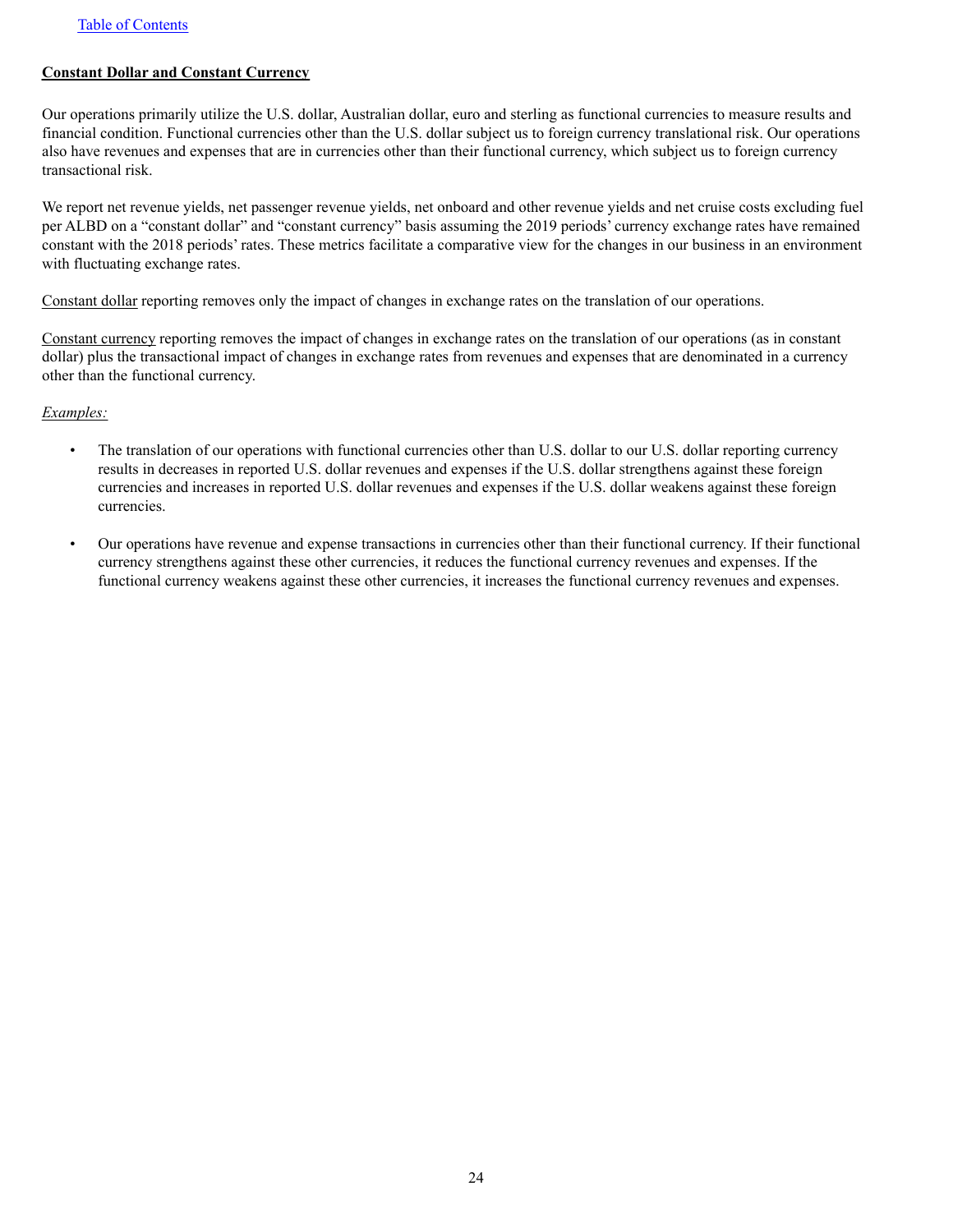# Table of Contents

Consolidated gross and net revenue yields were computed by dividing the gross and net cruise revenues by ALBDs as follows:

|                                       |                    | <b>Three Months Ended February 28,</b> |             |                                   |     |            |  |  |
|---------------------------------------|--------------------|----------------------------------------|-------------|-----------------------------------|-----|------------|--|--|
| (dollars in millions, except yields)  |                    | 2019                                   |             | 2019<br>Constant<br><b>Dollar</b> |     | 2018       |  |  |
| Passenger ticket revenues             | $\mathbf{\hat{S}}$ | 3,199                                  | $\sqrt{\ }$ | 3,289                             | \$  | 3,148      |  |  |
| Onboard and other revenues            |                    | 1,446                                  |             | 1,472                             |     | 1,071      |  |  |
| <b>Gross cruise revenues</b>          |                    | 4,645                                  |             | 4,760                             |     | 4,219      |  |  |
| Less cruise costs                     |                    |                                        |             |                                   |     |            |  |  |
| Commissions, transportation and other |                    | (709)                                  |             | (734)                             |     | (663)      |  |  |
| Onboard and other                     |                    | (467)                                  |             | (475)                             |     | (140)      |  |  |
|                                       |                    | (1, 177)                               |             | (1,209)                           |     | (803)      |  |  |
| Net passenger ticket revenues         |                    | 2,490                                  |             | 2,555                             |     | 2,485      |  |  |
| Net onboard and other revenues        |                    | 978                                    |             | 996                               |     | 931        |  |  |
| Net cruise revenues                   | S                  | 3,468                                  | \$          | 3,551                             | \$  | 3,416      |  |  |
| <b>ALBDs</b>                          |                    | 21,299,196                             |             | 21,299,196                        |     | 20,461,582 |  |  |
| Gross revenue yields                  | \$                 | 218.06                                 | \$          | 223.51                            | \$  | 206.20     |  |  |
| % increase                            |                    | 5.8%                                   |             | 8.4%                              |     |            |  |  |
| Net revenue yields                    | \$                 | 162.82                                 | \$          | 166.73                            | \$  | 166.95     |  |  |
| % decrease                            |                    | $(2.5)\%$                              |             | $(0.1)\%$                         |     |            |  |  |
| Net passenger ticket revenue yields   | \$                 | 116.90                                 | \$          | 119.95                            | \$. | 121.46     |  |  |
| % decrease                            |                    | $(3.8)\%$                              |             | $(1.2)\%$                         |     |            |  |  |
| Net onboard and other revenue yields  | \$                 | 45.92                                  | \$          | 46.78                             | \$  | 45.50      |  |  |
| % increase                            |                    | 0.9%                                   |             | 2.8%                              |     |            |  |  |

|                                      | <b>Three Months Ended February 28,</b> |           |               |           |               |        |  |
|--------------------------------------|----------------------------------------|-----------|---------------|-----------|---------------|--------|--|
| (dollars in millions, except yields) | 2019<br>Constant<br>2019<br>Currency   |           |               |           |               | 2018   |  |
| Net passenger ticket revenues        | Ж.                                     | 2,490     | \$            | 2,576     | \$            | 2,485  |  |
| Net onboard and other revenues       |                                        | 978       |               | 999       |               | 931    |  |
| Net cruise revenues                  |                                        | 3.468     |               | 3,575     |               | 3,416  |  |
| <b>ALBDs</b>                         | 21,299,196<br>21,299,196               |           |               |           | 20,461,582    |        |  |
| Net revenue yields                   | \$                                     | 162.82    | \$.           | 167.86    | $\mathcal{S}$ | 166.95 |  |
| % (decrease) increase                |                                        | $(2.5)\%$ |               | 0.5%      |               |        |  |
| Net passenger ticket revenue yields  | \$                                     | 116.90    | \$.           | 120.96    | \$.           | 121.46 |  |
| % decrease                           |                                        | $(3.8)\%$ |               | $(0.4)\%$ |               |        |  |
| Net onboard and other revenue yields | \$                                     | 45.92     | <sup>\$</sup> | 46.90     | \$            | 45.50  |  |
| % increase                           |                                        | $0.9\%$   |               | $3.1\%$   |               |        |  |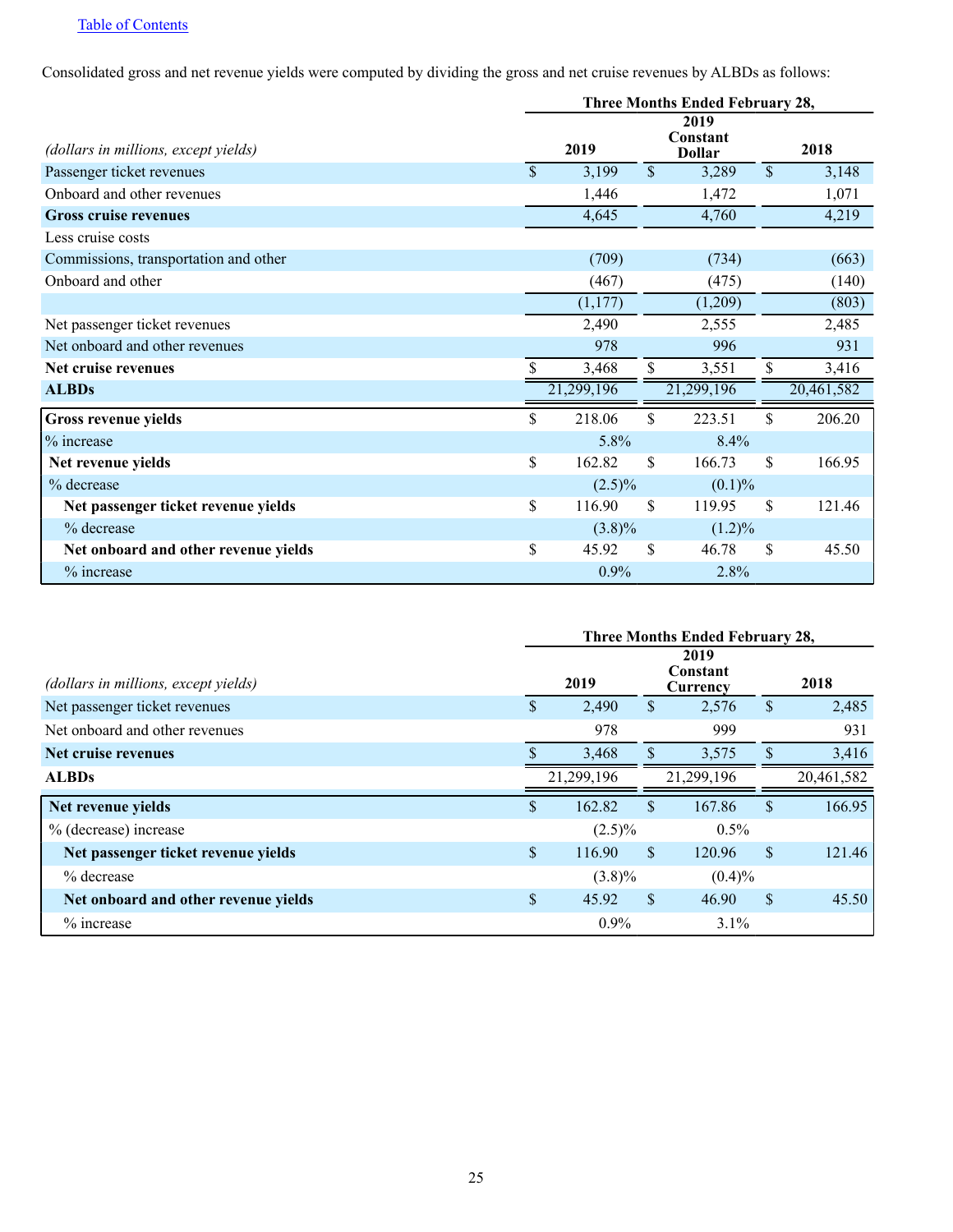# Table of Contents

Consolidated gross and net cruise costs and net cruise costs excluding fuel per ALBD were computed by dividing the gross and net cruise costs and net cruise costs excluding fuel by ALBDs as follows:

|                                              | Three Months Ended February 28,           |    |            |               |            |  |  |
|----------------------------------------------|-------------------------------------------|----|------------|---------------|------------|--|--|
| (dollars in millions, except costs per ALBD) | 2019<br>Constant<br>2019<br><b>Dollar</b> |    |            | 2018          |            |  |  |
| Cruise operating expenses                    | \$<br>3,113                               | \$ | 3,185      | $\mathbf{\$}$ | 2,695      |  |  |
| Cruise selling and administrative expenses   | 623                                       |    | 638        |               | 610        |  |  |
| <b>Gross cruise costs</b>                    | 3,736                                     |    | 3,822      |               | 3,305      |  |  |
| Less cruise costs included above             |                                           |    |            |               |            |  |  |
| Commissions, transportation and other        | (709)                                     |    | (734)      |               | (663)      |  |  |
| Onboard and other                            | (467)                                     |    | (475)      |               | (140)      |  |  |
| Gains (losses) on ship sales and impairments | (2)                                       |    | (2)        |               | (16)       |  |  |
| Restructuring expenses                       |                                           |    |            |               |            |  |  |
| Other                                        |                                           |    |            |               |            |  |  |
| Net cruise costs                             | 2,558                                     |    | 2,611      |               | 2,485      |  |  |
| Less fuel                                    | (381)                                     |    | (381)      |               | (359)      |  |  |
| Net cruise costs excluding fuel              | 2,177                                     |    | 2,231      | \$            | 2,127      |  |  |
| <b>ALBDs</b>                                 | 21,299,196                                |    | 21,299,196 |               | 20,461,582 |  |  |
| Gross cruise costs per ALBD                  | \$<br>175.40                              | \$ | 179.46     | \$            | 161.51     |  |  |
| % increase                                   | 8.6%                                      |    | 11.1%      |               |            |  |  |
| Net cruise costs excluding fuel per ALBD     | \$<br>102.21                              | \$ | 104.73     | \$.           | 103.92     |  |  |
| % (decrease) increase                        | $(1.6)\%$                                 |    | 0.8%       |               |            |  |  |

|                                              | <b>Three Months Ended February 28,</b> |            |                              |            |  |            |      |
|----------------------------------------------|----------------------------------------|------------|------------------------------|------------|--|------------|------|
| (dollars in millions, except costs per ALBD) | 2019                                   |            | 2019<br>Constant<br>Currency |            |  |            | 2018 |
| Net cruise costs excluding fuel              |                                        | 2.177      |                              | 2,233      |  | 2,127      |      |
| <b>ALBDs</b>                                 |                                        | 21,299,196 |                              | 21.299.196 |  | 20,461,582 |      |
| Net cruise costs excluding fuel per ALBD     |                                        | 102.21     |                              | 104.84     |  | 103.92     |      |
| $\frac{9}{6}$ (decrease) increase            |                                        | $(1.6)\%$  |                              | $0.9\%$    |  |            |      |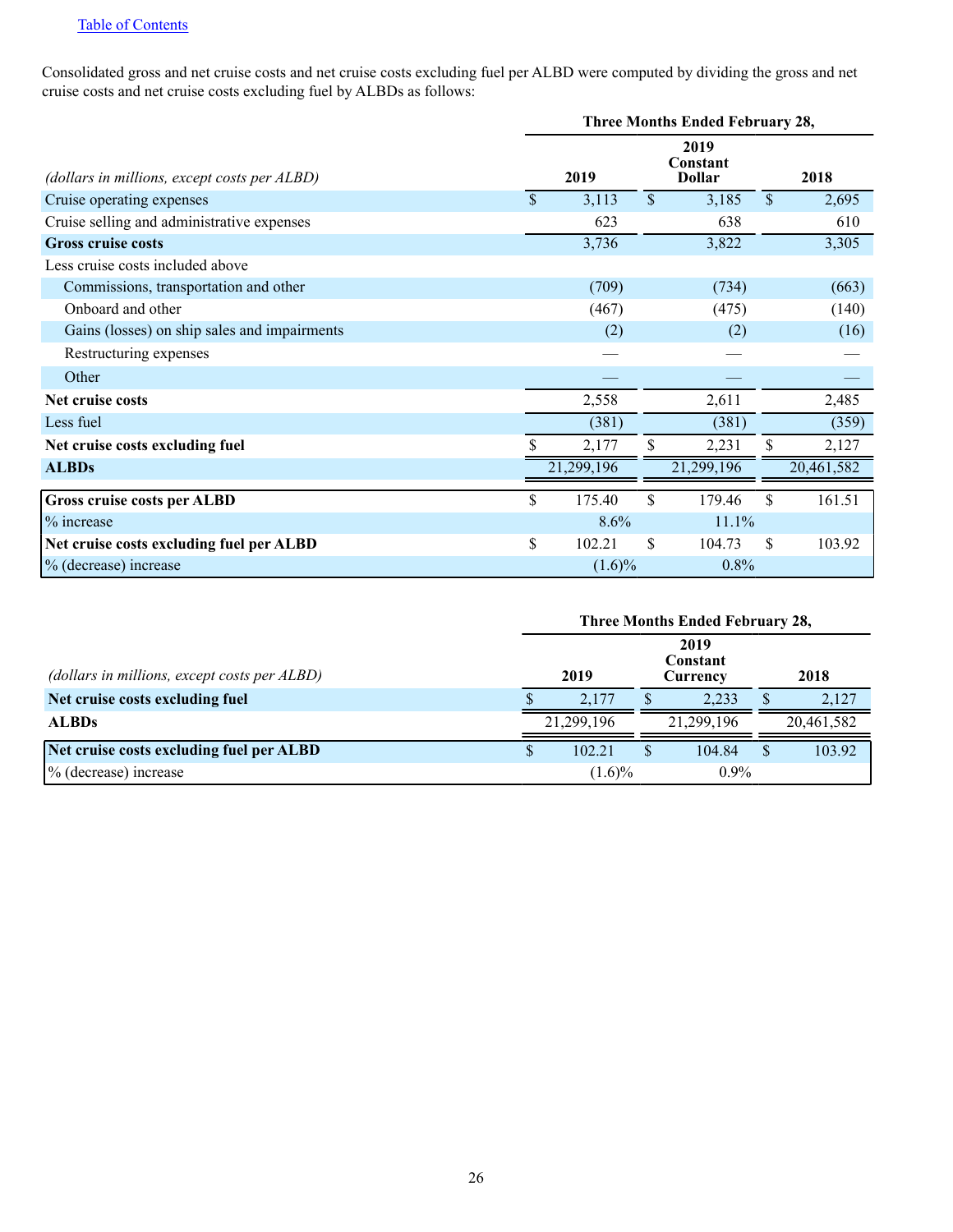Adjusted fully diluted earnings per share was computed as follows:

|                                                    | <b>Three Months Ended</b><br>February 28, |                |               |        |
|----------------------------------------------------|-------------------------------------------|----------------|---------------|--------|
| (in millions, except per share data)               |                                           | 2019           |               | 2018   |
| <b>Net income</b>                                  |                                           |                |               |        |
| <b>U.S. GAAP net income</b>                        | \$                                        | 336            | -S            | 391    |
| Unrealized (gains) losses on fuel derivatives, net |                                           |                |               | (32)   |
| (Gains) losses on ship sales and impairments       |                                           | $\overline{2}$ |               | 16     |
| Restructuring expenses                             |                                           |                |               |        |
| Other                                              |                                           |                |               |        |
| <b>Adjusted net income</b>                         |                                           | 338            | <sup>\$</sup> | 375    |
| Weighted-average shares outstanding                |                                           | 695            |               | 719    |
| <b>Earnings per share</b>                          |                                           |                |               |        |
| <b>U.S. GAAP earnings per share</b>                | \$                                        | 0.48           | -S            | 0.54   |
| Unrealized (gains) losses on fuel derivatives, net |                                           |                |               | (0.05) |
| (Gains) losses on ship sales and impairments       |                                           |                |               | 0.02   |
| Restructuring expenses                             |                                           |                |               |        |
| Other                                              |                                           |                |               |        |
| Adjusted earnings per share                        |                                           | 0.49           | -S            | 0.52   |

Net cruise revenues increased by \$52 million, or 1.5%, to \$3.5 billion in 2019 from \$3.4 billion in 2018.

- The increase was caused by:
- \$140 million 4.1% capacity increase in ALBDs
- \$19 million 0.5% increase in constant currency net revenue yields

These increases were partially offset by net unfavorable foreign currency impacts (including both the foreign currency translational and transactional impacts) of \$107 million.

The 0.5% increase in net revenue yields on a constant currency basis was due to a 3.1% increase in net onboard and other revenue yields and offset by 0.4% decrease in net passenger ticket revenue yields.

This 0.4% decrease in net passenger ticket revenue yields was comprised of a 0.1% decrease from our NAA segment and a 0.7% decrease from our EA segment.

The 3.1% increase in net onboard and other revenue yields was caused by similar increases in our NAA and EA segments.

Net cruise costs excluding fuel increased by \$50 million, or 2.4%, to \$2.2 billion in 2019 from \$2.1 billion in 2018.

The increase was caused by:

- \$87 million 4.1% capacity increase in ALBDs
- \$20 million 0.9% increase in constant currency net cruise costs excluding fuel

These increases were partially offset by net favorable foreign currency impacts (including both the foreign currency translational and transactional impacts) of \$56 million.

Fuel costs increased by \$22 million, or 6.1%, to \$381 million in 2019 from \$359 million in 2018.

This increase was caused by:

- \$18 million higher fuel prices
- \$15 million 4.1% capacity increase in ALBDs

These increases were partially offset by lower fuel consumption per ALBD of \$11 million.

#### **Liquidity, Financial Condition and Capital Resources**

Our primary financial goals are to profitably grow our cruise business and sustain and grow our double-digit return on invested capital ("ROIC"), while maintaining a strong balance sheet and strong investment grade credit ratings. (We define ROIC as the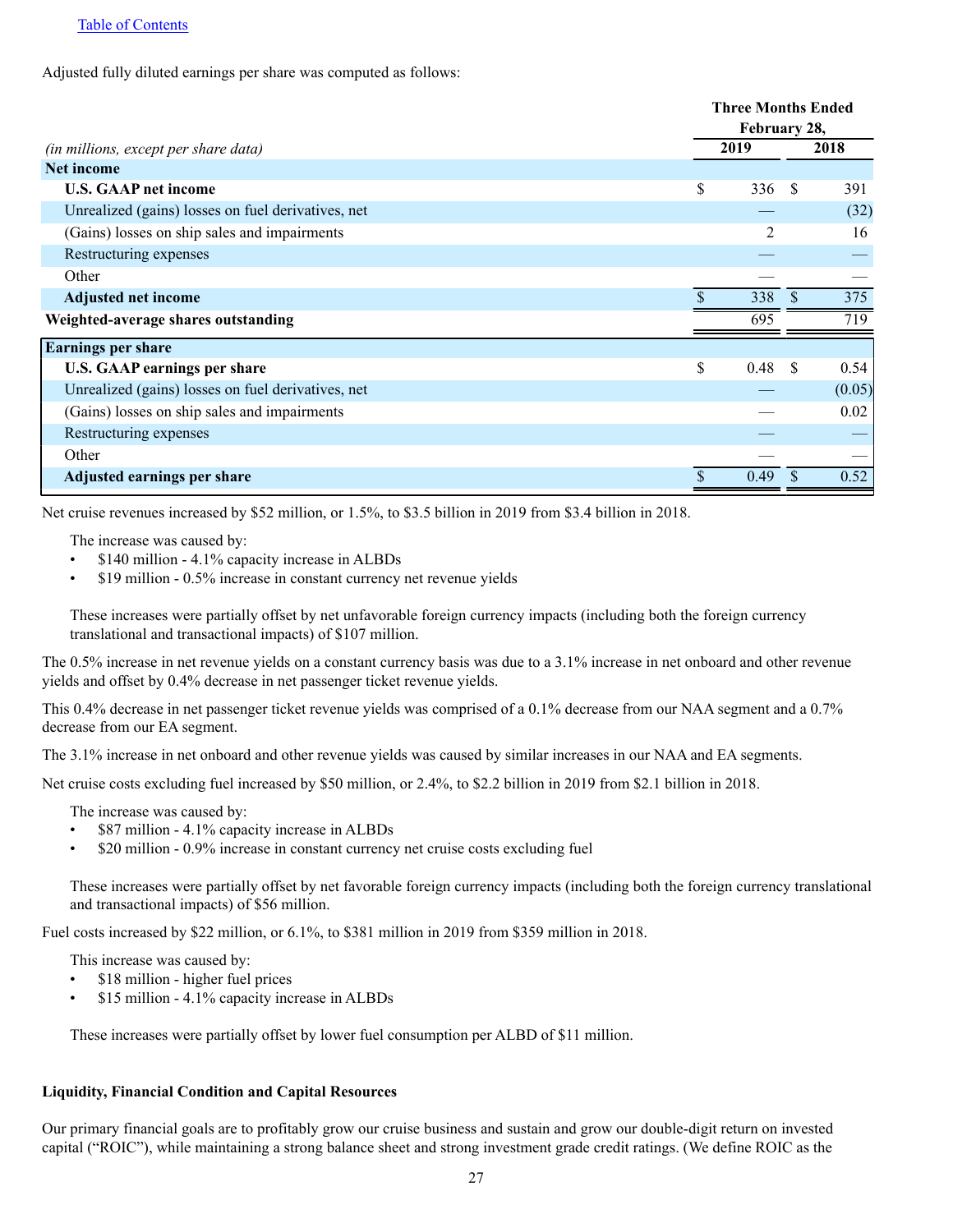twelve-month adjusted earnings before interest divided by the monthly average of debt plus equity minus construction-in-progress.) Our ability to generate significant operating cash flow allows us to internally fund our capital improvements, debt maturities and dividend payments. We have \$11.0 billion of committed export credit facilities available to fund the vast majority of our new ship growth capital. Other objectives of our capital structure policy are to maintain a sufficient level of liquidity through our available cash and cash equivalents and committed financings for immediate and future liquidity needs and to maintain a reasonable debt maturity profile.

Based on our historical results, projections and financial condition, we believe that our future operating cash flows and liquidity will be sufficient to fund all of our expected capital improvements, new ship growth capital, debt maturities and dividend payments. We believe that our ability to generate significant operating cash flows and our strong balance sheet, as evidenced by our strong investment grade credit ratings, provide us with the ability, in most financial credit market environments, to obtain debt financing.

We had a working capital deficit of \$7.5 billion as of February 28, 2019 compared to a working capital deficit of \$7.0 billion as of November 30, 2018. The increase in working capital deficit was caused by a decrease in our cash and cash equivalents and an increase in customer deposits. We operate with a substantial working capital deficit. This deficit is mainly attributable to the fact that, under our business model, substantially all of our passenger ticket receipts are collected in advance of the applicable sailing date. These advance passenger receipts remain a current liability until the sailing date. The cash generated from these advance receipts is used interchangeably with cash on hand from other sources, such as our borrowings and other cash from operations. The cash received as advanced receipts can be used to fund operating expenses, pay down our debt, make long term investments or any other use of cash. Included within our working capital deficit are \$4.8 billion and \$4.4 billion of customer deposits as of February 28, 2019 and November 30, 2018, respectively. In addition, we have a relatively low-level of accounts receivable and limited investment in inventories. We generate substantial cash flows from operations and our business model has historically allowed us to maintain this working capital deficit and still meet our operating, investing and financing needs. We expect that we will continue to have working capital deficits in the future.

### **Sources and Uses of Cash**

### *Operating Activities*

Our business provided \$1.1 billion of net cash from operations during the three months ended February 28, 2019, an increase of \$51 million, or 4.8%, compared to \$1.1 billion for the same period in 2018.

# *Investing Activities*

During the three months ended February 28, 2019, net cash used in investing activities was \$2.1 billion. This was caused by the following:

- Capital expenditures of \$1.7 billion for our ongoing new shipbuilding program
- Capital expenditures of \$428 million for ship improvements and replacements, information technology and buildings and improvements

During the three months ended February 28, 2018, net cash used in investing activities was \$588 million. This was caused by the following:

- Capital expenditures of \$97 million for our ongoing new shipbuilding program
- Capital expenditures of \$477 million for ship improvements and replacements, information technology and buildings and improvements
- Payments of \$21 million for fuel derivative settlements

#### *Financing Activities*

During the three months ended February 28, 2019, net cash provided by financing activities of \$612 million was caused by the following:

- Net repayments of short-term borrowings of \$81 million in connection with our availability of, and needs for, cash at various times throughout the period
- Repayments of \$95 million of long-term debt
- Issuances of \$1.4 billion of long-term debt
- Payments of cash dividends of \$348 million
- Purchases of \$274 million of Carnival Corporation common stock and Carnival plc ordinary shares in open market transactions under our Repurchase Program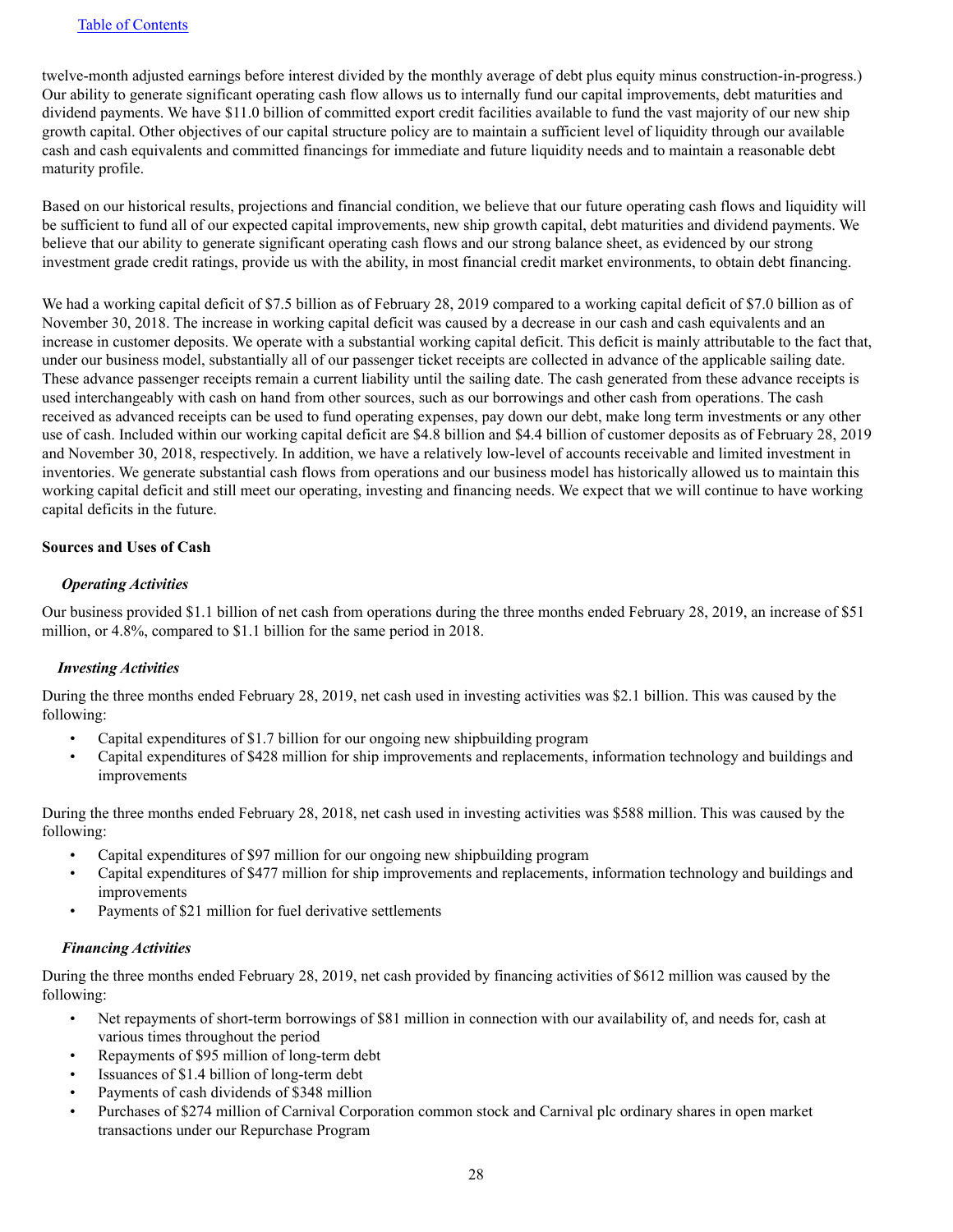During the three months ended February 28, 2018, net cash used in financing activities of \$428 million was substantially due to the following:

- Net proceeds of short-term borrowings of \$611 million in connection with our availability of, and needs for, cash at various times throughout the period
- Repayments of \$963 million of long-term debt
- Issuances of \$469 million of long-term debt under a term loan
- Payments of cash dividends of \$323 million
- Purchases of \$218 million of Carnival Corporation common stock and Carnival plc ordinary shares in open market transactions under our Repurchase Program

#### **Capital Expenditure and Capacity Forecast**

Our annual capital expenditure forecast consists of contracted new ship growth capital, estimated payments for planned new ship growth capital and capital improvements.

| <i>(in billions)</i>                |  |  | 2020 |  | 2021 |  | 2022                                                                                                           |  |
|-------------------------------------|--|--|------|--|------|--|----------------------------------------------------------------------------------------------------------------|--|
| Annual capital expenditure forecast |  |  |      |  |      |  | $\begin{array}{ccccccccccccc}\n\text{S} & 6.7 & \text{S} & 5.7 & \text{S} & 5.9 & \text{S} & 5.3\n\end{array}$ |  |

Our annual capacity forecast consists of contracted new ships and announced dispositions.

|                          | 2019 | <b>2020</b> | 2021    | 2022 |
|--------------------------|------|-------------|---------|------|
| Annual capacity increase | 4.6% | $6.4\%$     | $6.6\%$ | 4.8% |

#### **Funding Sources**

At February 28, 2019, we had liquidity of \$13.5 billion. Our liquidity consisted of \$324 million of cash and cash equivalents, which excludes \$325 million of cash used for current operations, \$2.2 billion available for borrowing under our revolving credit facilities, net of our outstanding commercial paper borrowings, and \$11.0 billion under our committed future financings, which are comprised of ship export credit facilities. These commitments are from numerous large and well-established banks and export credit agencies, which we believe will honor their contractual agreements with us.

| <i>(in billions)</i>                                                                           | 2019 |  | 2020 2021 2022 |  | 2023 |
|------------------------------------------------------------------------------------------------|------|--|----------------|--|------|
| Availability of committed future financing at February 28, 2019 \$2.0 \$2.9 \$2.8 \$2.4 \$ 0.9 |      |  |                |  |      |

At February 28, 2019, all of our revolving credit facilities are scheduled to mature in 2021, except for \$394 million that matures in 2020.

Substantially all of our debt agreements contain financial covenants as described in Note 5 - "Unsecured Debt" in the annual consolidated financial statements, which are included within our Form 10-K. At February 28, 2019, we were in compliance with our debt covenants. In addition, based on, among other things, our forecasted operating results, financial condition and cash flows, we expect to be in compliance with our debt covenants for the foreseeable future. Generally, if an event of default under any debt agreement occurs, then pursuant to cross default acceleration clauses, substantially all of our outstanding debt and derivative contract payables could become due, and all debt and derivative contracts could be terminated.

#### **Off-Balance Sheet Arrangements**

We are not a party to any off-balance sheet arrangements, including guarantee contracts, retained or contingent interests, certain derivative instruments and variable interest entities that either have, or are reasonably likely to have, a current or future material effect on our consolidated financial statements.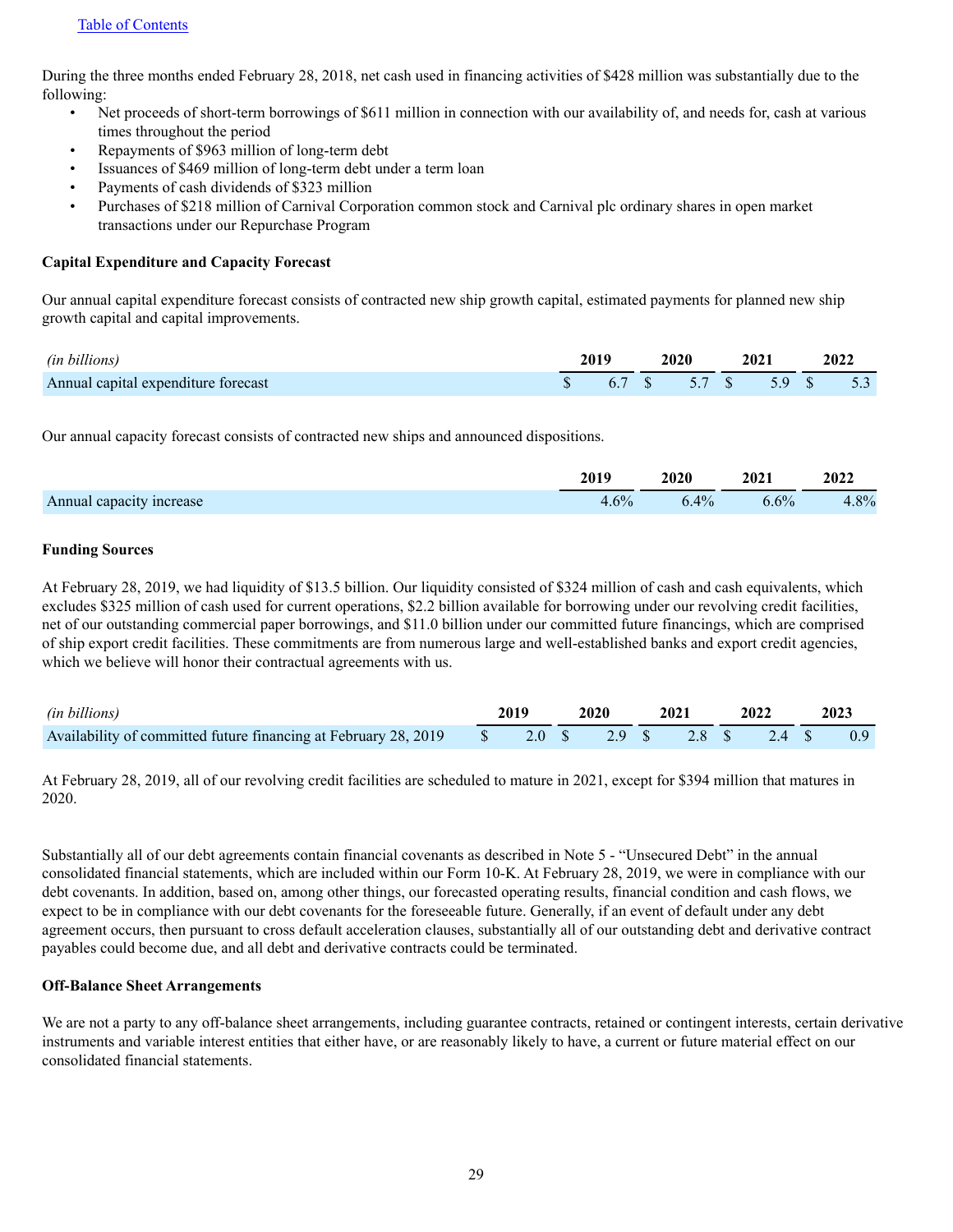#### <span id="page-29-0"></span>**Item 3. Quantitative and Qualitative Disclosures About Market Risk.**

For a discussion of our hedging strategies and market risks, see the discussion below and Note 10 - "Fair Value Measurements, Derivative Instruments and Hedging Activities and Financial Risks" in our consolidated financial statements and Management's Discussion and Analysis of Financial Condition and Results of Operations within our Form 10-K.

#### **Operational Currency Risks**

Our operations primarily utilize the U.S. dollar, Australian dollar, euro or sterling as their functional currencies. Our operations also have revenue and expenses denominated in non-functional currencies. Movements in foreign currency exchange rates will affect our financial statements.

Based on a 10% change in all currency exchange rates that were used in our March 26, 2019 guidance, we estimate that our adjusted diluted earnings per share guidance would change by the following:

- \$0.20 per share for the remaining three quarters of 2019
- $\frac{\$(0.01)}{\$(0.01)}$  per share for the second quarter of 2019

#### **Interest Rate Risks**

The composition of our debt, including the effect of foreign currency swaps and interest rate swaps, was as follows:

|                   | <b>February 28, 2019</b> |
|-------------------|--------------------------|
| Fixed rate        | 26%                      |
| EUR fixed rate    | 36%                      |
| Floating rate     | $5\%$                    |
| EUR floating rate | 26%                      |
| GBP floating rate | 7%                       |

#### **Fuel Price Risks**

Based on a 10% change in fuel prices versus the current spot price that was used to calculate fuel expense in our March 26, 2019 guidance, we estimate that our adjusted diluted earnings per share guidance would change by the following:

- \$0.18 per share for the remaining three quarters of 2019
- \$0.06 per share for the second quarter of 2019

#### **Item 4. Controls and Procedures.**

#### **A. Evaluation of Disclosure Controls and Procedures**

Disclosure controls and procedures are designed to provide reasonable assurance that information required to be disclosed by us in the reports that we file or submit under the Securities Exchange Act of 1934, is recorded, processed, summarized and reported, within the time periods specified in the U.S. Securities and Exchange Commission's rules and forms. Disclosure controls and procedures include, without limitation, controls and procedures designed to ensure that information required to be disclosed by us in our reports that we file or submit under the Securities Exchange Act of 1934 is accumulated and communicated to our management, including our principal executive and principal financial officers, or persons performing similar functions, as appropriate, to allow timely decisions regarding required disclosure.

Our President and Chief Executive Officer and our Chief Financial Officer and Chief Accounting Officer have evaluated our disclosure controls and procedures and have concluded, as of February 28, 2019, that they are effective at a reasonable level of assurance, as described above.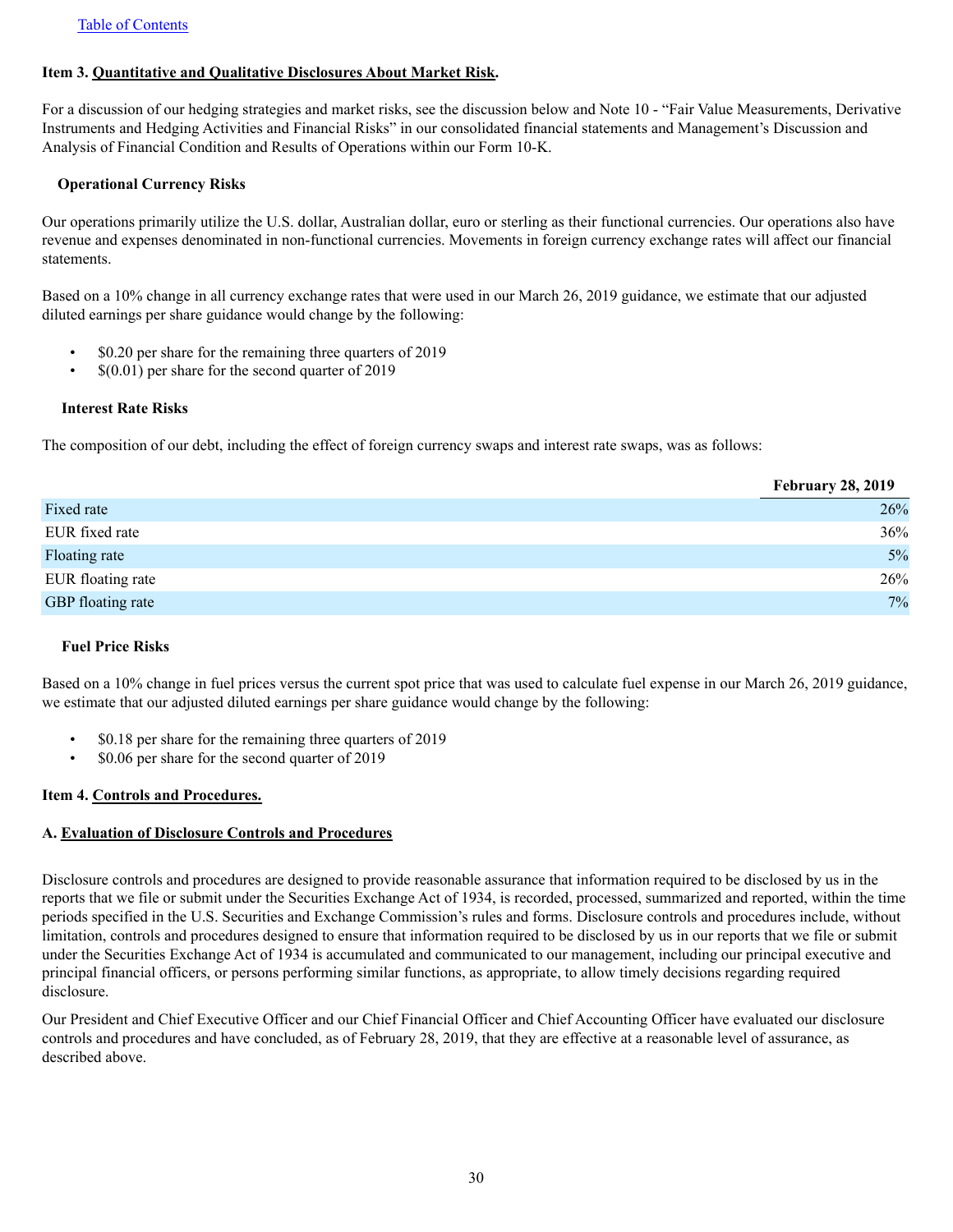### <span id="page-30-0"></span>**B. Changes in Internal Control over Financial Reporting**

There have been no changes in our internal control over financial reporting during the quarter ended February 28, 2019 that have materially affected or are reasonably likely to materially affect our internal control over financial reporting.

#### **PART II - OTHER INFORMATION**

#### **Item 1. Legal Proceedings.**

As previously disclosed, on May 15, 2018, the Marseilles, France Public Prosecutor alleged that Carnival plc and the captain of P&O Cruises' *Azura* breached the French Environmental Code governing the sulfur content of fuel used during the vessel's passage through French territorial waters. On November 26, 2018, the Tribunal de Grande Instance imposed a fine, costs and damages against Carnival plc and the captain for an aggregate of  $\epsilon$ 118,000. We believe that we have a meritorious defense to this claim and have appealed the judgment. We also believe that the ultimate outcome of the proceedings will not have a material impact on our consolidated financial statements.

As previously disclosed, on August 24, 2018, a proposed class-action lawsuit was filed by James Wolfe and others against Carnival Corporation relating to the marketing and sales of Carnival Cruise Line's Vacation Protection product. On January 3, 2019, the U.S. District Court for the Southern District of Florida granted Carnival Corporation's motion to stay proceedings and compel arbitration. The plaintiffs filed a notice of appeal in the U.S. Court of Appeals for the Eleventh Circuit. Carnival Corporation has moved to dismiss the appeal. We believe we have meritorious defenses to the claim and that any liability which may arise as a result of this action will not have a material impact on our consolidated financial statements.

As previously disclosed, Princess Cruises entered into a plea agreement in December 2016 with the U.S. Department of Justice with respect to violations of federal laws related to illegal discharges of oily bilge water for incidents occurring in 2013 and prior. The U.S. District Court for the Southern District of Florida accepted the plea agreement in April 2017, and ordered that Princess Cruises pay a fine and complete a five-year term of probation. Carnival Corporation was further required to adopt a five-year court-supervised environmental compliance plan. The probation officer has filed a petition seeking to revoke the probation based on alleged violations of the conditions of probation, including violations of the terms of the environmental compliance plan. If the petition is successful, the impact could range from organizational changes relating to environmental compliance, further fines or action against Princess Cruises and Carnival Corporation. The court has not yet scheduled a hearing on the allegations in the petition and we are in discussions with the U.S. Department of Justice.

#### **Item 1A. Risk Factors.**

The risk factors that affect our business and financial results are discussed in "Item 1A. Risk Factors," included in the Form 10-K, and there has been no material change to these risk factors since the Form 10-K filing. We wish to caution the reader that the risk factors discussed in "Item 1A. Risk Factors," included in the Form 10-K, and those described elsewhere in this report or other Securities and Exchange Commission filings, could cause future results to differ materially from those stated in any forward-looking statements. Additional risks and uncertainties not currently known to us or that we currently deem to be immaterial also may materially adversely affect our business, financial condition or future results.

#### **Item 2. Unregistered Sales of Equity Securities and Use of Proceeds.**

#### **A. Repurchase Program**

Under a share repurchase program effective 2004, we are authorized to repurchase Carnival Corporation common stock and Carnival plc ordinary shares (the "Repurchase Program"). Effective August 27, 2018, the company approved a modification of the general authorization under the Repurchase Program, which replenished the remaining authorized repurchases at the time of the approval to \$1.0 billion. The Repurchase Program does not have an expiration date and may be discontinued by our Boards of Directors at any time.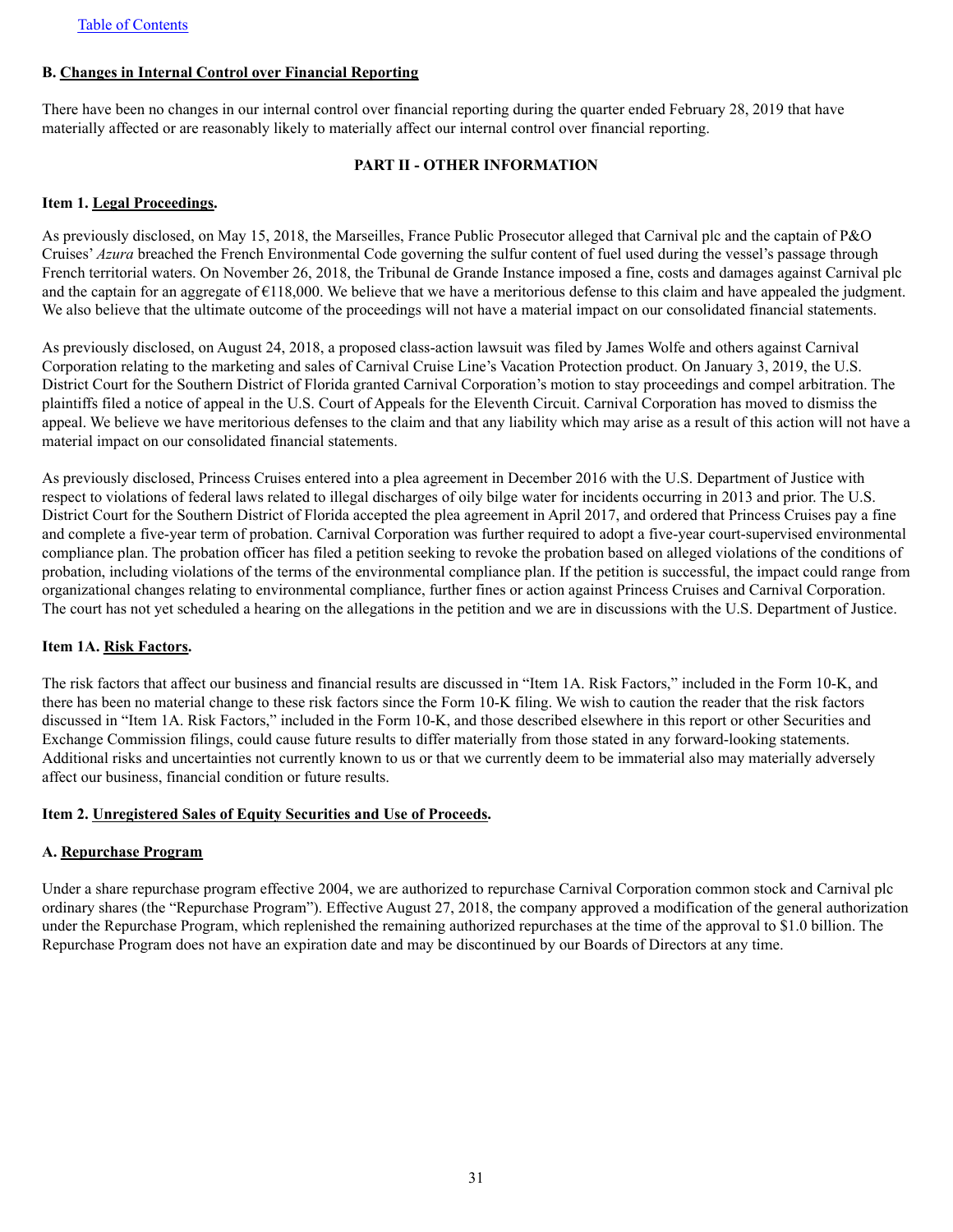During the three months ended February 28, 2019, repurchases of Carnival Corporation common stock pursuant to the Repurchase Program were as follows:

| Period                                     | <b>Total Number of Shares of</b><br><b>Carnival Corporation</b><br><b>Common Stock Purchased</b><br>(in millions) | <b>Average Price Paid per</b><br><b>Share of Carnival</b><br>Corporation Common<br><b>Stock</b> |     | <b>Maximum Dollar Value of</b><br><b>Shares That May Yet Be</b><br><b>Purchased Under the</b><br><b>Repurchase Program</b><br>(in millions) |
|--------------------------------------------|-------------------------------------------------------------------------------------------------------------------|-------------------------------------------------------------------------------------------------|-----|---------------------------------------------------------------------------------------------------------------------------------------------|
| December 1, 2018 through December 31, 2018 | 0.5                                                                                                               | 46.53                                                                                           | - S | 618                                                                                                                                         |
| January 1, 2019 through January 31, 2019   | $-$ S                                                                                                             | 47.99                                                                                           | - 8 | 494                                                                                                                                         |
| February 1, 2019 through February 28, 2019 | $-$ \$                                                                                                            | $-$ S                                                                                           |     | 460                                                                                                                                         |
| Total                                      | 0.6                                                                                                               | 46.54                                                                                           |     |                                                                                                                                             |

During the three months ended February 28, 2019, repurchases of Carnival plc ordinary shares pursuant to the Repurchase Program were as follows:

| Period                                     | <b>Total Number of Shares of</b><br>Carnival plc Purchased (in<br>millions) | <b>Average Price Paid per</b><br><b>Share of Carnival plc</b> |     | <b>Maximum Dollar Value of</b><br><b>Shares That May Yet Be</b><br><b>Purchased Under the</b><br>Repurchase Program<br>(in millions) |
|--------------------------------------------|-----------------------------------------------------------------------------|---------------------------------------------------------------|-----|--------------------------------------------------------------------------------------------------------------------------------------|
| December 1, 2018 through December 31, 2018 | 1.6                                                                         | 52.43                                                         |     | 618                                                                                                                                  |
| January 1, 2019 through January 31, 2019   | $2.4 \quad$                                                                 | 51.60                                                         | -8  | 494                                                                                                                                  |
| February 1, 2019 through February 28, 2019 | 0.6 <sup>°</sup>                                                            | 56.16                                                         | - S | 460                                                                                                                                  |
| Total                                      | 4.6                                                                         | 52.48                                                         |     |                                                                                                                                      |

No shares of Carnival Corporation common stock and Carnival plc ordinary shares were purchased outside of publicly announced plans or programs.

#### **B. Stock Swap Programs**

In addition to the Repurchase Program, we have programs that allow us to obtain an economic benefit when either Carnival Corporation common stock is trading at a premium to the price of Carnival plc ordinary shares or Carnival plc ordinary shares are trading at a premium to Carnival Corporation common stock (the "Stock Swap Programs"). For example:

- In the event Carnival Corporation common stock trades at a premium to Carnival plc ordinary shares, we may elect to sell shares of Carnival Corporation common stock, at prevailing market prices in ordinary brokers' transactions and repurchase an equivalent number of Carnival plc ordinary shares in the UK market.
- In the event Carnival plc ordinary shares trade at a premium to Carnival Corporation common stock, we may elect to sell ordinary shares of Carnival plc, at prevailing market prices in ordinary brokers' transactions and repurchase an equivalent number of shares of Carnival Corporation common stock in the U.S. market.

Under the Stock Swap Programs effective 2008, the Boards of Directors have made the following authorizations:

- In 2017, to sell up to 22.0 million shares of Carnival Corporation common stock in the U.S. market and repurchase up to 22.0 million of Carnival plc ordinary shares in the UK market. We had 22.0 million shares remaining under this authorization at February 28, 2019.
- In 2016, to sell up to 26.9 million of existing shares of Carnival plc in the UK market and repurchase up to 26.9 million shares of Carnival Corporation common stock in the U.S. market. We had 26.0 million shares remaining under this authorization at February 28, 2019.

Any sales of Carnival Corporation shares and Carnival plc ordinary shares have been or will be registered under the Securities Act of 1933. During the three months ended February 28, 2019, no Carnival Corporation common stock or Carnival plc ordinary shares were sold or repurchased under the Stock Swap Programs.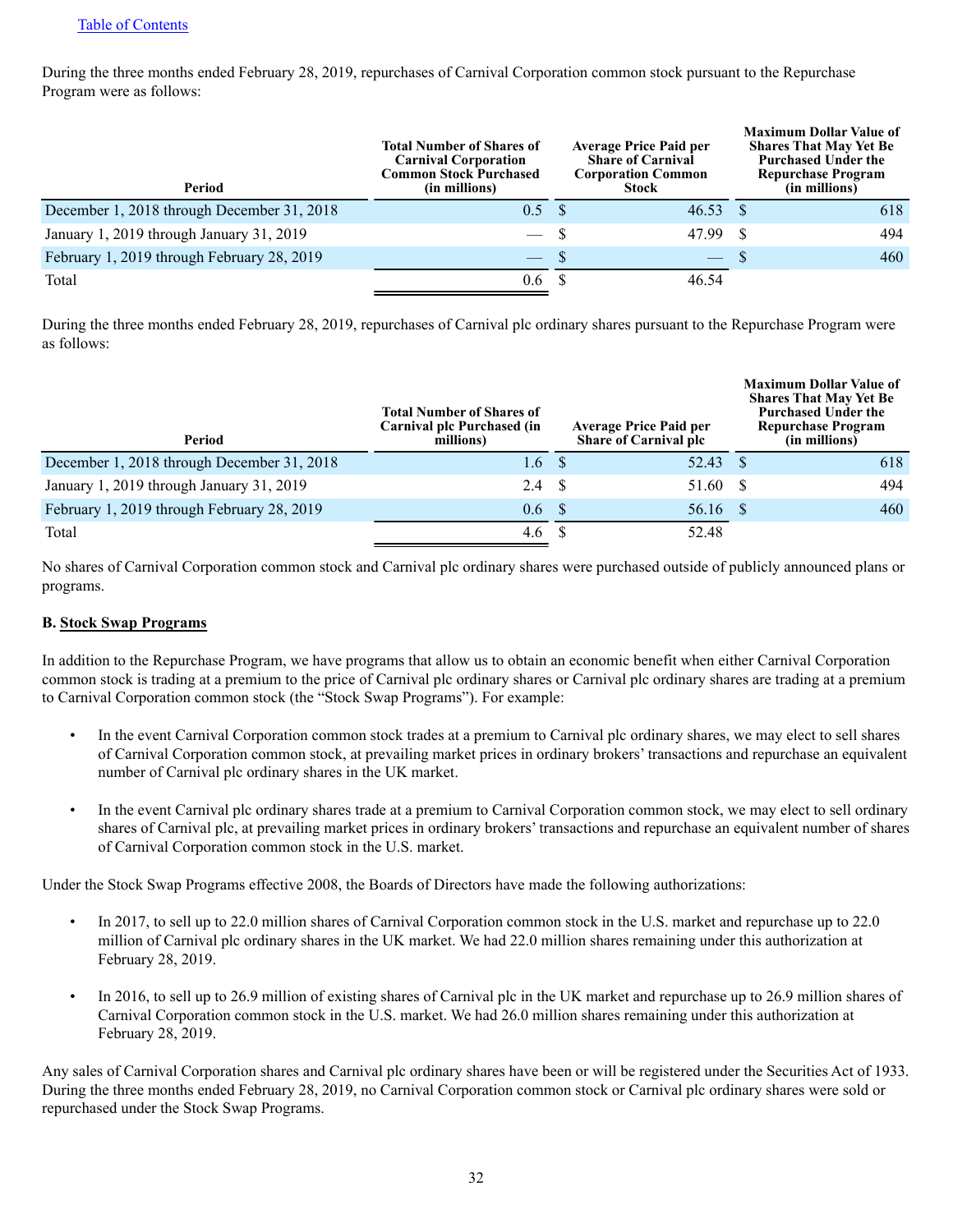# **C. Carnival plc Shareholder Approvals**

Carnival plc ordinary share repurchases under both the Repurchase Program and the Stock Swap Programs require annual shareholder approval. The existing shareholder approval is limited to a maximum of 20.9 million ordinary shares and is valid until the earlier of the conclusion of the Carnival plc 2019 annual general meeting or July 10, 2019.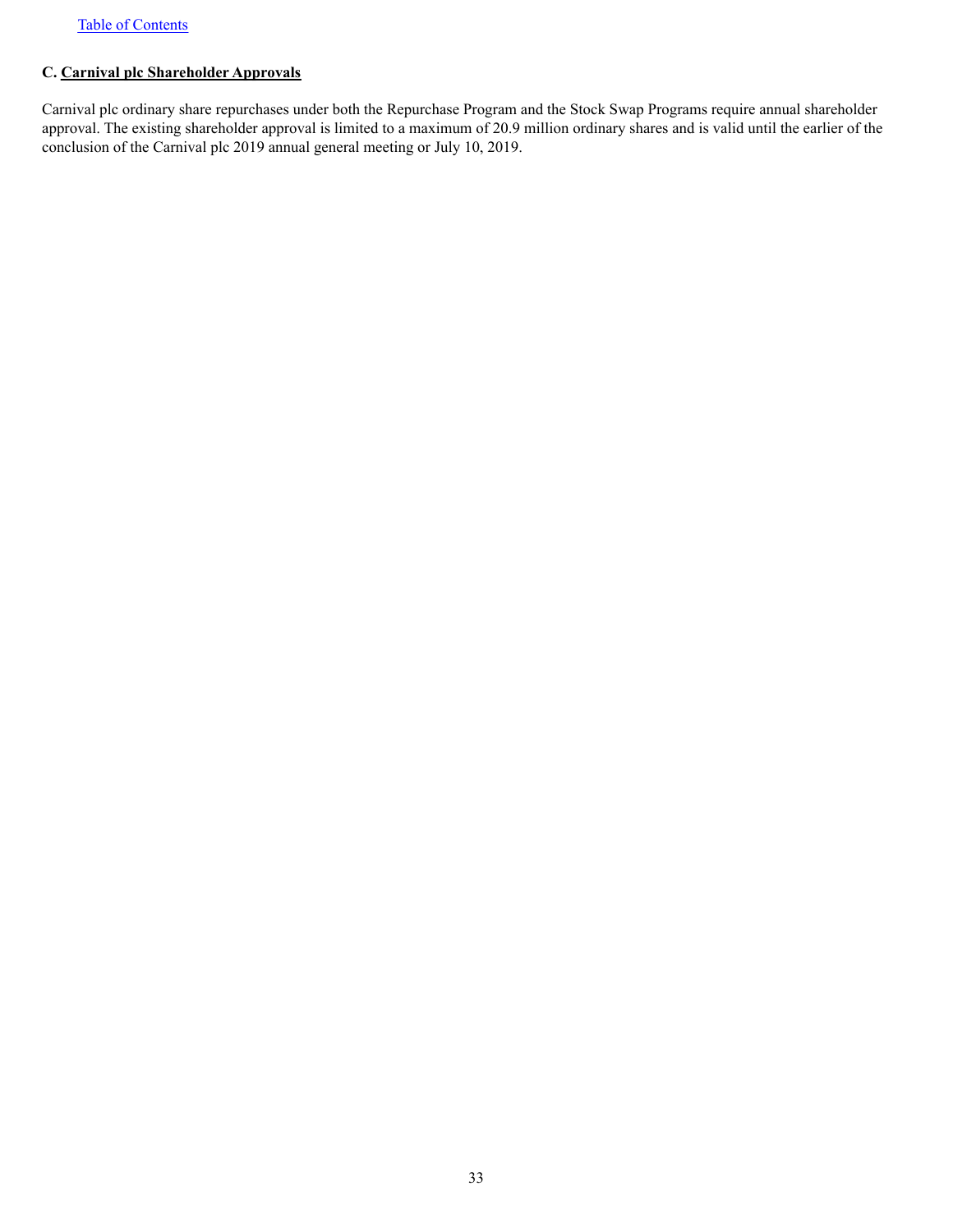# <span id="page-33-0"></span>**Item 6. Exhibits.**

# **INDEX TO EXHIBITS**

|                                 |                                                                                                                                                                                                              | <b>Incorporated by Reference</b> | Filed/         |                       |                                     |
|---------------------------------|--------------------------------------------------------------------------------------------------------------------------------------------------------------------------------------------------------------|----------------------------------|----------------|-----------------------|-------------------------------------|
| <b>Exhibit</b><br><b>Number</b> | <b>Exhibit Description</b>                                                                                                                                                                                   | Form                             | <b>Exhibit</b> | <b>Filing</b><br>Date | <b>Furnished</b><br><b>Herewith</b> |
|                                 | Articles of incorporation and by-laws                                                                                                                                                                        |                                  |                |                       |                                     |
| 3.1                             | Third Amended and Restated Articles of Incorporation of Carnival<br>Corporation                                                                                                                              | $8-K$                            | 3.1            | 4/17/2003             |                                     |
| 3.2                             | Third Amended and Restated By-Laws of Carnival Corporation                                                                                                                                                   | $8-K$                            | 3.1            | 4/20/2009             |                                     |
| 3.3                             | Articles of Association of Carnival plc                                                                                                                                                                      | $8-K$                            | 3.3            | 4/20/2009             |                                     |
| <b>Material contracts</b>       |                                                                                                                                                                                                              |                                  |                |                       |                                     |
| 10.1                            | Form of Management Incentive Plan Tied Restricted Stock Unit<br>Agreement for the Carnival Corporation 2011 Stock Plan                                                                                       |                                  |                |                       | $\mathbf X$                         |
| 10.2                            | Form of Management Incentive Plan Tied Restricted Share Unit<br>Agreement for the Carnival plc 2014 Employee Share Plan                                                                                      |                                  |                |                       | $\mathbf X$                         |
| 10.3                            | Form of Performance-Based Restricted Stock Unit Agreement for the<br><b>Carnival Corporation 2011 Stock Plan</b>                                                                                             |                                  |                |                       | $\mathbf X$                         |
| 10.4                            | Form of Performance-Based Restricted Share Unit Agreement for the<br>Carnival plc 2014 Employee Share Plan                                                                                                   |                                  |                |                       | X                                   |
| 10.5                            | Form of Shareholder Equity Alignment Restricted Stock Unit Agreement<br>for the Carnival Corporation 2011 Stock Plan                                                                                         |                                  |                |                       | X                                   |
|                                 | Rule $13a-14(a)/15d-14(a)$ certifications                                                                                                                                                                    |                                  |                |                       |                                     |
| 31.1                            | Certification of President and Chief Executive Officer of Carnival<br>Corporation pursuant to Rule $13a-14(a)$ , as adopted pursuant to Section<br>302 of the Sarbanes-Oxley Act of 2002                     |                                  |                |                       | X                                   |
| 31.2                            | Certification of Chief Financial Officer and Chief Accounting Officer of<br>Carnival Corporation pursuant to Rule $13a-14(a)$ , as adopted pursuant to<br>Section 302 of the Sarbanes-Oxley Act of 2002      |                                  |                |                       | $\mathbf X$                         |
| 31.3                            | Certification of President and Chief Executive Officer of Carnival plc<br>pursuant to Rule 13a-14(a), as adopted pursuant to Section 302 of the<br>Sarbanes-Oxley Act of 2002                                |                                  |                |                       | $\mathbf X$                         |
| 31.4                            | Certification of Chief Financial Officer and Chief Accounting Officer of<br>Carnival plc pursuant to Rule $13a-14(a)$ , as adopted pursuant to Section<br>302 of the Sarbanes-Oxley Act of 2002              |                                  |                |                       | $\mathbf X$                         |
|                                 | <b>Section 1350 certifications</b>                                                                                                                                                                           |                                  |                |                       |                                     |
| $32.1*$                         | Certification of President and Chief Executive Officer of Carnival<br>Corporation pursuant to 18 U.S.C. Section 1350, as adopted pursuant to<br>Section 906 of the Sarbanes-Oxley Act of 2002                |                                  |                |                       | X                                   |
| $32.2*$                         | Certification of Chief Financial Officer and Chief Accounting Officer of<br>Carnival Corporation pursuant to 18 U.S.C. Section 1350, as adopted<br>pursuant to Section 906 of the Sarbanes-Oxley Act of 2002 |                                  |                |                       | X                                   |
| $32.3*$                         | Certification of President and Chief Executive Officer of Carnival plc<br>pursuant to 18 U.S.C. Section 1350, as adopted pursuant to Section 906 of<br>the Sarbanes-Oxley Act of 2002                        |                                  |                |                       | X                                   |
| $32.4*$                         | Certification of Chief Financial Officer and Chief Accounting Officer of<br>Carnival plc pursuant to 18 U.S.C. Section 1350, as adopted pursuant to<br>Section 906 of the Sarbanes-Oxley Act of 2002         |                                  |                |                       | X                                   |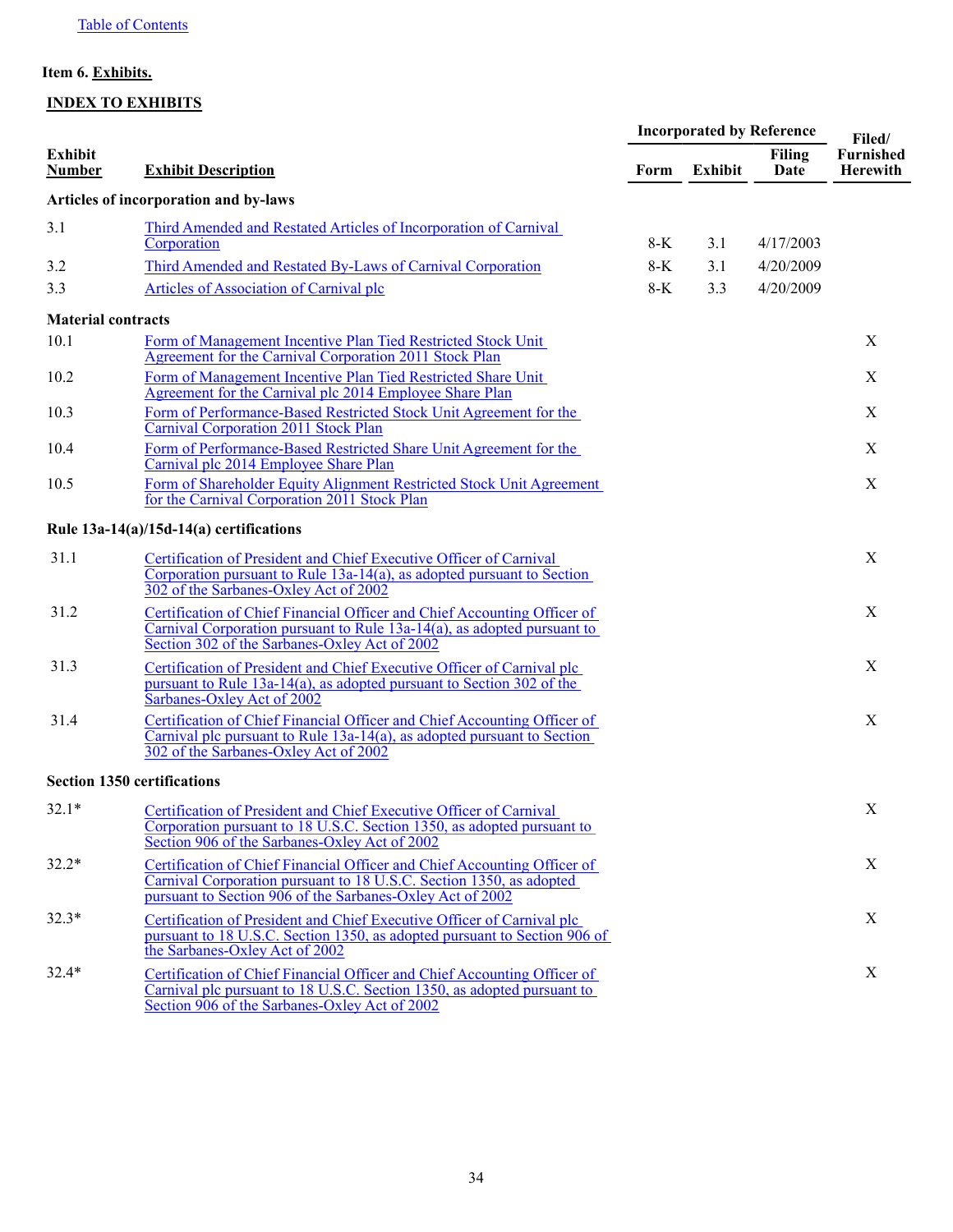# **INDEX TO EXHIBITS**

|                          |                            | <b>Incorporated by Reference</b>  |                                        |
|--------------------------|----------------------------|-----------------------------------|----------------------------------------|
| Exhibit<br><b>Number</b> | <b>Exhibit Description</b> | Filing<br>Exhibit<br>Form<br>Date | Filed/<br>Furnished<br><b>Herewith</b> |

#### **Interactive Data File**

| 101 | The consolidated financial statements from Carnival Corporation $\&$ plc's<br>joint Quarterly Report on Form 10-Q for the quarter ended February 28,<br>2019, as filed with the Securities and Exchange Commission on April 9,<br>2019, formatted in XBRL, are as follows: |   |
|-----|----------------------------------------------------------------------------------------------------------------------------------------------------------------------------------------------------------------------------------------------------------------------------|---|
|     | (i) the Consolidated Statements of Income for the three months ended<br>February 28, 2019 and 2018;                                                                                                                                                                        | X |
|     | (ii) the Consolidated Statements of Comprehensive Income for the three<br>months ended February 28, 2019 and 2018;                                                                                                                                                         | X |
|     | (iii) the Consolidated Balance Sheets at February 28, 2019 and November<br>$30, 2018$ ;                                                                                                                                                                                    | X |
|     | (iv) the Consolidated Statements of Cash Flows for the three months ended<br>February 28, 2019 and 2018;                                                                                                                                                                   | X |
|     | (v) the Consolidated Statements of Shareholders' Equity for the three<br>months ended February 28, 2019 and 2018 and                                                                                                                                                       |   |
|     | (vi) the notes to the consolidated financial statements, tagged in summary<br>and detail.                                                                                                                                                                                  | X |

\* These items are furnished and not filed.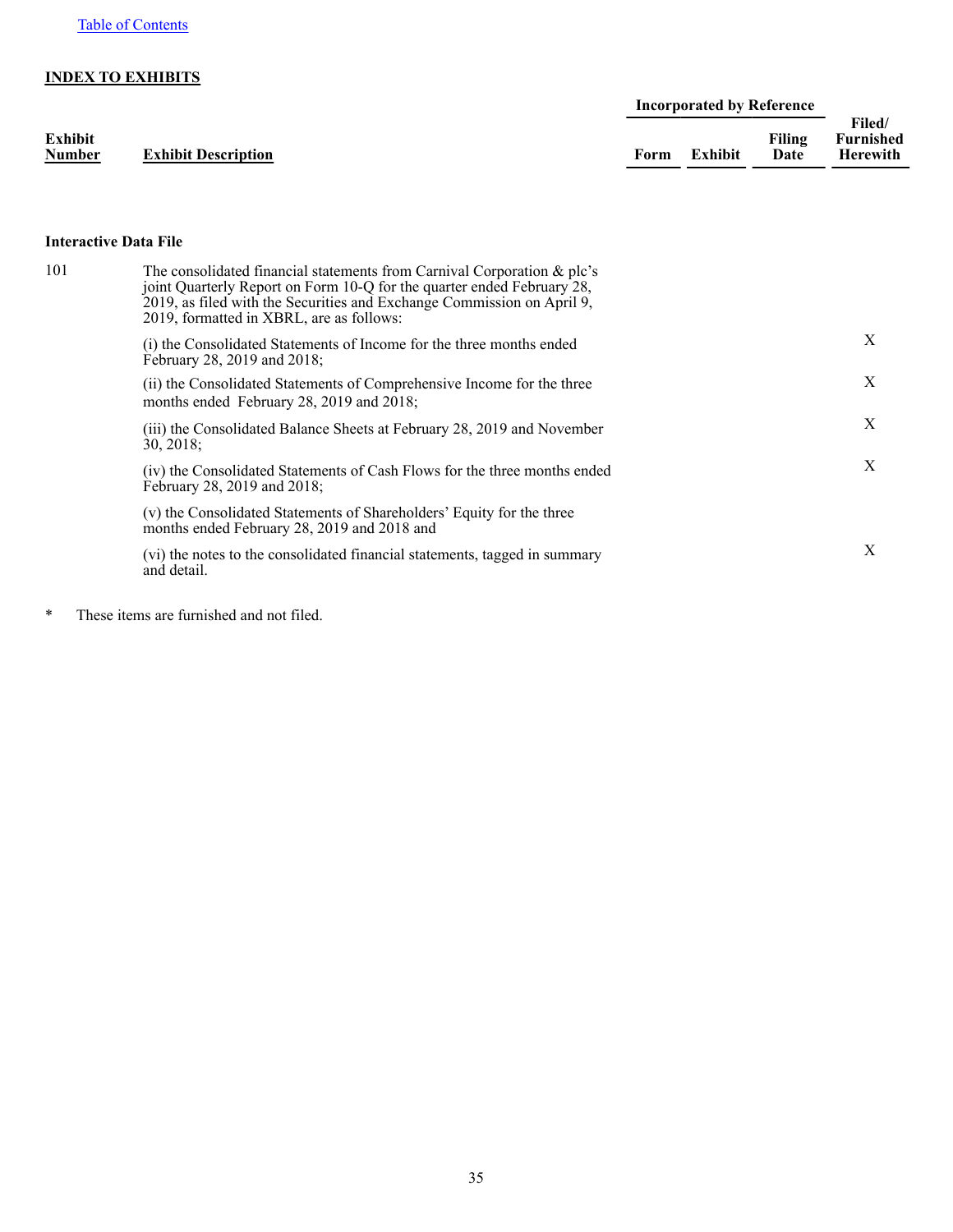# **SIGNATURES**

<span id="page-35-0"></span>Pursuant to the requirements of the Securities Exchange Act of 1934, each of the registrants has duly caused this report to be signed on its behalf by the undersigned thereunto duly authorized.

# **CARNIVAL CORPORATION CARNIVAL PLC**

Arnold W. Donald **Arnold W. Donald** 

David Bernstein David Bernstein

Date: April 9, 2019 Date: April 9, 2019

By: /s/ Arnold W. Donald By: /s/ Arnold W. Donald

President and Chief Executive Officer President and Chief Executive Officer

By: /s/ David Bernstein By: /s/ David Bernstein

Chief Financial Officer and Chief Accounting Officer Chief Financial Officer and Chief Accounting Officer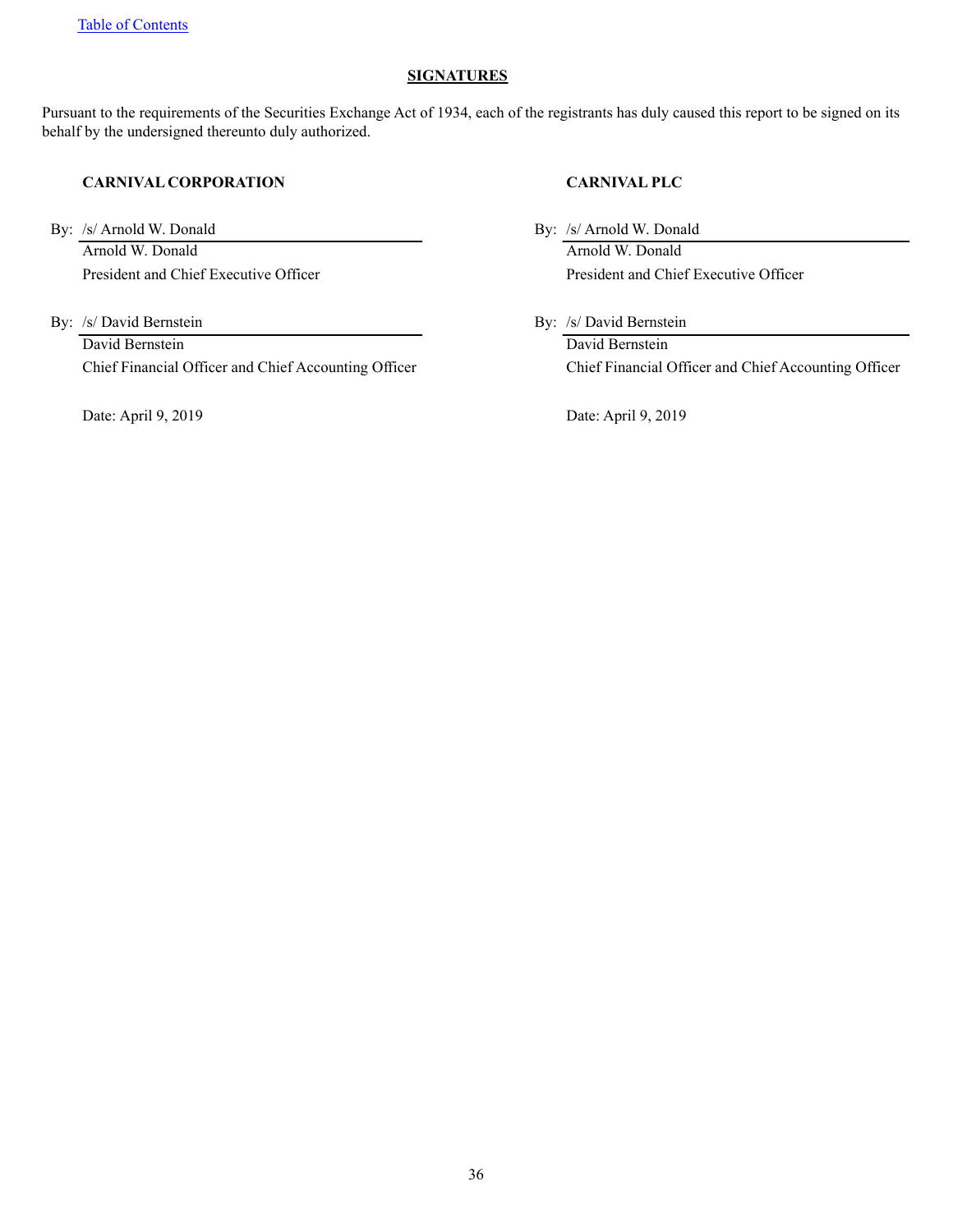I, Arnold W. Donald, certify that:

1. I have reviewed this quarterly report on Form 10-Q of Carnival Corporation;

2. Based on my knowledge, this report does not contain any untrue statement of a material fact or omit to state a material fact necessary to make the statements made, in light of the circumstances under which such statements were made, not misleading with respect to the period covered by this report;

3. Based on my knowledge, the financial statements, and other financial information included in this report, fairly present in all material respects the financial condition, results of operations and cash flows of the registrant as of, and for, the periods presented in this report;

4. The registrant's other certifying officer and I are responsible for establishing and maintaining disclosure controls and procedures (as defined in Exchange Act Rules 13a-15(e) and 15d-15(e)) and internal control over financial reporting (as defined in Exchange Act Rules 13a-15(f) and 15d $-15(f)$  for the registrant and have:

(a) Designed such disclosure controls and procedures, or caused such disclosure controls and procedures to be designed under our supervision, to ensure that material information relating to the registrant, including its consolidated subsidiaries, is made known to us by others within those entities, particularly during the period in which this report is being prepared;

(b) Designed such internal control over financial reporting, or caused such internal control over financial reporting to be designed under our supervision, to provide reasonable assurance regarding the reliability of financial reporting and the preparation of financial statements for external purposes in accordance with generally accepted accounting principles;

(c) Evaluated the effectiveness of the registrant's disclosure controls and procedures and presented in this report our conclusions about the effectiveness of the disclosure controls and procedures, as of the end of the period covered by this report based on such evaluation; and

(d) Disclosed in this report any change in the registrant's internal control over financial reporting that occurred during the registrant's most recent fiscal quarter (the registrant's fourth fiscal quarter in the case of an annual report) that has materially affected, or is reasonably likely to materially affect, the registrant's internal control over financial reporting; and

5. The registrant's other certifying officer and I have disclosed, based on our most recent evaluation of internal control over financial reporting, to the registrant's auditors and the audit committee of the registrant's board of directors (or persons performing the equivalent functions):

(a) All significant deficiencies and material weaknesses in the design or operation of internal control over financial reporting which are reasonably likely to adversely affect the registrant's ability to record, process, summarize and report financial information; and

(b) Any fraud, whether or not material, that involves management or other employees who have a significant role in the registrant's internal control over financial reporting.

Date: April 9, 2019

By:/s/ Arnold W. Donald Arnold W. Donald President and Chief Executive Officer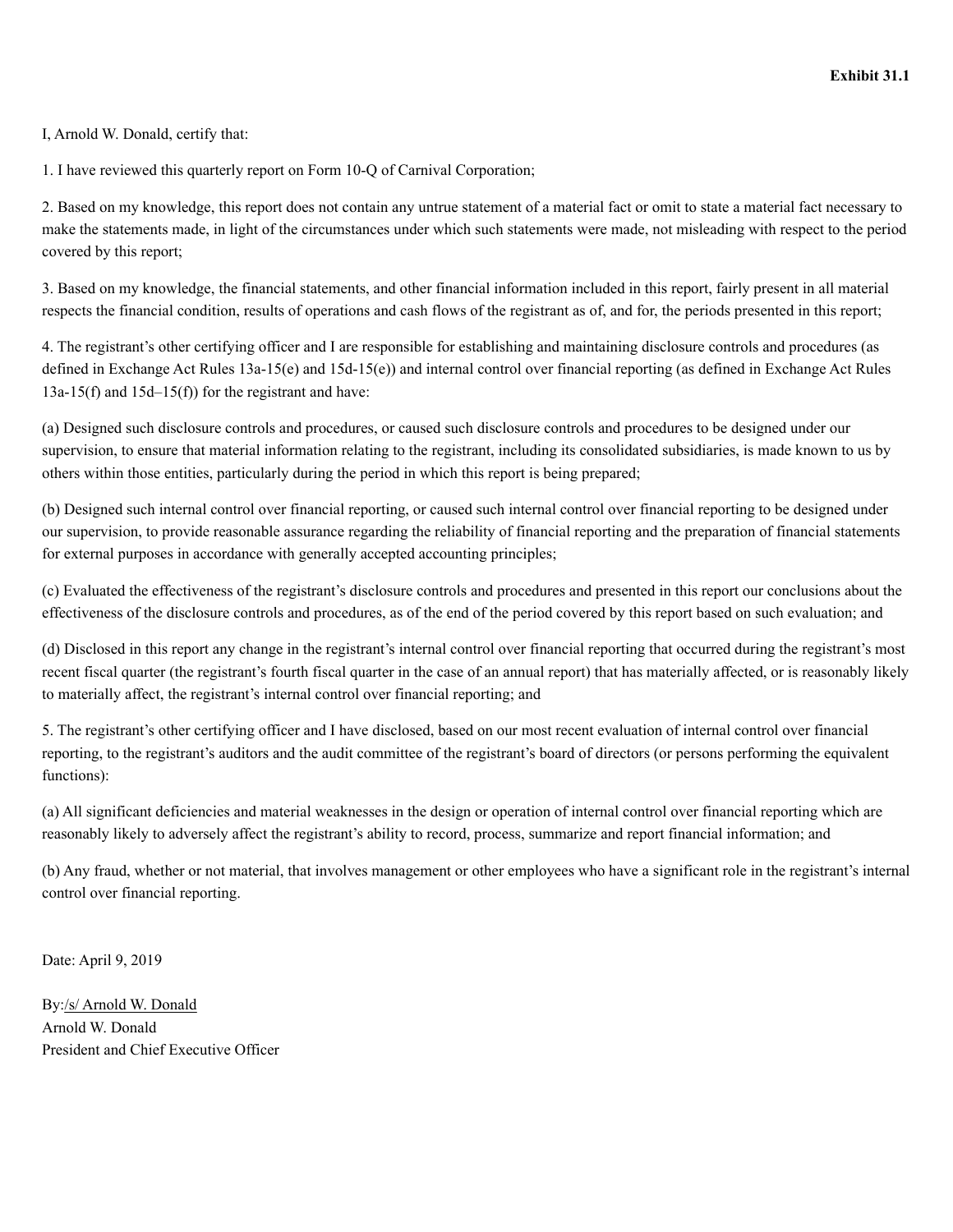I, David Bernstein, certify that:

1. I have reviewed this quarterly report on Form 10-Q of Carnival Corporation;

2. Based on my knowledge, this report does not contain any untrue statement of a material fact or omit to state a material fact necessary to make the statements made, in light of the circumstances under which such statements were made, not misleading with respect to the period covered by this report;

3. Based on my knowledge, the financial statements, and other financial information included in this report, fairly present in all material respects the financial condition, results of operations and cash flows of the registrant as of, and for, the periods presented in this report;

4. The registrant's other certifying officer and I are responsible for establishing and maintaining disclosure controls and procedures (as defined in Exchange Act Rules 13a-15(e) and 15d-15(e)) and internal control over financial reporting (as defined in Exchange Act Rules 13a-15(f) and 15d $-15(f)$  for the registrant and have:

(a) Designed such disclosure controls and procedures, or caused such disclosure controls and procedures to be designed under our supervision, to ensure that material information relating to the registrant, including its consolidated subsidiaries, is made known to us by others within those entities, particularly during the period in which this report is being prepared;

(b) Designed such internal control over financial reporting, or caused such internal control over financial reporting to be designed under our supervision, to provide reasonable assurance regarding the reliability of financial reporting and the preparation of financial statements for external purposes in accordance with generally accepted accounting principles;

(c) Evaluated the effectiveness of the registrant's disclosure controls and procedures and presented in this report our conclusions about the effectiveness of the disclosure controls and procedures, as of the end of the period covered by this report based on such evaluation; and

(d) Disclosed in this report any change in the registrant's internal control over financial reporting that occurred during the registrant's most recent fiscal quarter (the registrant's fourth fiscal quarter in the case of an annual report) that has materially affected, or is reasonably likely to materially affect, the registrant's internal control over financial reporting; and

5. The registrant's other certifying officer and I have disclosed, based on our most recent evaluation of internal control over financial reporting, to the registrant's auditors and the audit committee of the registrant's board of directors (or persons performing the equivalent functions):

(a) All significant deficiencies and material weaknesses in the design or operation of internal control over financial reporting which are reasonably likely to adversely affect the registrant's ability to record, process, summarize and report financial information; and

(b) Any fraud, whether or not material, that involves management or other employees who have a significant role in the registrant's internal control over financial reporting.

Date: April 9, 2019

By:/s/ David Bernstein David Bernstein Chief Financial Officer and Chief Accounting Officer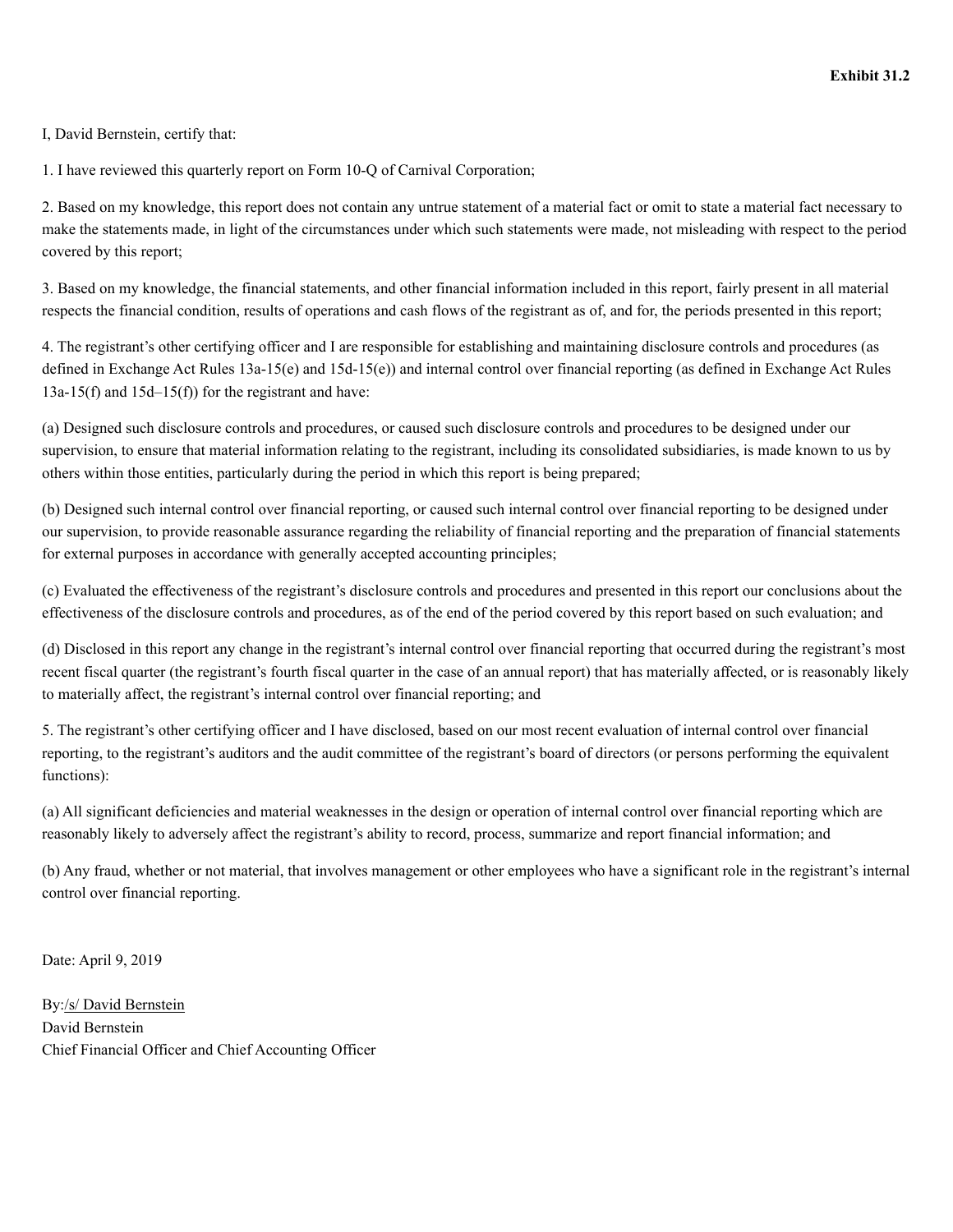I, Arnold W. Donald, certify that:

1. I have reviewed this quarterly report on Form 10-Q of Carnival plc;

2. Based on my knowledge, this report does not contain any untrue statement of a material fact or omit to state a material fact necessary to make the statements made, in light of the circumstances under which such statements were made, not misleading with respect to the period covered by this report;

3. Based on my knowledge, the financial statements, and other financial information included in this report, fairly present in all material respects the financial condition, results of operations and cash flows of the registrant as of, and for, the periods presented in this report;

4. The registrant's other certifying officer and I are responsible for establishing and maintaining disclosure controls and procedures (as defined in Exchange Act Rules 13a-15(e) and 15d-15(e)) and internal control over financial reporting (as defined in Exchange Act Rules 13a-15(f) and 15d-15(f)) for the registrant and have:

(a) Designed such disclosure controls and procedures, or caused such disclosure controls and procedures to be designed under our supervision, to ensure that material information relating to the registrant, including its consolidated subsidiaries, is made known to us by others within those entities, particularly during the period in which this report is being prepared;

(b) Designed such internal control over financial reporting, or caused such internal control over financial reporting to be designed under our supervision, to provide reasonable assurance regarding the reliability of financial reporting and the preparation of financial statements for external purposes in accordance with generally accepted accounting principles;

(c) Evaluated the effectiveness of the registrant's disclosure controls and procedures and presented in this report our conclusions about the effectiveness of the disclosure controls and procedures, as of the end of the period covered by this report based on such evaluation; and

(d) Disclosed in this report any change in the registrant's internal control over financial reporting that occurred during the registrant's most recent fiscal quarter (the registrant's fourth fiscal quarter in the case of an annual report) that has materially affected, or is reasonably likely to materially affect, the registrant's internal control over financial reporting; and

5. The registrant's other certifying officer and I have disclosed, based on our most recent evaluation of internal control over financial reporting, to the registrant's auditors and the audit committee of the registrant's board of directors (or persons performing the equivalent functions):

(a) All significant deficiencies and material weaknesses in the design or operation of internal control over financial reporting which are reasonably likely to adversely affect the registrant's ability to record, process, summarize and report financial information; and

(b) Any fraud, whether or not material, that involves management or other employees who have a significant role in the registrant's internal control over financial reporting.

Date: April 9, 2019

By:/s/ Arnold W. Donald Arnold W. Donald President and Chief Executive Officer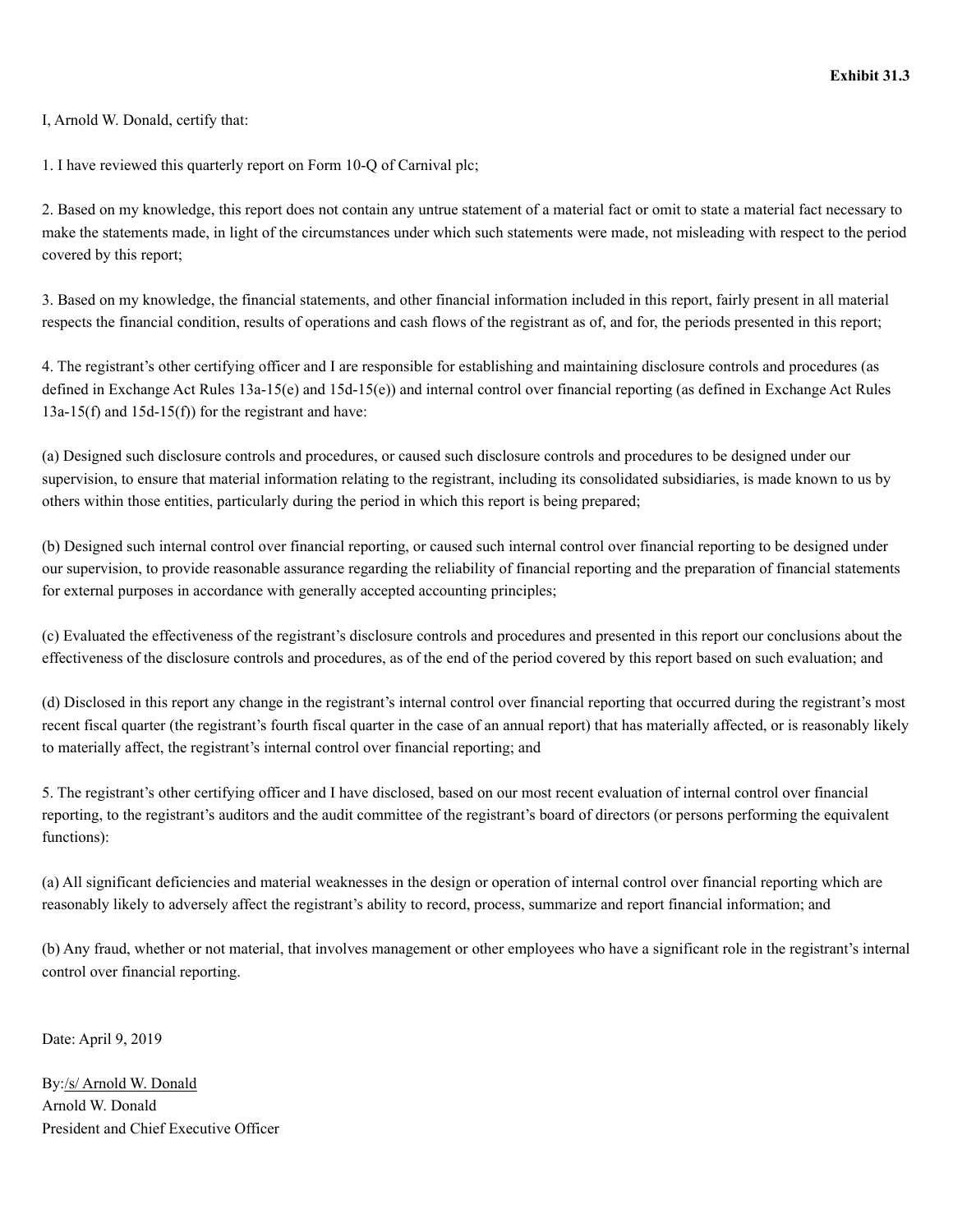#### I, David Bernstein, certify that:

1. I have reviewed this quarterly report on Form 10-Q of Carnival plc;

2. Based on my knowledge, this report does not contain any untrue statement of a material fact or omit to state a material fact necessary to make the statements made, in light of the circumstances under which such statements were made, not misleading with respect to the period covered by this report;

3. Based on my knowledge, the financial statements, and other financial information included in this report, fairly present in all material respects the financial condition, results of operations and cash flows of the registrant as of, and for, the periods presented in this report;

4. The registrant's other certifying officer and I are responsible for establishing and maintaining disclosure controls and procedures (as defined in Exchange Act Rules 13a-15(e) and 15d-15(e)) and internal control over financial reporting (as defined in Exchange Act Rules 13a-15(f) and 15d-15(f)) for the registrant and have:

(a) Designed such disclosure controls and procedures, or caused such disclosure controls and procedures to be designed under our supervision, to ensure that material information relating to the registrant, including its consolidated subsidiaries, is made known to us by others within those entities, particularly during the period in which this report is being prepared;

(b) Designed such internal control over financial reporting, or caused such internal control over financial reporting to be designed under our supervision, to provide reasonable assurance regarding the reliability of financial reporting and the preparation of financial statements for external purposes in accordance with generally accepted accounting principles;

(c) Evaluated the effectiveness of the registrant's disclosure controls and procedures and presented in this report our conclusions about the effectiveness of the disclosure controls and procedures, as of the end of the period covered by this report based on such evaluation; and

(d) Disclosed in this report any change in the registrant's internal control over financial reporting that occurred during the registrant's most recent fiscal quarter (the registrant's fourth fiscal quarter in the case of an annual report) that has materially affected, or is reasonably likely to materially affect, the registrant's internal control over financial reporting; and

5. The registrant's other certifying officer and I have disclosed, based on our most recent evaluation of internal control over financial reporting, to the registrant's auditors and the audit committee of the registrant's board of directors (or persons performing the equivalent functions):

(a) All significant deficiencies and material weaknesses in the design or operation of internal control over financial reporting which are reasonably likely to adversely affect the registrant's ability to record, process, summarize and report financial information; and

(b) Any fraud, whether or not material, that involves management or other employees who have a significant role in the registrant's internal control over financial reporting.

Date: April 9, 2019

By:/s/ David Bernstein David Bernstein Chief Financial Officer and Chief Accounting Officer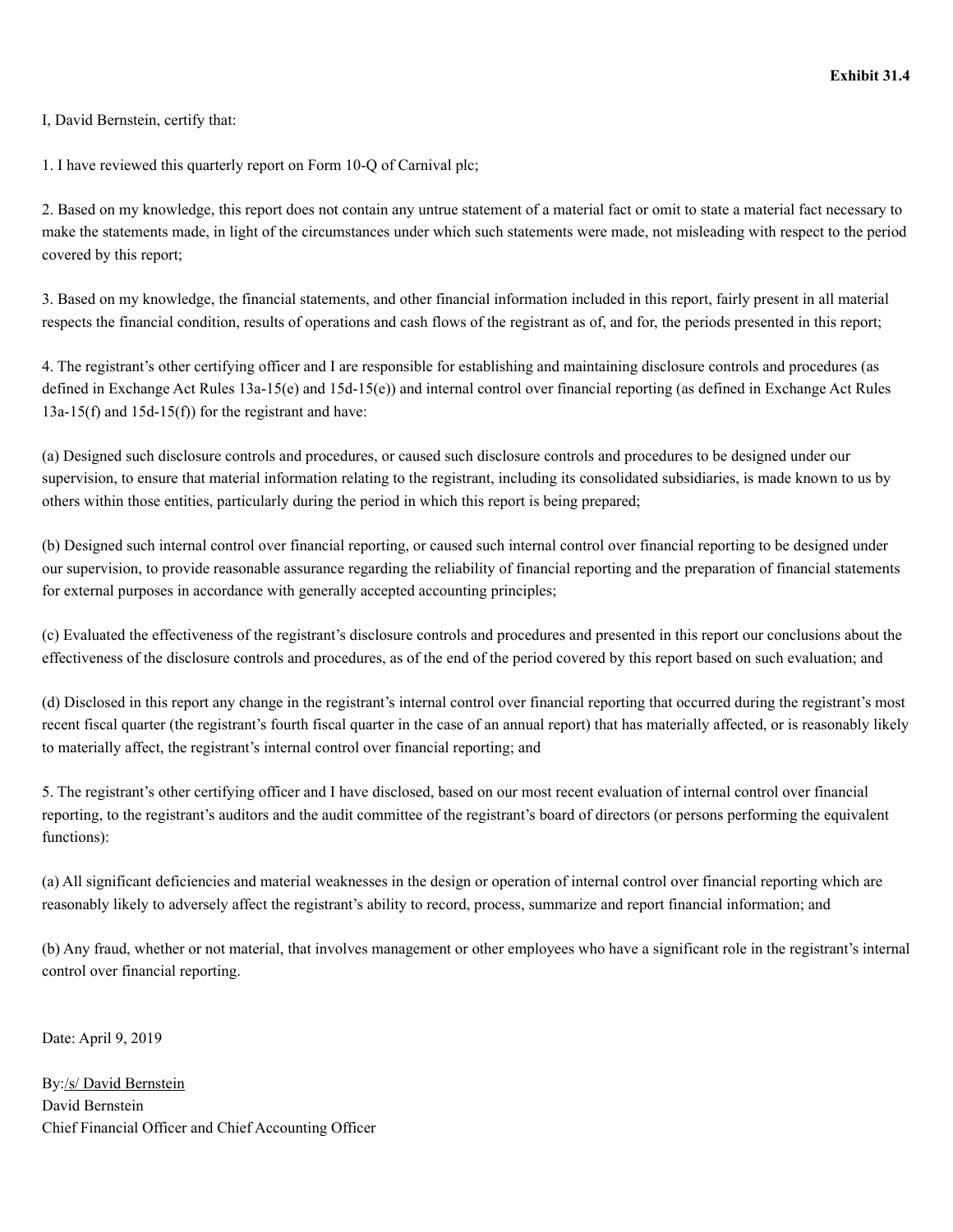In connection with the Quarterly Report on Form 10-Q for the quarter ended February 28, 2019 as filed by Carnival Corporation with the Securities and Exchange Commission on the date hereof (the "Report"), I certify pursuant to 18 U.S.C. Section 1350, as adopted pursuant to Section 906 of the Sarbanes-Oxley Act of 2002, that:

- (1) The Report fully complies with the requirements of Section 13(a) or 15(d) of the Securities Exchange Act of 1934; and
- (2) The information contained in the Report fairly presents, in all material respects, the financial condition and results of operations of Carnival Corporation.

Date: April 9, 2019

By:/s/ Arnold W. Donald Arnold W. Donald President and Chief Executive Officer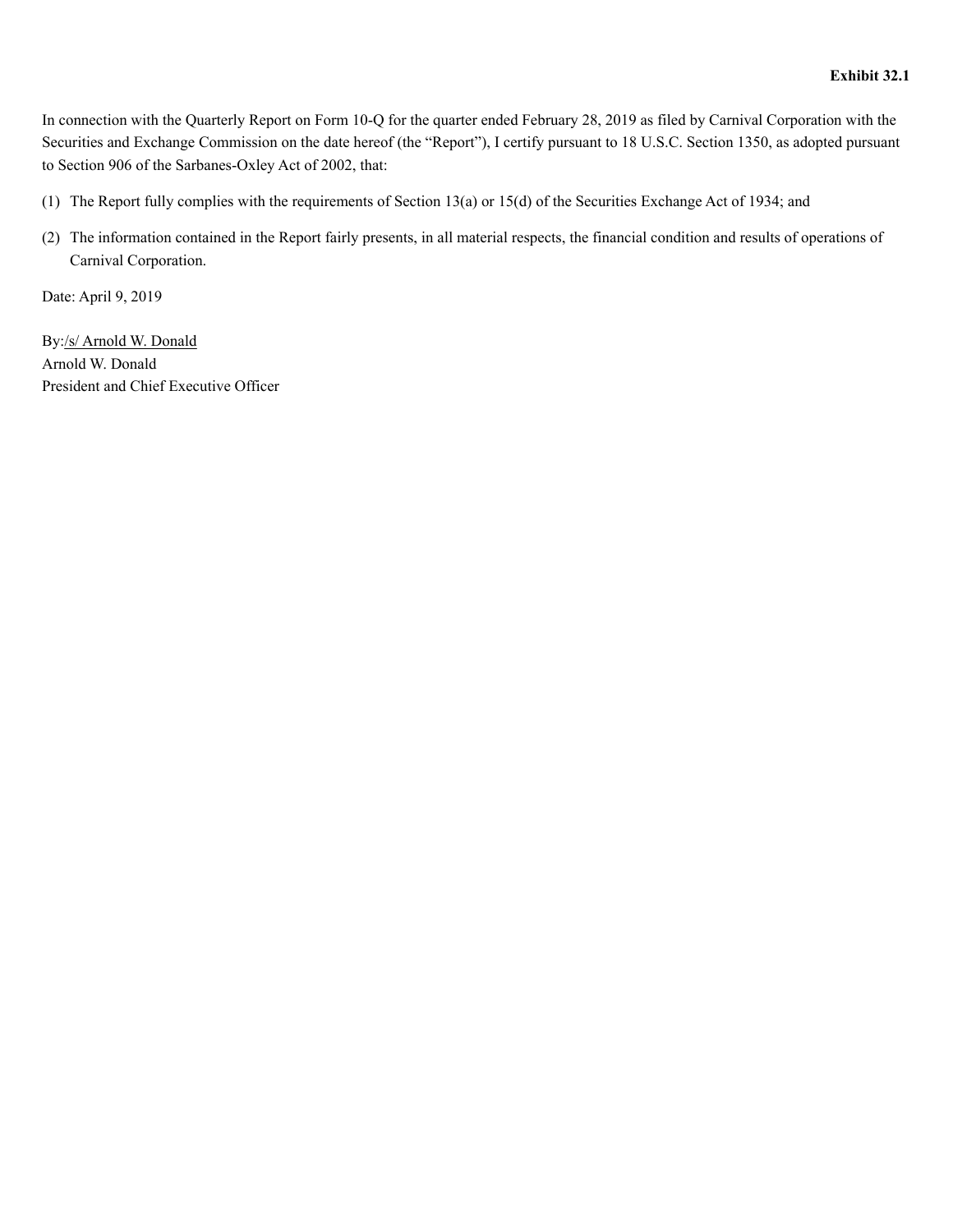In connection with the Quarterly Report on Form 10-Q for the quarter ended February 28, 2019 as filed by Carnival Corporation with the Securities and Exchange Commission on the date hereof (the "Report"), I certify pursuant to 18 U.S.C. Section 1350, as adopted pursuant to Section 906 of the Sarbanes-Oxley Act of 2002, that:

- (1) The Report fully complies with the requirements of Section 13(a) or 15(d) of the Securities Exchange Act of 1934; and
- (2) The information contained in the Report fairly presents, in all material respects, the financial condition and results of operations of Carnival Corporation.

Date: April 9, 2019

By:/s/ David Bernstein David Bernstein Chief Financial Officer and Chief Accounting Officer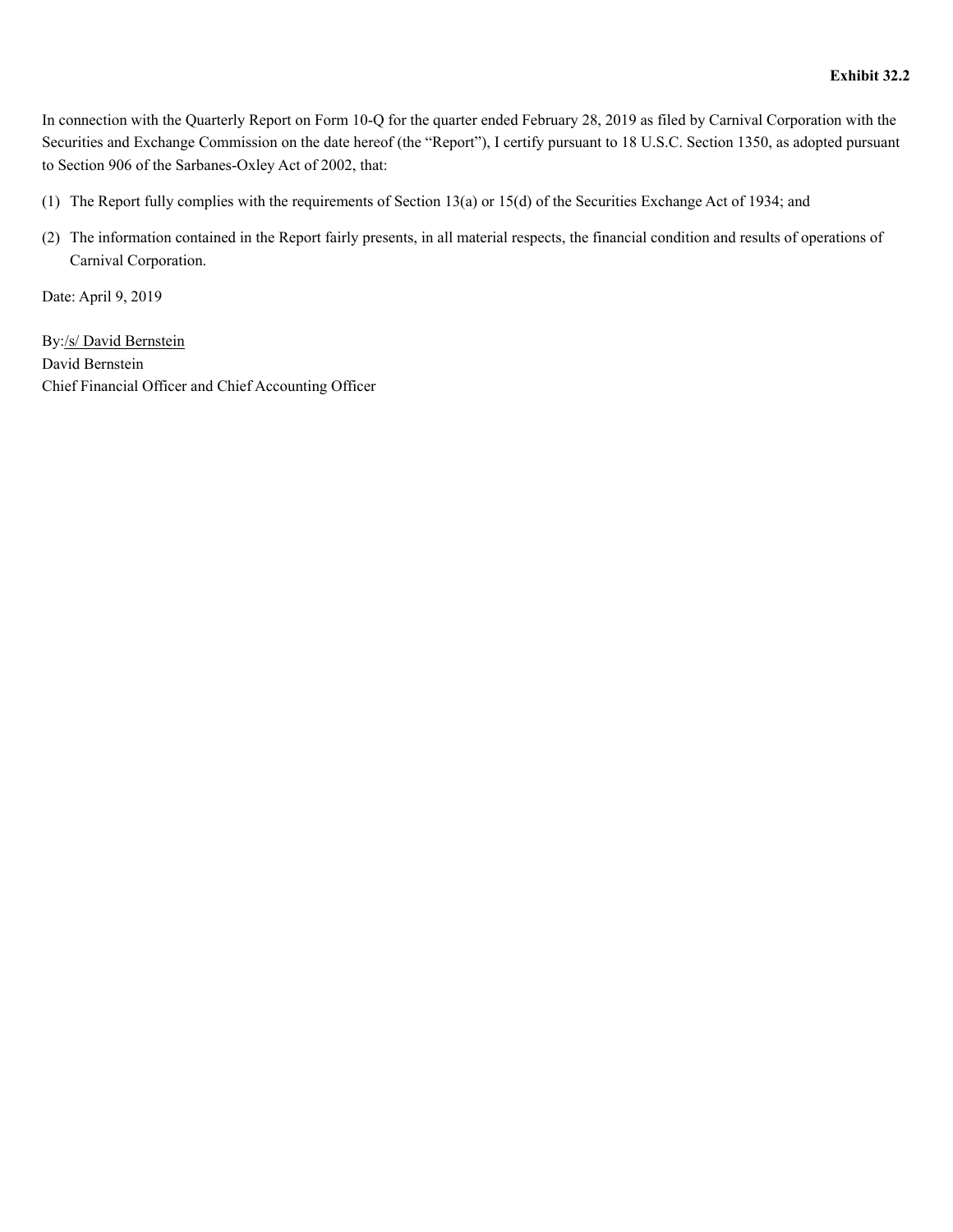In connection with the Quarterly Report on Form 10-Q for the quarter ended February 28, 2019 as filed by Carnival plc with the Securities and Exchange Commission on the date hereof (the "Report"), I certify pursuant to 18 U.S.C. Section 1350, as adopted pursuant to Section 906 of the Sarbanes-Oxley Act of 2002, that:

(1) The Report fully complies with the requirements of Section 13(a) or 15(d) of the Securities Exchange Act of 1934; and

(2) The information contained in the Report fairly presents, in all material respects, the financial condition and results of operations of Carnival plc.

Date: April 9, 2019

By:/s/ Arnold W. Donald Arnold W. Donald President and Chief Executive Officer